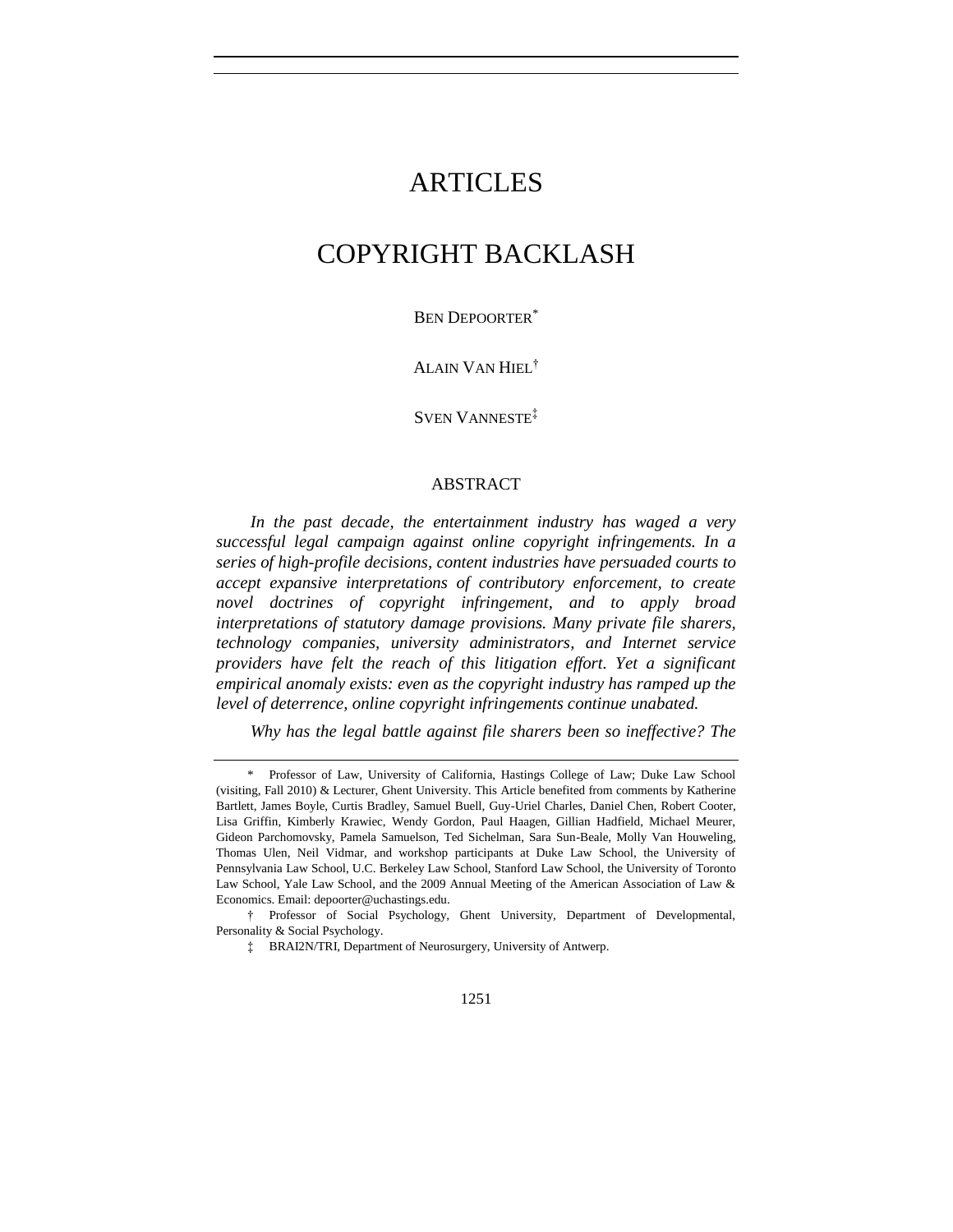*most straightforward explanation is that infringers are not deterred, either because the probability of getting caught remains remote or because the sanctions are not sufficiently salient. If that is the case, the expansive statutory damage award remedies in decisions such as* Capitol Records v. Thomas-Rasset *and* Sony BMG v. Tenenbaum *carry renewed promise for the entertainment industry.* 

In this Article we claim that this deterrence-based approach will *prove futile and even counterproductive to the goals of copyright holders. We argue that copyright law faces conditions similar to Prohibition and other historical episodes of enforcement failure. When infringements are widespread, effective deterrence cannot be attained without raising enforcement to levels that undermine the support for the underlying rules. As a result, enforcement has the inadvertent effect of moving behavior in the opposite direction from that intended by the law. In the context of copyright law, enforcement has increased the gap between the social and legal perceptions of the law. Because file sharers, as a group, perceive copyright litigation as excessive, this inadvertently strengthens opposition to the legally protected interests of copyright law.* 

*To further our understanding of the interplay between enforcement and public attitudes, we conduct two empirical studies on norms and copyright law. The results confirm that copyright enforcement is a doubleedged sword. While stringent sanctions have a modest deterrent effect on file-sharing behavior, they increase anti-copyright sentiments among frequent offenders. This raises a spectacular challenge for copyright enforcement: the more copyright owners push to step up sanctions for copyright infringements, the more the public resents the protected rights. Consequently, stepping up sanctions tends to increase—rather than decrease—the rate and frequency of infringing activities. Our key results suggest, therefore, that more stringent copyright enforcement will further erode respect for copyrights and may prove counterproductive to copyright owners.* 

#### TABLE OF CONTENTS

| II. BACKGROUND: THE LITIGATION CAMPAIGN BY       |  |
|--------------------------------------------------|--|
|                                                  |  |
| III. LITIGATION AND NORMATIVE OVERDETERRENCE1264 |  |
| A. LITIGATION AND NORMATIVE BACKLASH 1264        |  |
|                                                  |  |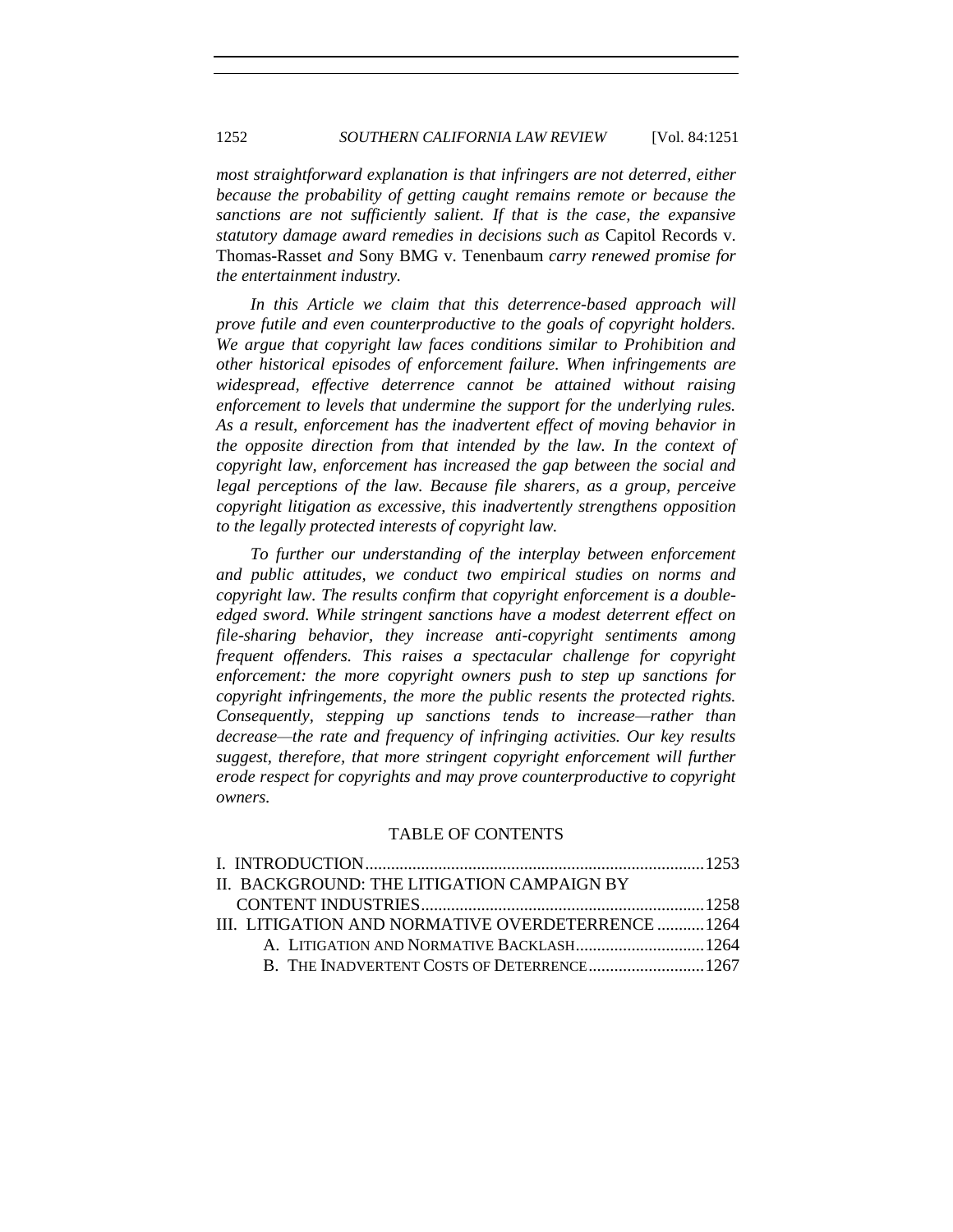| B. METHODOLOGY AND CONSTRUCTION OF VARIABLES1273 |  |
|--------------------------------------------------|--|
|                                                  |  |
|                                                  |  |
|                                                  |  |
|                                                  |  |
|                                                  |  |
|                                                  |  |
|                                                  |  |
|                                                  |  |
|                                                  |  |
|                                                  |  |

#### <span id="page-2-2"></span><span id="page-2-1"></span><span id="page-2-0"></span>I. INTRODUCTION

Digital downloading and file sharing present unprecedented challenges to the enforcement of copyright law.<sup>1</sup> These new technologies greatly facilitate unauthorized reproduction and distribution of copyrighted material. Evidence suggests that there are roughly ten million simultaneous users of peer-to-peer technology at any given time.<sup>2</sup> Sharing unlicensed copyrighted materials is now a part of teenagers' everyday lives; the amount of time spent downloading unlicensed content significantly outweighs that of visiting record stores or downloading legally from

<sup>1.</sup> JESSICA LITMAN, DIGITAL COPYRIGHT 111 (2001) (reviewing the various challenges presented by new technology).

<sup>2.</sup> John Boudreau, *Illegal File Sharing Showing No Letup*, SEATTLE TIMES, July 3, 2006, *available at* http://seattletimes.nwsource.com/html/businesstechnology/2003101281\_btfilesharing03 .html. *See also* John Borland, *Open-Source P2P Projects Keep Swapping*, CNET NEWS (July 15, 2005), http://news.cnet.com/2100-1032\_3-5789087.html; Simon Crerar, *Illegal File-Sharing As Popular As Ever*, TIMES (London), Jan. 19, 2006, *available at* http://entertainment.timesonline.co.uk/ tol/arts\_and\_entertainment/music/article715426.ece. After the outcomes in *Napster* and *Grokster*, filesharing activities relocated to various BitTorrent sites. *See* Ernesto, *Filesharing Report Shows Explosive Growth for uTorrent*, TORRENTFREAK (Apr. 26, 2008), http://torrentfreak.com/p2p-statistics-080426 (reporting that the number of uTorrent users worldwide more than doubled in 2008 compared to 2009). Because of the decentralized nature of the most current generation of file-sharing technologies, it is increasingly more difficult to obtain accurate data on the levels of file sharing; however, several indicators suggest that file sharing remains widespread. *See* Robert Siciliano, *P2P File Sharing on College Campuses*, MCAFEE BLOG CENT. (Sept. 25, 2010, 3:46 PM), http://blogs.mcafee.com/ consumer/identity-theft/p2p-file-sharing-on-college-campuses (describing inadvertent instances of file sharing); Kate Holton, *U.S. Single Digital Music Sales Flat This Year: Nielsen*, REUTERS (Sept. 27, 2010, 4:07 PM), http://www.reuters.com/article/2010/09/27/us-sales-us-idUSTRE68Q2FM20100927 (discussing how digital music sales in the U.S. have stalled).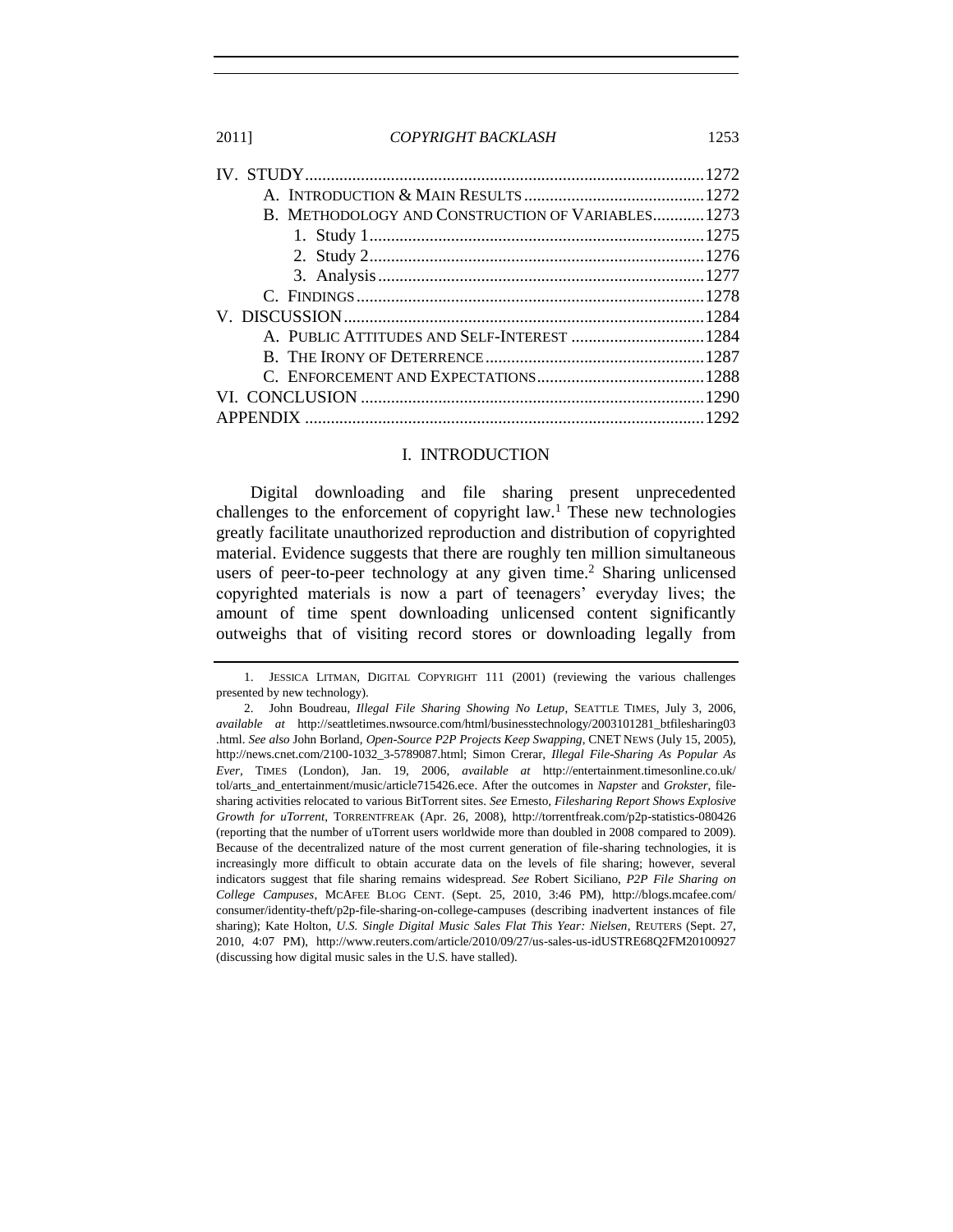<span id="page-3-1"></span>authorized sources, such as iTunes.<sup>3</sup> The average teenager has an average of over 800 illegally copied songs on his or her digital music player or personal computer.<sup>4</sup>

This is a remarkable trend given the intensive efforts by the entertainment industry to halt the unauthorized dissemination of copyrighted material online. Over the past decade, copyright holders have waged a highly successful legal campaign.<sup>5</sup> In a series of high-profile court decisions, the entertainment industry has persuaded courts to accept expansive interpretations of intermediary liability,<sup>6</sup> to create novel doctrines of copyright infringement,<sup>7</sup> and to apply broad interpretations of statutory damage provisions.<sup>8</sup> The reach of this litigation strategy has been widely felt. For example, novel, innovative technologies have been banned,<sup>9</sup> university administrators<sup>10</sup> and content-sharing websites have

7. MGM Studios, Inc. v. Grokster, Ltd. (*Grokster III*), 545 U.S. 913, 936–37 (2005) (holding that distributing software with the manifest intent to promote copyright infringement can render the software's distributor liable for the infringing actions of third parties).

8. Sony BMG Music Entm't v. Tenenbaum, No. 07cv11446-NG, 2009 U.S. Dist. LEXIS 115734 (D. Mass. Dec. 7, 2009). *See also* Dave Itzkoff, *Student Fined \$675,000 in Downloading Case*, N.Y. TIMES (July 31, 2009, 12:34 PM), http://artsbeat.blogs.nytimes.com/2009/07/31/judge-rulesstudent-is-liable-in-music-download-case/. In subsequent litigation, the award of \$675,000 was reduced by the district court to \$67,500, but was reinstated by the First Circuit. *See* Sony BMG Music Entm't v. Tenenbaum, 721 F. Supp. 2d 85 (D. Mass. 2010), *rev"d*, Nos. 10-1883, 10-1947, 10-2052, U.S. App. LEXIS 19086 (1st Cir. Sept. 16, 2011). *See also* Milton J. Valencia, *Court Upholds Fine in Music Download Case*, BOSTON GLOBE (Sept. 20, 2011), http://www.boston.com/news/local/massachusetts/ articles/2011/09/20/federal\_appeals\_court\_reinstates\_675k\_fine\_against\_student\_convicted\_of\_downlo ading\_music/.

9. *Napster I*, 239 F.3d at 1021–24 (confirming that the a peer-to-peer file sharing program could be liable as a contributory and vicarious infringer); UMG Recordings, Inc. v. MP3.com, Inc., 92 F. Supp. 2d 349, 350–52 (S.D.N.Y. 2000) (holding that defendant's online posting of MP3 files for access by individuals who could prove that they owned a CD copy was not protected fair use).

10. Anne Broache, *RIAA Threatens 19 Universities with Lawsuits*, CNET NEWS (Oct. 18, 2007,

<span id="page-3-0"></span><sup>3.</sup> *See* David Goldman, *Music"s Lost Decade: Sales Cut in Half*, CNN MONEY (Feb. 3, 2010, 9:52 AM), http://money.cnn.com/2010/02/02/news/companies/napster\_music\_industry/index.htm? hpt=T2 (reporting a drop in music sales from \$14.6 billion in 1999 to \$6.3 billion in 2009); Ethan Smith, *Sales of Music, Long in Decline, Plunge Sharply*, WALL ST. J., Mar. 21, 2007, *available at* http://online.wsj.com/public/article/SB117444575607043728-oEugjUqEtTo1hWJawejgR3LjRAw\_ 20080320.html?mod=rss\_free.

<sup>4.</sup> In a sample of 5600 consumers who were willing to share their iPod listening statistics, the average player held a collection of over 3500 songs. Paul Lamere, *What"s On Your iPod?*, ORACLE BLOGS (May 22, 2006), http://blogs.sun.com/plamere/entry/what\_s\_on\_your\_ipod. *See also* Dan Sabbagh, *Average Teenager"s iPod Has 800 Illegal Music Tracks*, TIMES (London), June 16, 2008, *available at* http://technology.timesonline.co.uk/tol/news/tech\_and\_web/personal\_tech/article4144585. ece.

<sup>5.</sup> For a description and discussion of this campaign, see *infra* Part II.

<sup>6.</sup> A&M Records, Inc. v. Napster, Inc. (*Napster I*), 239 F.3d 1004, 1021–24 (9th Cir. 2001) (confirming district court finding that plaintiffs would likely be successful in establishing that Napster would be liable as a contributory and vicarious infringer).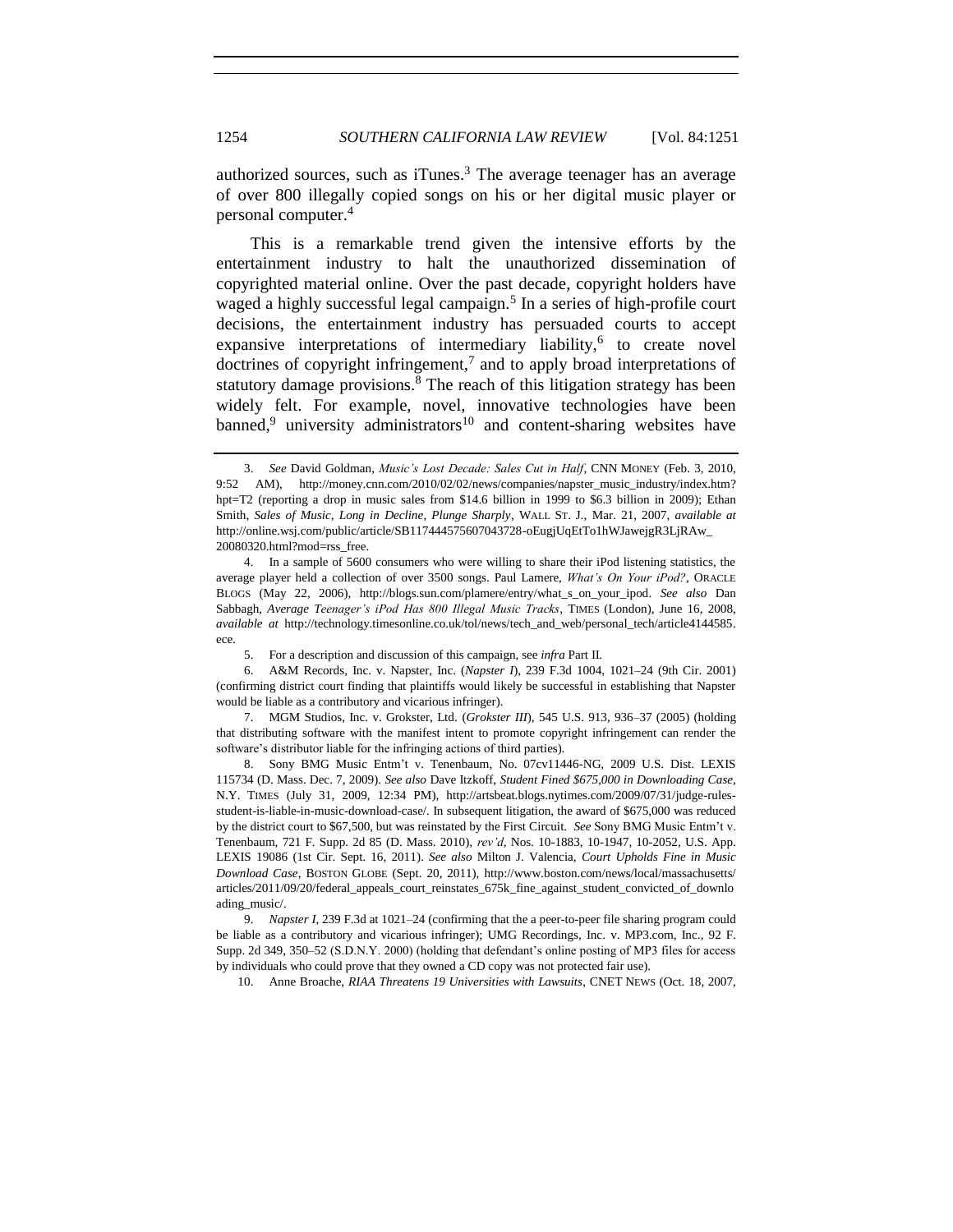received cease-and-desist letters, $11$  and over 20,000 individuals have entered into settlement agreements in order to avoid costly litigation.<sup>12</sup>

So why has the legal battle against file sharers been so ineffective?<sup>13</sup> One plausible explanation is that individuals are not sufficiently deterred because they are convinced that the probability of getting caught remains remote given the vast amount of downloads that occur at any given moment in time. If so, two court decisions bring renewed promise to the entertainment industry's litigation effort. In one high-profile case, a single mother was ordered to pay \$1.92 million for sharing twenty-four songs online.<sup>14</sup> In another highly publicized file-sharing case, a jury levied \$675,000 on a Boston University graduate student for infringing copyrights on thirty songs.<sup>15</sup> Moreover, if an increase in the level of deterrence is the solution, the entertainment industry is right to find inspiration in current French legislation that restricts Internet access to copyright violators.<sup>16</sup>

12. *How To Not Get Sued for File Sharing*, ELECTRONIC FRONTIER FOUND. (July 2006), http://www.eff.org/wp/how-not-get-sued-file-sharing.

15. Sony BMG Music Entm't v. Tenenbaum, No. 07cv11446-NG, 2009 U.S. Dist. LEXIS 115734 (D. Mass. Dec. 7, 2009). *See also* Itzkoff, *supra* not[e 8.](#page-3-0)

16. On October 22, 2009, the Constitutional Council of France approved the HADOPI law or Creation and Internet Law. Loi 2009-669 du 12 juin 2009 favorisant la diffusion et la protection de la creation sur internet [Law 2009-669 of June 12, 2009 on Promoting the Dissemination and Protection of Creation on the Internet], JOURNAL OFFICIEL DE LA REPUBLIQUE FRANÇAISE [J.O.] [OFFICIAL GAZETTE OF FRANCE], June 13, 2009, No. 2, (English translation available at http://www.conseilconstitutionnel.fr/conseil-constitutionnel/root/bank\_mm/anglais/2009\_580dc.pdf); Eric Pfanner, *France Approves Wide Crackdown on Net Piracy*, N.Y. TIMES, Oct. 22, 2009, *available at* http://www.nytimes.com/2009/10/23/technology/23net.html. The law includes a controversial "threestrike‖ procedure, which requires Internet service providers to suspend the Internet service of the connection owner, as opposed to the actual accused infringer, for a period between two months to one year. The accused owner is blacklisted and third-party Internet service providers are prevented from providing the accused owner an Internet connection. *See* Pfanner, *supra*. The United Kingdom joined the approach of web disconnection measures with the passage of the Digital Economy Act on June 8, 2010. Digital Economy Act, 2010, 59 Eliz. 2, c. 24, (U.K.). The Digital Economy Act includes provisions that limit the quality of Internet connections or that block access to a location on the Internet ―from which a substantial amount of material has been, is being or is likely to be made available in infringement of copyright," or a location which "facilitate[s]" such behavior. *Id.* § 17. *See also* Emma

<span id="page-4-0"></span><sup>11:16</sup> AM), http://news.cnet.com/8301-10784\_3-9799840-7.html.

<sup>11</sup>*. See, e.g.*, Seth Sutel, *MTV Owner Viacom Demands That YouTube Remove More Than 100,000 Unauthorized Video Clips*, ASSOCIATED PRESS, Feb. 3, 2007, *available at*  http://www.usatoday.com/tech/news/2007-02-02-viacom-youtube\_x.htm.

<sup>13.</sup> *See, e.g*., Crerar, *supra* not[e 2;](#page-2-1) Ernesto, *supra* not[e 2](#page-2-1)*.*

<sup>14.</sup> Capitol Records, Inc. v. Thomas-Rasset, No. 06-CV-01497 (MJD/LIB), 2009 WL 2030495 (D. Minn. June 18, 2009). *See also* David Kravets, *Jury in RIAA Trial Slaps \$2 Million Fine on Jammie Thomas*, WIRED (June 18, 2009, 6:57 PM), http://www.wired.com/threatlevel/2009/06/riaa-jury-slaps-2-million-fine-on-jammie-thomas; David Kravets, *RIAA Jury Finds Minnesota Woman Liable for Piracy, Awards \$222,000*, WIRED (Oct. 4, 2007, 2:34 PM), http://www.wired.com/threatlevel/ 2007/10/riaa-jury-finds/.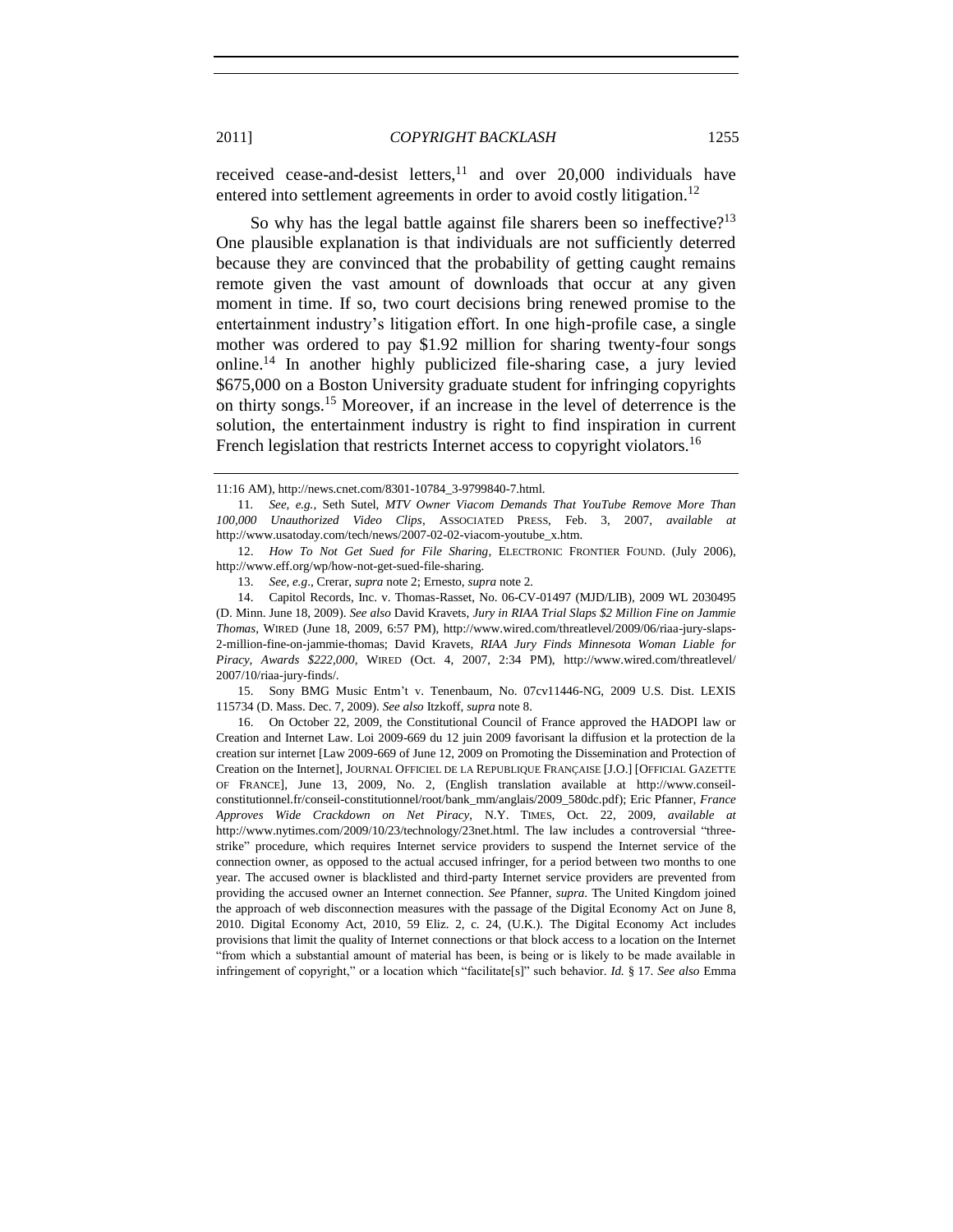In this Article, we claim that this deterrence-based approach will prove futile and even counterproductive to the goals of copyright holders. When noncompliance and infringements are widespread, effective deterrence cannot be attained without raising enforcement to levels that undermine support for the underlying rules. But when enforcement reaches levels that are perceived as normatively excessive, this can have the inadvertent effect of moving behavior in the opposite direction from that intended by the law. If individuals perceive enforcement as excessive, this may reinforce or even strengthen a belief that the legal regime is not legitimate or that a legal rule is unjust.<sup>17</sup> Once the public resents the protected rights, the stepping up of sanctions may increase—rather than decrease—the rate and frequency of infringing activities. As historians have argued, countervailing public reactions have played a significant role in the demise of the Prohibition movement and other historical episodes of enforcement failure.<sup>18</sup>

We argue that the same dynamic is at work today in the enforcement of copyright law by the content industries. It is becoming increasingly clear that the deterrence-based approach to copyright enforcement is severely damaging the public image of copyright industries specifically, and copyright law more generally. Because unauthorized file sharing has a normative component, $19$  the litigation initiatives of the content industries adversely affect the public attitude toward copyright law. Overall then, the litigation campaign might be counterproductive to the interests of copyright holders.

<span id="page-5-1"></span><span id="page-5-0"></span>Previous work on counterproductive normative effects has been theoretical in nature.<sup>20</sup> We aim to narrow the gap between theory and

20. *See generally* Dan M. Kahan, *Gentle Nudges vs. Hard Shoves: Solving the Sticky Norms Problem*, 67 U. CHI. L. REV. 607 (2000) (suggesting that gradual approaches are more effective when anti-legal norms are in place); Francesco Parisi & Georg von Wangenheim, *Legislation and Countervailing Effects from Social Norms* (George Mason Univ. Sch. of Law, Law and Economics Working Paper Series No. 04-31, 2004), *available at* http://www.gmu.edu/departments/ law/faculty/papers/docs/04-31.pdf (describing a cycle of opinion formation in which public acts of

Barnett, *MPs Pass Digital Economy Bill*, TELEGRAPH (U.K.), Apr. 8, 2010, *available at*  http://www.telegraph.co.uk/technology/news/7566427/MPs-pass-Digital-Economy-Bill.html.

<sup>17.</sup> *See infra* Part III.B.

<sup>18.</sup> *See infra* note[s 83](#page-18-0)[–89](#page-19-0) and accompanying text.

<sup>19.</sup> Yuval Feldman & Janice Nadler, *The Law and Norms of File Sharing*, 43 SAN DIEGO L. REV. 577, 584–87 (2006) (presenting evidence on the various sources of anti-copyright norms); Daniel J. Gervais, *The Price of Social Norms: Towards a Liability Regime for File-Sharing*, 12 J. INTELL. PROP. L. 39, 48–53 (2004); Lior Jacob Strahilevitz, *Charismatic Code, Social Norms, and the Emergence of Cooperation on the File-Swapping Networks*, 89 VA. L. REV. 505, 534–47 (2003) (describing norms in file-sharing communities).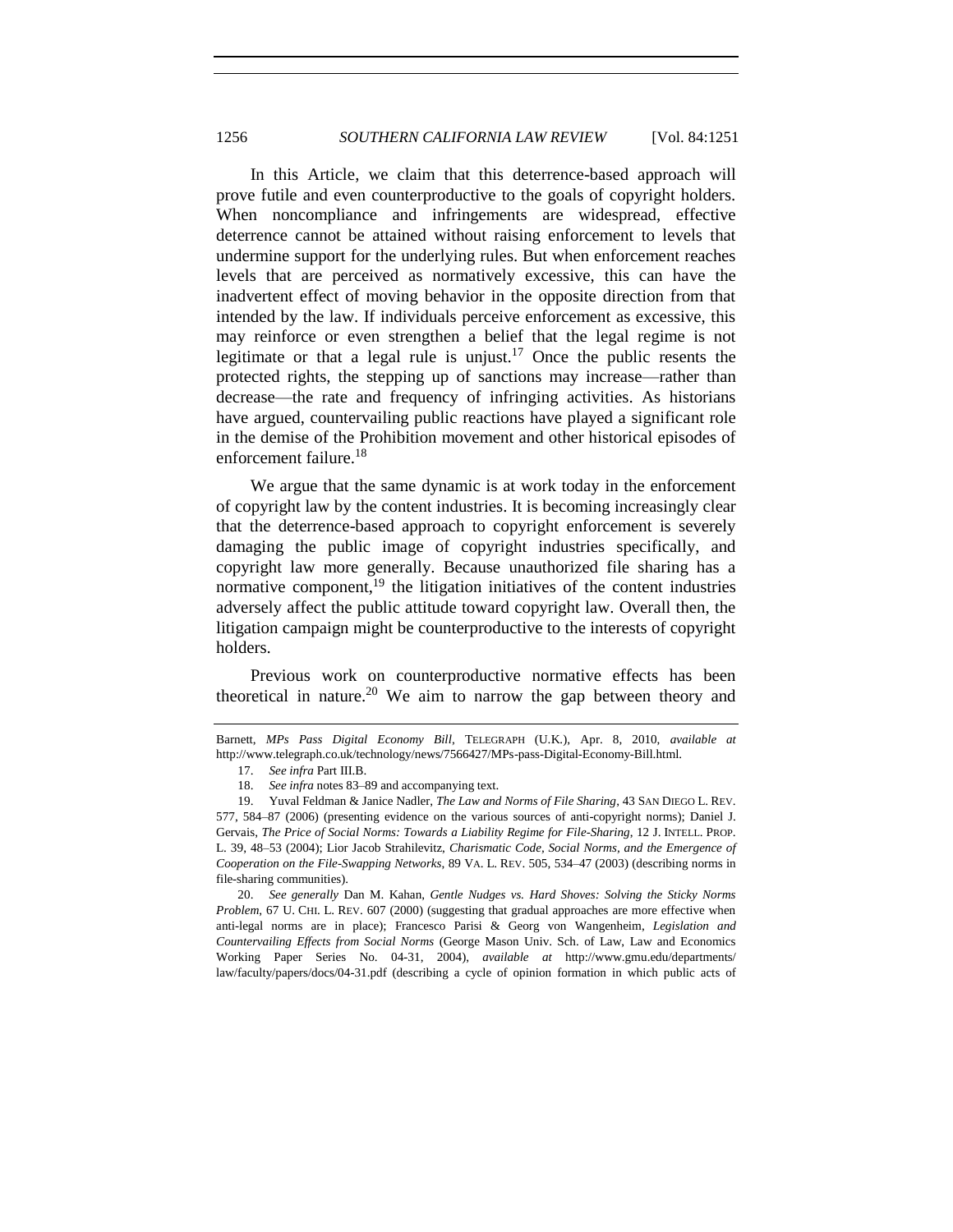empiricism by conducting two experimental studies. Copyright infringement presents a natural case study on this subject, given the emergence of an anti-copyright culture among teenagers and the strong normative component of unauthorized file sharing.<sup>21</sup> We examine backlash effects as a possible explanation of the pervasiveness of file sharing in the face of copyright litigation. Specifically, we seek to test the hypothesis that punitive sanctions have the unintended effect of strengthening resistance to copyright enforcement among file sharers. We test this hypothesis in two studies that examine the influence of copyright enforcement on (1) selfreported normative attitudes in the first phase and (2) download behavior when the probability of detection falls to zero in the second phase. In this second phase, we manipulated the severity and certainty of punishment, while holding the expected costs of punishment constant.

The results suggest that when normative positions conflict with legal rules, enforcement is a double-edged sword. First, we find that punitive enforcement creates a backlash effect by strengthening prior anti-copyright positions among frequent copyright offenders. Second, punitive enforcement measures are most valuable—both on a normative and behavioral level—among infrequent offenders who have not yet internalized any normative position against copyright law. Third, raising the level of the sanction, rather than increasing the probability of apprehension, is a more effective means to induce deterrence. Our findings present a vexing policy dilemma for copyright holders. Because technological obstacles prevent perfect enforcement on the Internet, the content industries cannot afford to neglect public attitudes. At the same time, in order to maintain effective levels of enforcement, legal sanctions must be elevated to levels that appear counterproductive from a normative perspective. Our findings show a backlash effect for all offenders, but frequent offenders especially, who will download more if previously faced with punitive enforcement measures. The observed backlash effect among frequent infringers casts doubt upon the current enforcement tactics employed by the entertainment industry. By focusing litigation exclusively on frequent offenders, copyright holders bolster anti-copyright positions among this group, while foregoing opportunities to promote pro-copyright norms among occasional infringers. Our key results suggest, therefore, that the imposition of stricter penalties for copyright infringements will further

disobedience and protest undermine the legitimacy of legislation, which leads to further opposition). *See also* William J. Stuntz, *Self-Defeating Crimes*, 86 VA. L. REV. 1871, 1872 (2000) (suggesting that misguided enforcement priorities can inadvertently shift public support away from the underlying laws).

<sup>21.</sup> *See* s*upra* sources cited in note [19.](#page-5-0) *See also infra* Part III.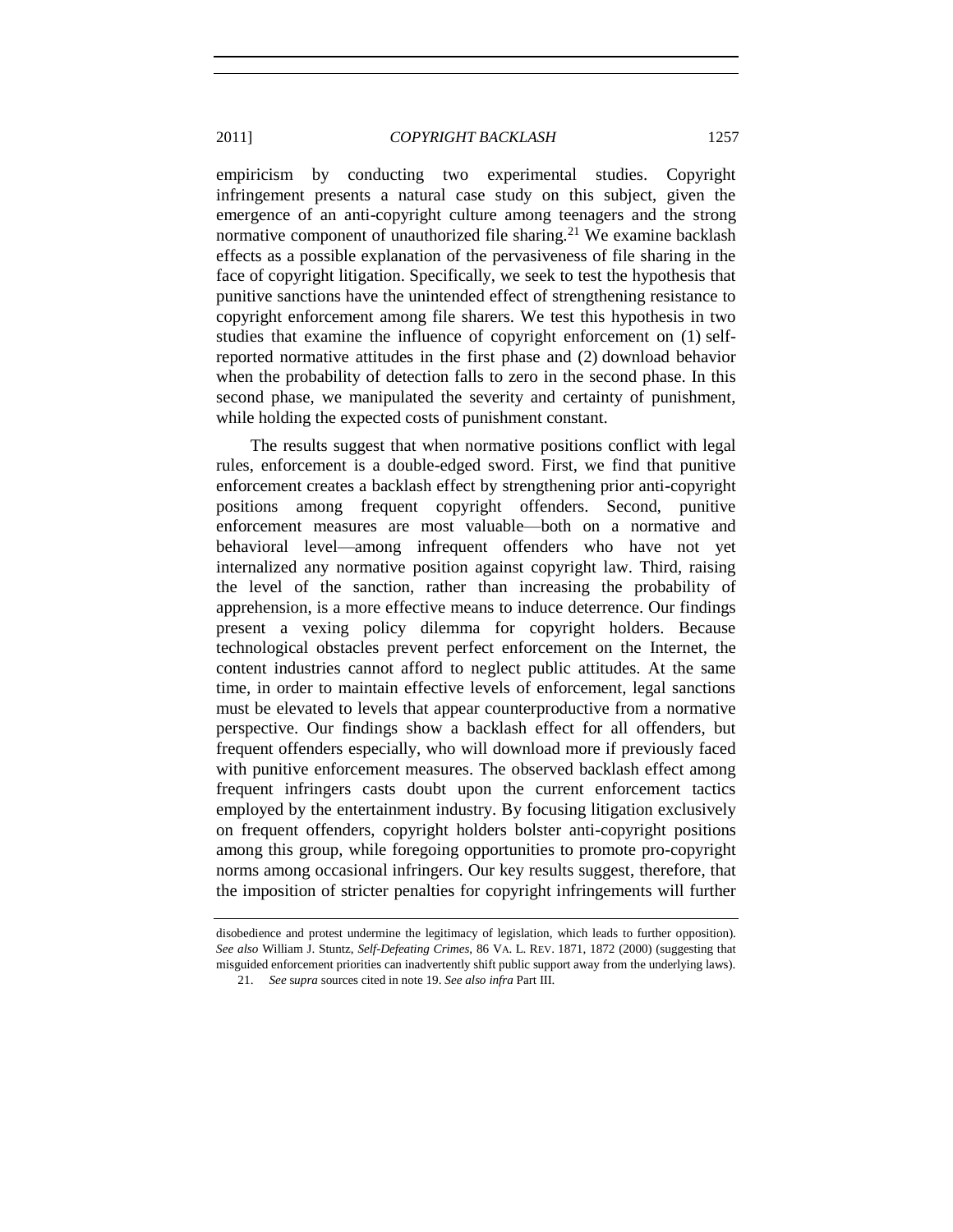erode respect for copyright law and may prove counterproductive to the copyright industries.

This Article unfolds as follows. Part II describes the litigation campaign waged by the content industries in the past decade. Part III discusses the normative effect of litigation as an enforcement strategy. In Part IV, we explain the methodological approach and major findings of our studies. Part V relates our findings to some of the policy issues involved in the enforcement of copyrights. Part VI concludes.

# <span id="page-7-0"></span>II. BACKGROUND: THE LITIGATION CAMPAIGN BY CONTENT INDUSTRIES

When online file sharing initially became widespread, content industries disputed the legality of file sharing.<sup>22</sup> Once courts established that noncommercial file sharing by private users directly infringed the rights of copyright holders, the entertainment industry pursued the developers of file-sharing platforms on the basis of intermediary liability. And so, the first generation of file-sharing technology, represented by Napster, became the subject of a high-profile litigation battle. At the end of this closely watched litigation, the Ninth Circuit established that copyright law implicates developers of centralized peer-to-peer technology by way of contributory liability: file-sharing technologies materially contributed to copyright infringements if they provided "the site and facilities" that enabled direct infringements, such as hosting a central list of the files on each user's computer.<sup>23</sup>

<span id="page-7-1"></span>When, however, the final verdict in *Napster* arrived, a new generation of file-sharing applications was already in use. Though functionally equivalent to their predecessors, these file-sharing platforms evaded the

<sup>22.</sup> Before file-sharing technologies, content industries had won various copyright claims against commercial applications involved in unauthorized reproductions and novel Internet services that reproduced music. For instance, record companies won a copyright suit against MP3.com, which allowed subscribers to play music that they owned, borrowed, or had previously purchased over the Internet. UMG Recordings, Inc. v. MP3.com, Inc., 92 F. Supp. 2d 349, 350 (S.D.N.Y. 2000). The court did not uphold the defense's argument that the service of MP3.com merely allowed subscribers to "space shift" sound recordings that they owned without carrying around physical CDs because the service was neither transformative nor productive. *Id*. at 351. According to the court, the use of a different medium did not render the use transformative. *Id*. *See also* Infinity Broad. Corp. v. Kirkwood, 150 F.3d 104, 108–09 (2d Cir. 1998) (rejecting the fair use defense by the operator of a service that retransmitted copyrighted radio broadcasts over telephone lines); L.A. News Serv. v. Reuters Television Int'l, Ltd., 149 F.3d 987, 994–95 (9th Cir. 1998) (rejecting the fair use defense by television news agencies that copied copyrighted news footage and retransmitted it to news organizations).

<sup>23</sup>*.* A&M Records, Inc. v. Napster, Inc. (*Napster I*), 239 F.3d 1004, 1022 (9th Cir. 2001).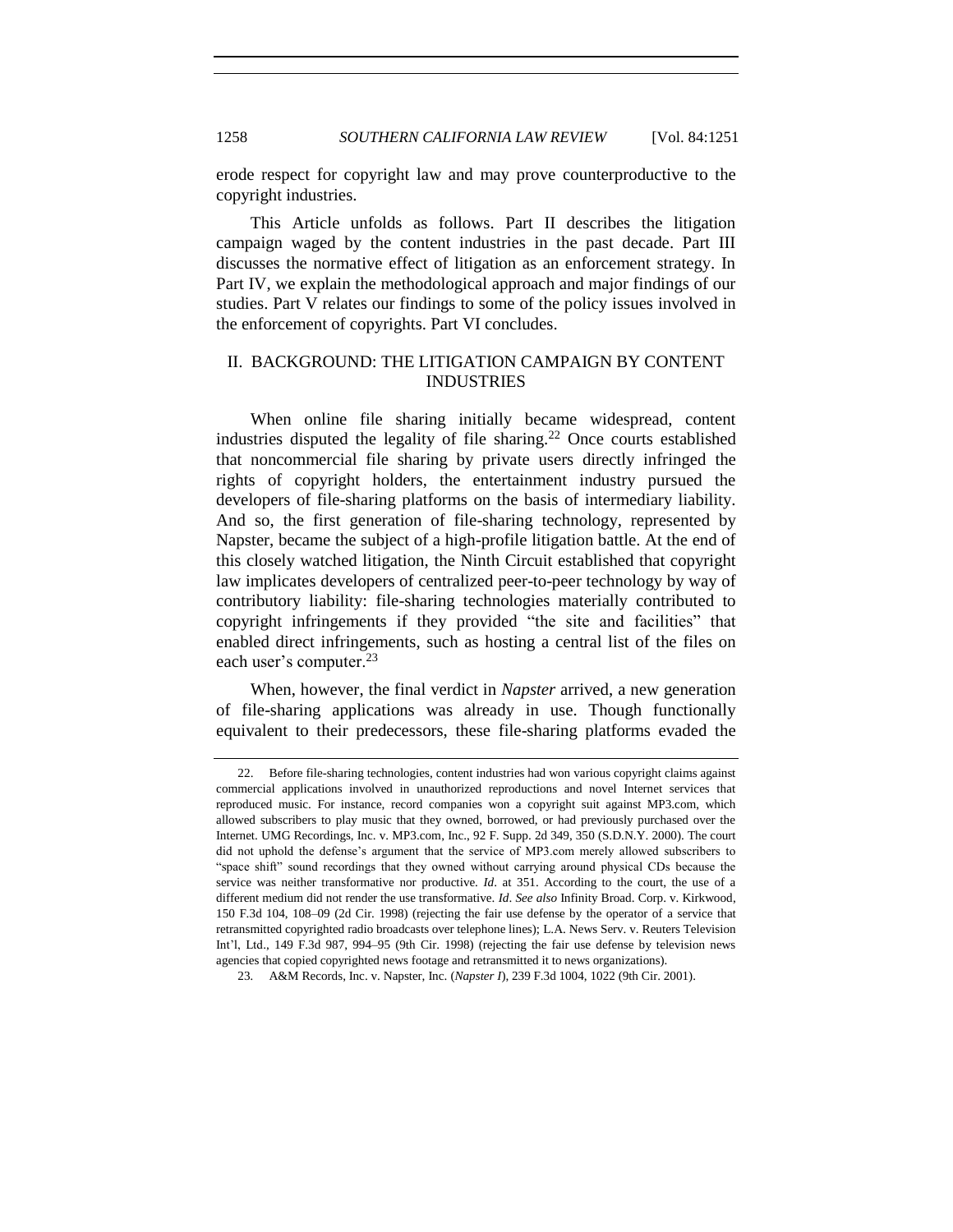contributory liability standard applied in *Napster* by decentralizing the technology and removing the role of central servers.<sup>24</sup> When content industries challenged this second generation of technologies, they were initially unsuccessful in the district court and appellate court stages. Courts rejected the application of *Napster* to decentralized file-sharing services because liability for contributory infringement implies "actual knowledge" of infringement at a time when [file-sharing services] can use that knowledge to stop the particular infringement. $^{225}$ 

Ultimately, however, the industry was victorious again. The Supreme Court reversed the lower court decisions, holding that software providers are accountable for copyright violations if they invoke copyright-infringing uses and take active steps to that end.<sup>26</sup> Adopting the inducement concept from patent law, $^{27}$  the Supreme Court held that copyright holders can bring suit against commercial agents who distribute products "with the object of promoting its use to infringe copyright, as shown by clear expression or other affirmative steps taken to foster infringement."<sup>28</sup> Lower courts are currently in the process of applying the inducement standard to a third generation of more decentralized, torrent-based file-sharing technologies. The outcome of this litigation, and more generally, the immediate fate of torrent-based technologies, largely depends on the evidence required to establish the existence of "active steps ... taken with the purpose of bringing about infringing acts." $29$ 

Despite obtaining legal successes against developers of software applications that "facilitated" online copyright infringements,<sup>30</sup> content industries were unable to prevent the further development and distribution of additional file-sharing technologies. And so, as the number of online

<sup>24.</sup> *See*, *e.g.*, Kristina Groennings, *Costs and Benefits of the Recording Industry"s Litigation*  Against Individuals, 20 BERKELEY TECH. L.J. 571, 573 (2005) ("The [recording] industry's victory in *Napster* was fleeting as publicity over the issue increased awareness of P2P technology and users flocked to decentralized networks like Grokster and KaZaa, making the tracking of P2P use more difficult.") (footnote omitted).

<sup>25.</sup> MGM Studios, Inc. v. Grokster, Ltd. (*Grokster I*), 259 F. Supp. 2d 1029, 1037 (C.D. Cal. 2003) (citing *Napster I*, 239 F.3d at 1020–22), *aff"d*, MGM Studios, Inc. v. Grokster, Ltd. (*Grokster II*), 380 F.3d 1154 (9th Cir. 2004).

<sup>26.</sup> MGM Studios, Inc. v. Grokster, Ltd. (*Grokster III*), 545 U.S. 913, 940–41 (2005).

<sup>27.</sup> *Id*. at 935 (citing Henry v. A. B. Dick Co., 224 U.S. 1, 48–49 (1912); Kalem Co. v. Harper Bros., 222 U.S. 55, 62–63 (1911); Thomson-Houston Elec. Co. v. Kelsey Elec. Ry. Specialty Co., 75 F. 1005, 1007–08 (2d Cir. 1896); Rumford Chem. Works v. Hecker, 20 F. Cas. 1342, 1346 (C.C.D.N.J. 1876) (No. 12,133)).

<sup>28.</sup> *Id*. at 936–37.

<sup>29.</sup> *Id*. at 938.

<sup>30.</sup> *See supra* text accompanying not[e 23.](#page-7-1)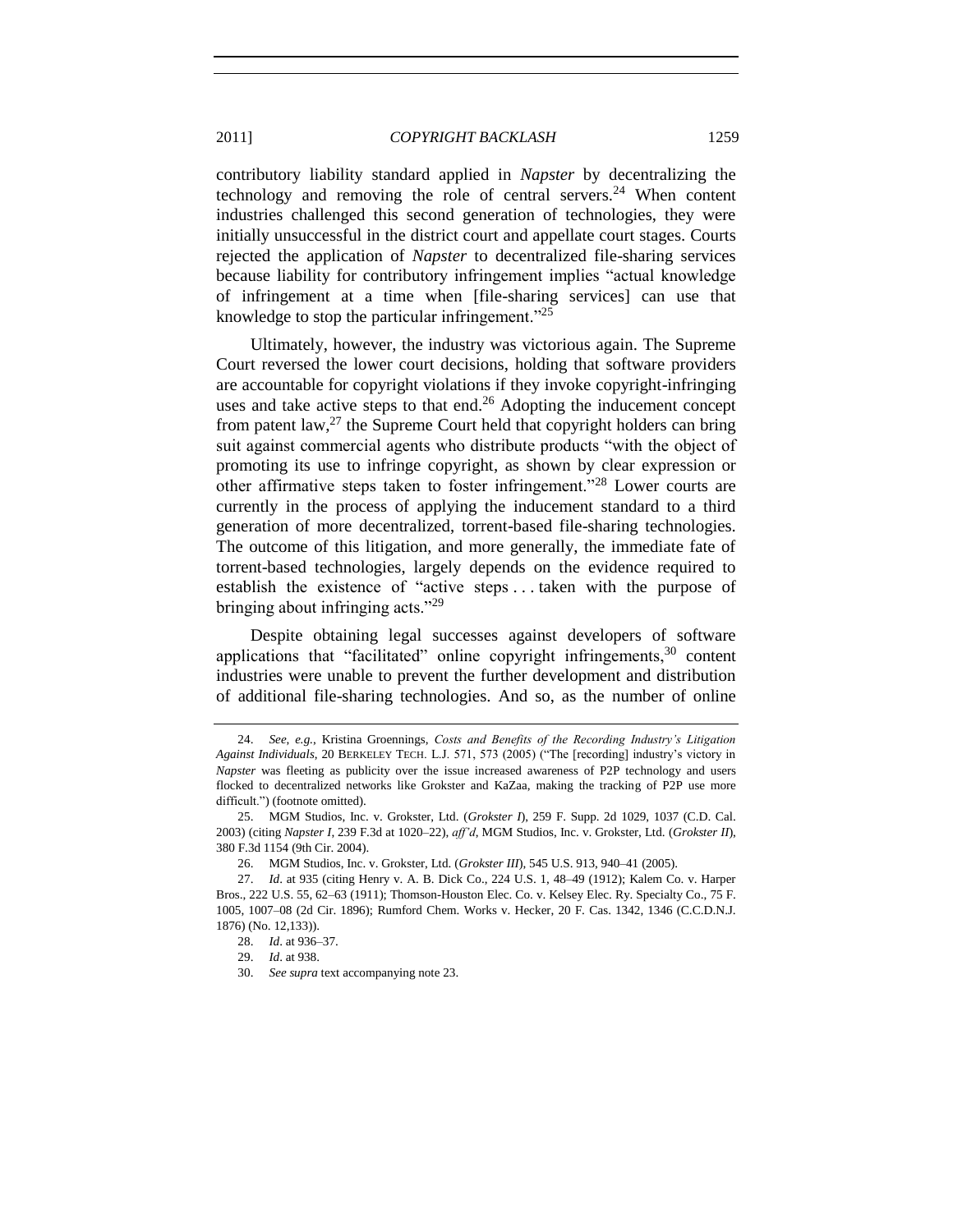copyright infringements continued to skyrocket, the entertainment industry redirected its focus to *users* of file-sharing technologies. In September 2003, the Recording Industry Association of America ("RIAA") began sending subpoenas to Internet service providers, demanding the names of individuals who were allegedly sharing music on file-sharing networks. The lawsuits targeted individuals who stored large amounts of music files in publicly accessible folders on their computers. These cases settled at an average of \$3000.<sup>31</sup> A second wave of lawsuits followed in October 2003, when the RIAA initiated eighty additional lawsuits against individual peerto-peer file sharers.<sup>32</sup> From September 2003 to December 2004, the recording industry issued over 3400 individual lawsuits against users of peer-to-peer file-sharing technology*.* <sup>33</sup> In November 2004, the Motion Picture Artists Association ("MPAA") joined the fray<sup>34</sup> when it launched a set of lawsuits against individuals who had allegedly shared a substantial amount of movies online.<sup>35</sup> By August 2005, the MPAA had initiated six rounds of lawsuits against individual file traders.<sup>36</sup> As of November 2010, the RIAA filed at least 18,000 lawsuits against individuals. <sup>37</sup> Additionally, content industry representatives have sent pre-litigation letters to universities requesting students to come forward to pay a non-negotiable settlement amount.<sup>38</sup>

35. *Hollywood Sues Alleged File Swappers*, MSNBC.COM (Nov. 16, 2004, 8:34 PM), http://www.msnbc.msn.com/id/6504024/ns/technology\_and\_science-tech\_and\_gadgets/t/hollywoodsues-alleged-file-swappers/.

<sup>31.</sup> This average gradually increased to \$3000. Paul Roberts, *RIAA Sues 532 "John Does*,*"* PCWORLD (Jan. 21, 2004, 1:00 PM), *available at* http://www.pcworld.com/article/114387/riaa\_sues\_ 532\_ john\_does.html.

<sup>32.</sup> *RIAA Launches Second Wave of File-Swapper Suits*, OUT-LAW NEWS (Oct. 31, 2003), http://www.out-law.com/page-4029.

<sup>33.</sup> *File Sharing Goes to High Court*, WIRED (Dec. 10, 2004), http://www.wired.com/ entertainment/music/news/2004/12/65995.

<sup>34.</sup> Because the amount of motion pictures being exchanged over peer-to-peer networks had increased dramatically in 2004, mainly due to increased broadband width and improved compression technologies, the movie industry group would no longer sit back. *See, e.g.*, Grant Gross, *MPAA to Sue Movie File Swappers*, PCWORLD (Nov. 4, 2004, 4:00 PM), http://www.pcworld.com/article/118485/ mpaa to sue movie file swappers.html.

<sup>36</sup>. *See* Thomas Mennecke, *Movie Studios vs. Internet Movie Thieves, Round Six!*, SLYCK NEWS (Aug. 2, 2005), http://www.slyck.com/story877\_Movie\_Studios\_Vs\_Internet\_Movie\_Thieves\_Round\_ Six.

<sup>37.</sup> Andrei Toma, *USCG Making the RIAA Look Soft*, CYBERBEAR (Nov. 24, 2010), http://cyberbeartracks.com/?p=95 ("The campaign ended just last year, with over 18,000 law suits.").

<sup>38.</sup> *See* Press Release, RIAA, 23 New Schools to Receive Latest Round of RIAA Pre-Lawsuit Letters (July 18, 2007), http://www.riaa.com/newsitem.php?id=780E8751-0E03-4258-D651- F991B66E1708. *See, e.g.*, Nick Semenkovich, *RIAA Pre-Litigation Letters Sent to MIT*, TECH, May 8, 2007, at 1.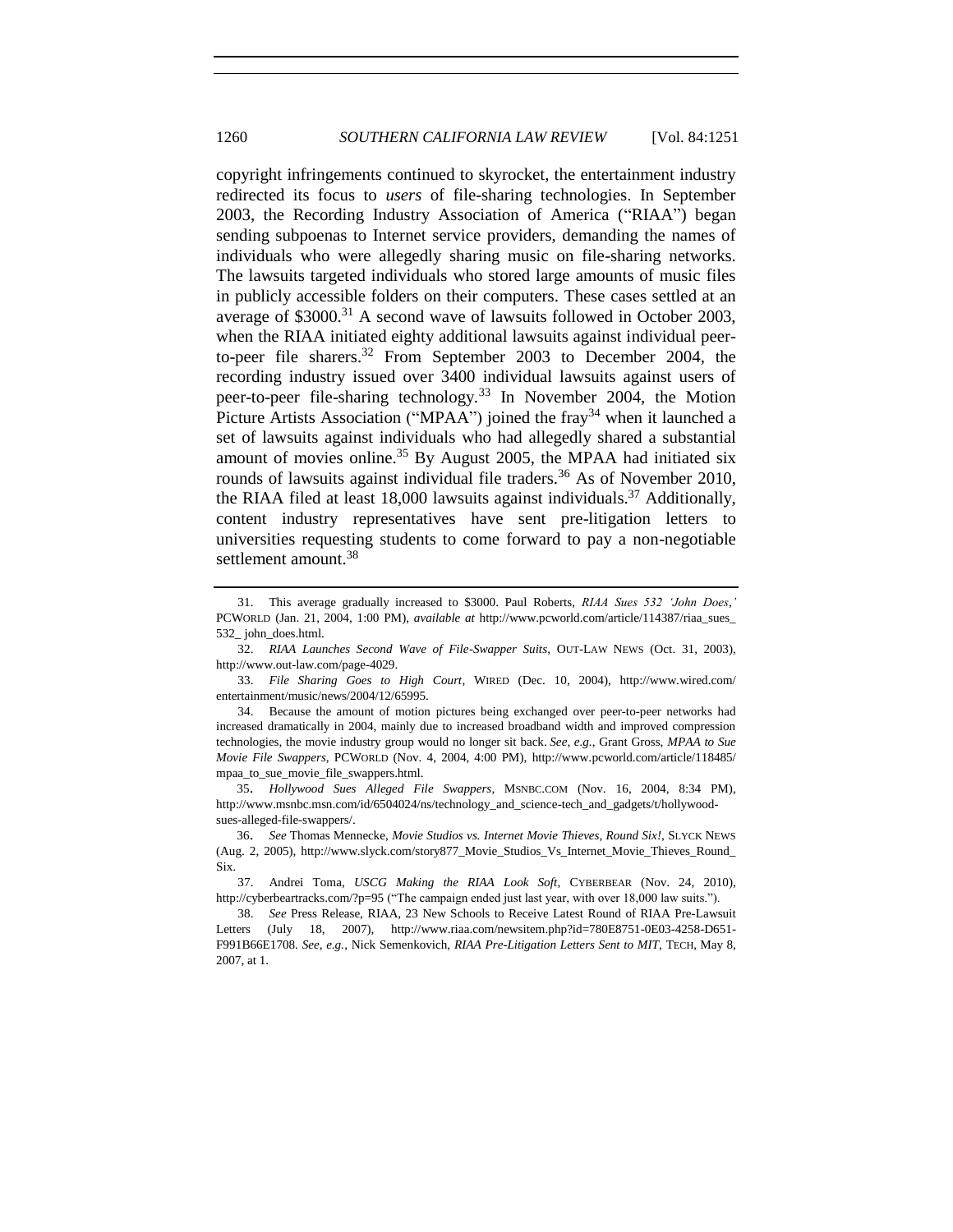In 2008, a few individuals refused the settlement offers by the RIAA. Although the RIAA's threat letters routinely claimed that court awards could be as much as \$150,000, this claim had never been tested in court. In the ensuing litigation, an initial issue concerned the required proof of dissemination of a copyrighted work. Although it can easily be demonstrated that, at one time, a file sharer had a file in a publicly accessible folder, it is very difficult, as a technical matter, to provide evidence that the file has actually been downloaded from the file sharer's computer.<sup>39</sup> Courts ultimately decided that dissemination could be presumed on the basis of accessibility.<sup>40</sup> The next issue concerned the alleged harm caused by an individual accused of file sharing.<sup>41</sup> While it is hard to estimate the overall impact of file sharing on the revenue base of content industries,  $42$  it is even more difficult to discern the precise damage imposed by an individual act of file sharing.<sup>43</sup> Fortunately for copyright holders, the Federal Copyright Act does not require copyright holders to

<span id="page-10-1"></span><span id="page-10-0"></span><sup>39.</sup> *See* Capitol Records, Inc. v. Thomas, 579 F. Supp. 2d 1210, 1218–19 (D. Minn. 2008) (holding that liability for violation of the exclusive right of distribution requires actual dissemination). The *Capitol Records* court cited *Hotaling v. Church of Jesus Christ of Latter-Day Saints*, 118 F.3d 199, 203 (4th Cir. 1997) (holding that when a library makes a work available to the public it has completed all the steps necessary for distribution), but the court declined to follow it.

<sup>40.</sup> *See Capitol Records*, 579 F. Supp. 2d at 1221.

<sup>41.</sup> Because most suspected infringers likely prefer not to incur the costs of litigation, some of the more complex legal issues relating to the enforcement of copyright with regard to file sharing have not been subject to rigorous litigation.

<sup>42.</sup> Some studies, for instance, contest the claim that file sharing has a negative impact on music industry sales. *See, e.g*., Felix Oberholzer-Gee & Koleman Strumpf, *The Effect of File Sharing on Record Sales: An Empirical Analysis*, 115 J. POL. ECON. 1, 3 (2007); Andy McCue, *Study: Falling CD Sales Can"t Be Blamed on P2P*, CNET NEWS (June 14, 2005, 11:40 AM), http://news.cnet.com/2100- 1027\_3-5746291.html (discussing a study finding that file sharing has no negative impact on CD sales). *But see* Stan J. Liebowitz, *File Sharing: Creative Destruction or Just Plain Destruction?*, 49 J.L. & ECON. 1, 14–17 (2006) [hereinafter Liebowitz, *Creative Destruction*] (presenting evidence that file sharing diminishes recording industry revenues); Rafael Rob & Joel Waldfogel, *Piracy on the High C"s: Music Downloading, Sales Displacement, and Social Welfare in a Sample of College Students*, 49 J.L. & ECON. 29, 30 (2006) (showing data indicating that downloading reduced purchases by individuals in their sample by about 10 percent during 2003). *See generally* Stan J. Liebowitz, *Economists Examine File Sharing and Music Sales*, *in* INDUSTRIAL ORGANIZATION AND THE DIGITAL ECONOMY 145 (Gerhard Illing & Martin Peitz eds., 2006) (providing an overview of the empirical work that supports the position that file sharing hurts copyright owners).

<sup>43.</sup> For instance, in order to estimate the harm imposed by one file in a public accessible folder, one needs to gather information about (1) how many times that the file was downloaded, and (2) how many of these downloads caused individuals not to buy the song through legally available alternatives. Such information is simply not available. Torrent technologies complicate the former inquiry because any act of downloading captures fragmented parts from any number of different users. For a general explanation of the operation of peer-to-peer networks, see Tim Wu, *When Code Isn"t Law*, 89 VA. L. REV. 679, 745–50 (2003).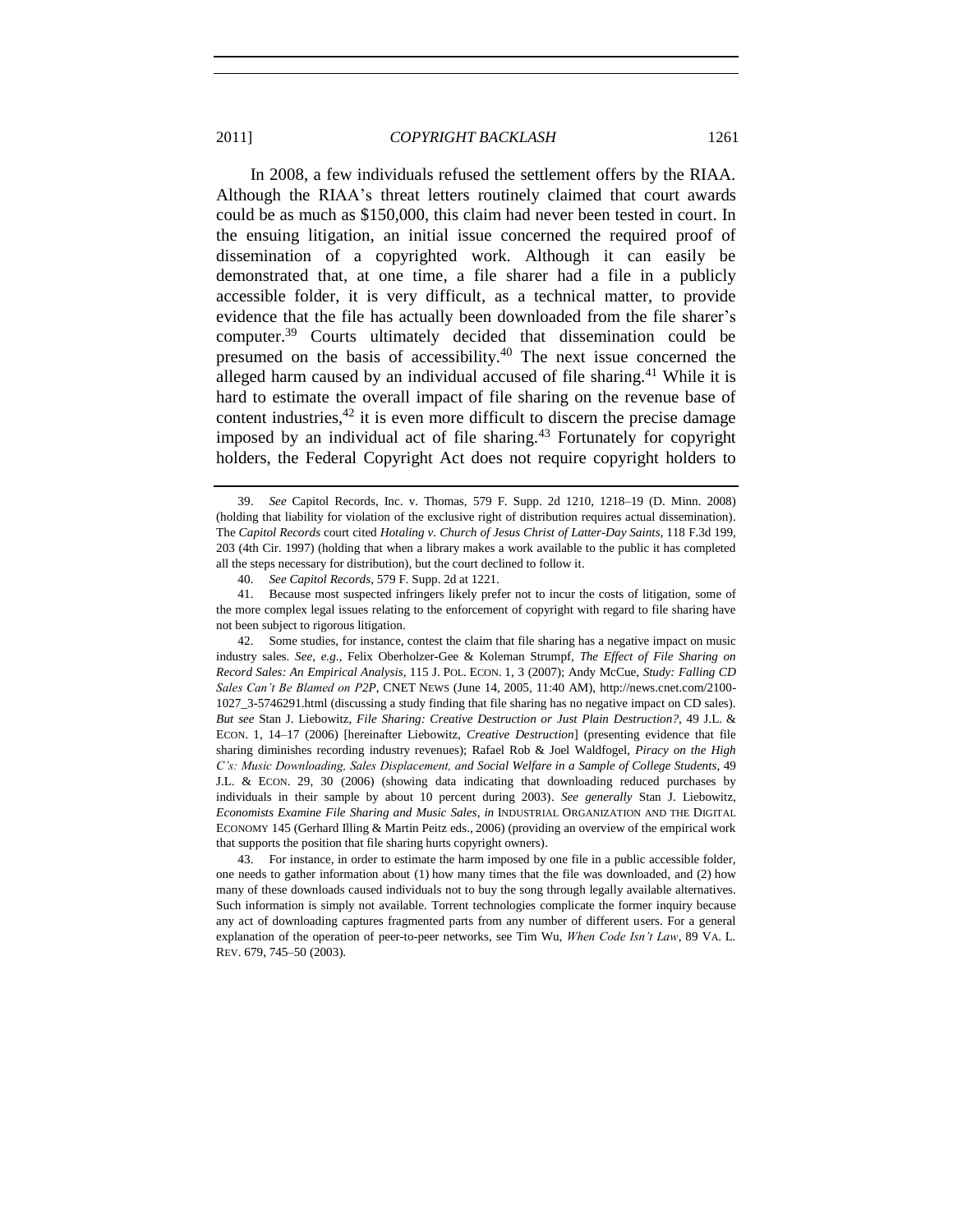<span id="page-11-0"></span>provide evidence of actual damages in all circumstances. <sup>44</sup> The Copyright Act allows copyright holders to elect to apply statutory damages at any time during the litigation,<sup>45</sup> and as it turns out, courts are willing to apply statutory damage provisions quite liberally. In 2009, a defendant was ordered to pay \$1.92 million for sharing twenty-four songs online.<sup>46</sup> In another case, a jury levied \$675,000 against a defendant for sharing thirty songs.<sup>47</sup> These high awards are possible because the Copyright Act of 1976 changed the old rule of awards per infringement to awards per infringed work.<sup>48</sup> Moreover, courts adopted a broad interpretation of "willful infringement," which in turn enhanced the potential statutory award.<sup>49</sup> The generous application of statutory awards certainly bolsters the deterring effects of the entertainment industry's litigation effort.<sup>50</sup>

The litigation campaign introduced several legal innovations, each

45. 17 U.S.C. § 504(c) (2006). The 1976 Act limits the availability of statutory damages to copyright holders who register their works. If an infringement was committed willfully, the court may increase the award of damages to a sum of \$150,000. *Id.*

46. Capitol Records, Inc. v. Thomas-Rasset, No. 06-CV-01497 (MJD/LIB), 2009 WL 2030495 (D. Minn. June 18, 2009). *See also* Kravets, *supra* not[e 14.](#page-4-0)

47. Sony BMG Music Entm't v. Tenenbaum, No. 07cv11446-NG, 2009 U.S. Dist. LEXIS 115734 (D. Mass. Dec. 7, 2009). *See also* Itzkoff, *supra* not[e 8.](#page-3-0)

48. 17 U.S.C. § 504(c).

50. Samuelson & Wheatland, *supra* not[e 44,](#page-11-0) at 452–56.

<sup>44.</sup> Beginning in 1790, the first Congress enacted the original Federal Copyright Act. Copyright Act of 1790, ch. 15, 1 Stat. 124. The original purpose of statutory damages was to provide a minimum award to copyright owners because of the difficulty of measuring actual damages and profits. *See*  Stephanie Berg, *Remedying the Statutory Damages Remedy for Secondary Copyright Infringement Liability: Balancing Copyright and Innovation in the Digital Age*, 56 J. COPYRIGHT SOC'Y U.S.A. 265, 273–74 (2009). A fundamental underpinning of Congress's enactment of the Copyright Act of 1976, Pub. L. No. 94-553, 90 Stat. 2541, was its concern with potentially outrageous statutory awards. Berg, *supra*, at 297–98. Congress attempted to circumvent such results by using a novel rhetorical explication in the 1976 Act. Pamela Samuelson & Tara Wheatland, *Statutory Damages in Copyright Law: A Remedy in Need of Reform*, 51 WM. & MARY L. REV. 439, 451–63 (2009). According to Pamela Samuelson and Tara Wheatland, however, Congress did not limit anything and only exacerbated its own unease. *Id.* at 453–54. In pertinent part, Samuelson and Wheatland argue that the 1976 Act has not had the desired impact Congress anticipated, as evidenced by the latest statutory damage awards in peer-to-peer file sharing cases. *Id*.

<sup>49.</sup> Kate Cross, Note, *David v. Goliath: How the Record Industry is Winning Substantial Judgments Against Individuals for Illegally Downloading Music*, 42 TEX. TECH L. REV. 1031, 1041–42 (2010) (discussing whether excessive punitive damages jurisprudence should be applied to statutory damages cases in which defendants have received disproportionately high, and arguably punitive-like, statutory damages judgments against them). It has also been suggested that courts should apply the modern punitive damages test set forth in *BMW of N. Am., Inc. v. Gore*, 517 U.S. 559 (1996), to copyright cases that involve grossly disproportionate statutory judgments against individual infringers. ―If one song on iTunes costs ninety-nine cents to purchase, then a judgment awarding \$80,000 for one song is not only grossly disproportionate but 'obviously unreasonable by any measure.'" Cross, *supra*, at 1038.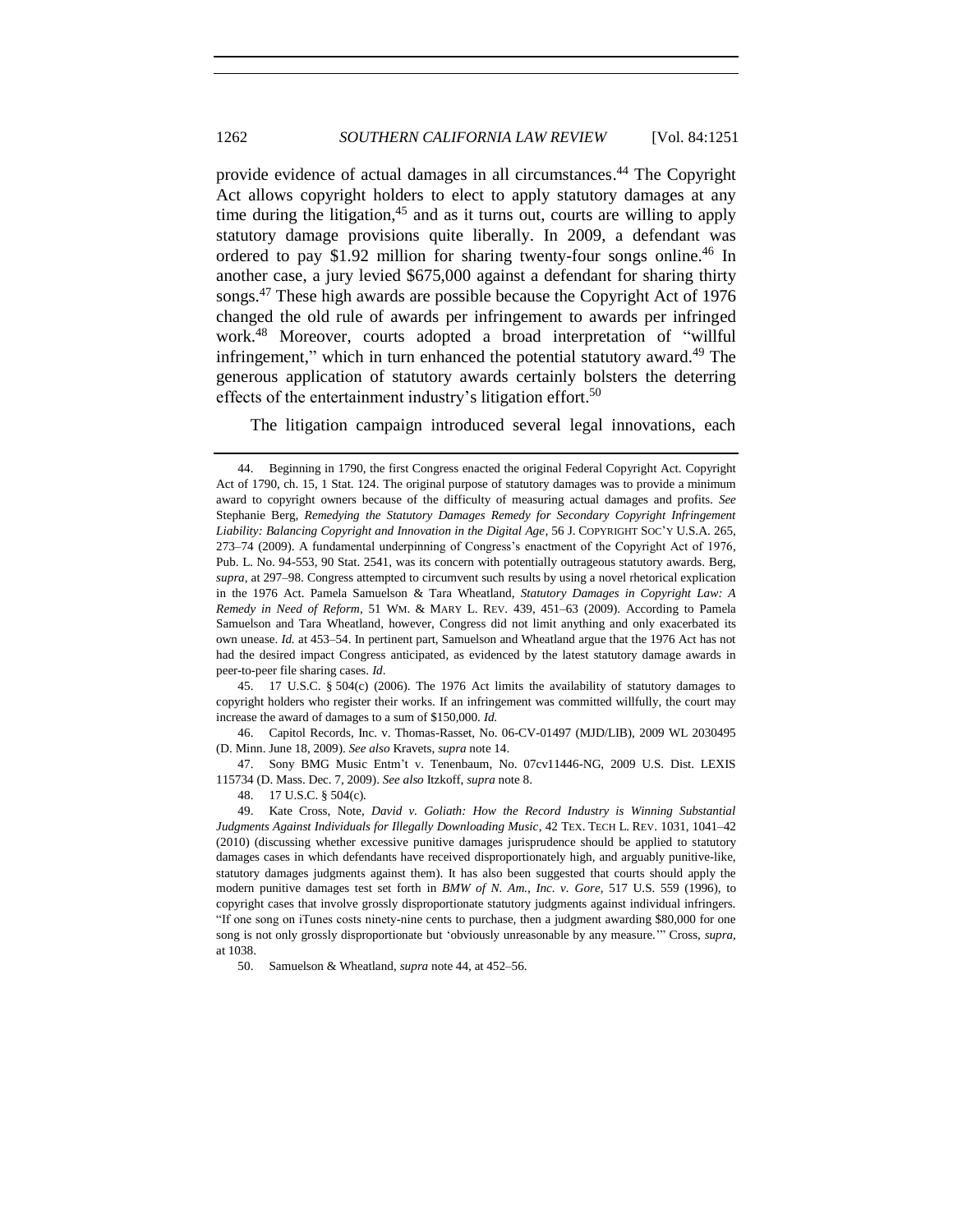with a different set of consequences. First, content industries managed to expand the scope of their rights by extending the doctrine of intermediary liability. These doctrinal developments increase the burden on software developers by focusing on (1) the potential for technological enhancements to enable developers to monitor and control direct infringement, and (2) the intentions of indirect infringers as a source of infringement. In this process, courts also removed some of the safe harbor assumptions that were traditionally associated with the dual nature of many technologies.<sup>51</sup> Second, despite the legal uncertainty, content industries aggressively enforced these evolving entitlements against private individuals. The resulting mass-settlement campaign introduced a form of reverse class action litigation against dispersed, poorly organized defendants.<sup>52</sup> Finally, copyright holders convinced courts to apply expansive remedies to enforce online copyright infringements.<sup>53</sup>

The legal success of this campaign has not, however, produced a satisfactory reduction of online copyright infringements for content industries. <sup>54</sup> This has prompted the industries to forge cooperation with service providers<sup>55</sup> and to pursue new legislation that would block Internet access to accused infringers.<sup>56</sup>

In the next part, we document the impact of the litigation campaign on

53. *See*, *e.g.*, Sony BMG Music Entm't v. Tenenbaum, No. 07cv11446-NG, 2009 U.S. Dist. LEXIS 115734 (D. Mass. Dec. 7, 2009); Capitol Records Inc. v. Thomas-Rasset, No. 06-CV-1497, 2009 WL 2030495 (D. Minn. June 18, 2009).

54. *See* Goldman, *supra* not[e 3;](#page-3-1) Smith, *supra* not[e 3](#page-3-1) (reporting a decline in music sales over the past decade). *See also* Crerar, *supra* note [2;](#page-2-1) David Kravets, *File Sharing Lawsuits at a Crossroads, After 5 Years of RIAA Litigation*, WIRED (Sept. 4, 2008, 2:55 PM), http://www.wired. com/threatlevel/2008/09/proving-file-sh/ (quoting Electronic Frontier Foundation attorney Fred von Lohmann's evaluation of the litigation campaign: "If the goal is to reduce file sharing, . . . it's a failure.").

56. Greg Sandoval, *RIAA Gives Thumbs Up to France"s Three-Strike Law*, CNET NEWS, (Apr. 8, 2009, 1:58 PM), http://news.cnet.com/8301-1023\_3-10215602-93.html.

<sup>51.</sup> The courts in *Napster* and *Grokster* avoided the issue of noninfringing uses. *See* A&M Records, Inc. v. Napster, Inc. (*Napster I*), 239 F.3d 1004, 1021 (9th Cir. 2001); MGM Studios, Inc. v. Grokster, Ltd. (*Grokster I*), 259 F. Supp. 2d 1029, 1037 (C.D. Cal. 2003).

<sup>52.</sup> *See* Assaf Hamdani & Alon Klement, *The Class Defense*, 93 CALIF. L. REV. 685, 688 (2005) (advocating a procedure of claim consolidation among similarly positioned defendants); David W. Opderbeck, *Peer-to-Peer Networks, Technological Evolution, and Intellectual Property Reverse Private Attorney General Litigation*, 20 BERKELEY TECH. L.J. 1685, 1696 (2005) (coining the phrase "reverse private attorney general litigation" to refer to aggregated claims initiated by well-resourced plaintiffs against multiple individual defendants).

<sup>55.</sup> Larry Dignan, *Why RIAA, ISP Cooperation May Deliver Returns for Both Sides*, ZDNET (Jan. 29, 2009, 3:33 AM), http://www.zdnet.com/blog/btl/why-riaa-isp-cooperation-may-deliver-returns-forboth-sides/11893; Greg Sandoval, *Comcast, Cox Cooperating with RIAA in Antipiracy Campaign*, CNET NEWS (Mar. 25, 2009, 9:49 AM), http://news.cnet.com/8301-1023\_3-10204047-93.html.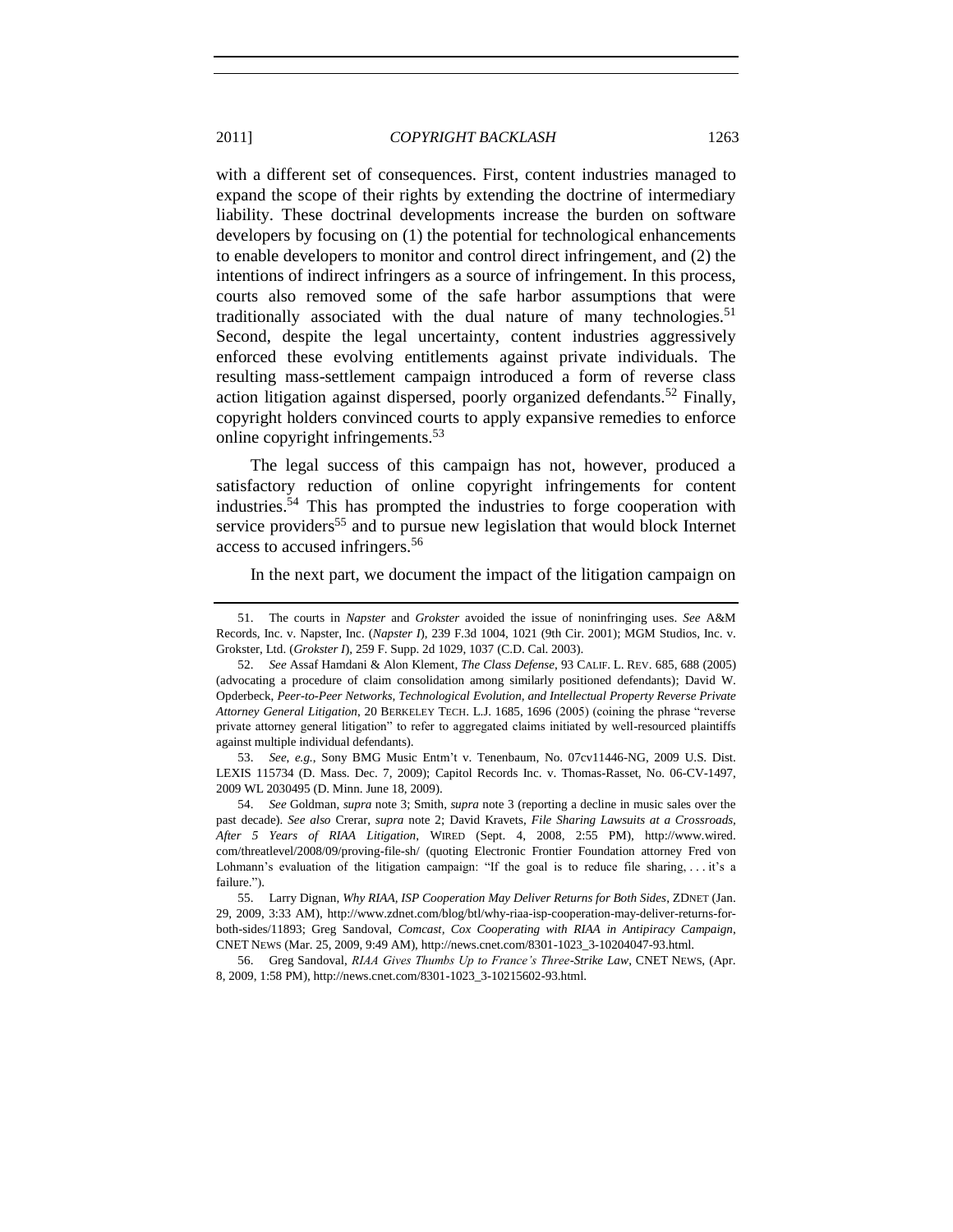1264 *SOUTHERN CALIFORNIA LAW REVIEW* [Vol. 84:1251

<span id="page-13-0"></span>public attitudes regarding file sharing and the entertainment industry.

#### <span id="page-13-1"></span>III. LITIGATION AND NORMATIVE OVERDETERRENCE

#### A. LITIGATION AND NORMATIVE BACKLASH

As the brief overview in Part II illustrates, copyright holders have waged a highly successful litigation campaign against file sharing. In a series of high-profile court decisions, the entertainment industry successfully lobbied for the enforcement of expansive interpretations of contributory enforcement, the creation of novel doctrines of copyright infringement, and broad applications of statutory damage provisions. In this process, the entertainment industry was able to close down several new technologies<sup>57</sup> and compel many individuals to settle individual infringement cases.

As the legal campaign continues to evolve, its negative impact on public attitudes toward content industries is unmistakable. While the enforcement of copyright law against music pirates and commercial bootleggers has traditionally received broad public support, the massive litigation against teenagers and college students has proven to be much more controversial—perhaps, in part, because the general public identifies somewhat with copying music in one's home, especially by individuals living under the same roof. The mass litigation campaign against noncommercial infringers is an exceptional extension of the breadth of copyright enforcement. Historically, copyright enforcement suits have targeted commercial agents or "pirates" who sell bootlegs of live recordings and unlicensed reproductions of records, software, and video games, rather than individuals infringing for personal use.<sup>58</sup>

<sup>57.</sup> *See supra* Part II.

<sup>58.</sup> LITMAN, *supra* not[e 1,](#page-2-2) at 111 ("Our copyright laws have, until now, focused primarily on the relationships among those who write works of authorship and disseminate those works to the public."); Jane C. Ginsburg, *Putting Cars on the "Information Superhighway": Authors, Exploiters, and Copyright in Cyberspace*, 95 COLUM. L. REV. 1466, 1488 (1995) ("Copyright owners have traditionally avoided targeting end users of copyrighted works."); Wu, *supra* not[e 43,](#page-10-0) at 714 ("One is pressed to find any example of copyright law being enforced against individuals for home copying (as opposed to commercial activity) prior to 1990."). *See*, *e.g.*, Fonovisa, Inc. v. Cherry Auction, Inc., 76 F.3d 259, 264 (9th Cir. 1996) (holding that contributory liability could be imposed on defendant who operated a swap meet where many of the vendors sold counterfeit goods); Arista Records, Inc. v. MP3Board, Inc., No. 00 Civ. 4660(SHS), 2002 U.S. Dist. LEXIS 16165, at \*18–19 (S.D.N.Y. Aug. 29, 2002) (record companies brought action against an Internet site operator that provided links to pirated copies of copyrighted musical recordings); Nintendo of Am., Inc. v. Computer & Entm't, Inc., No. C96-0187 WD, 1996 U.S. Dist. WL 511619 (W.D. Wash. May 31, 1996) (issuing a preliminary injunction against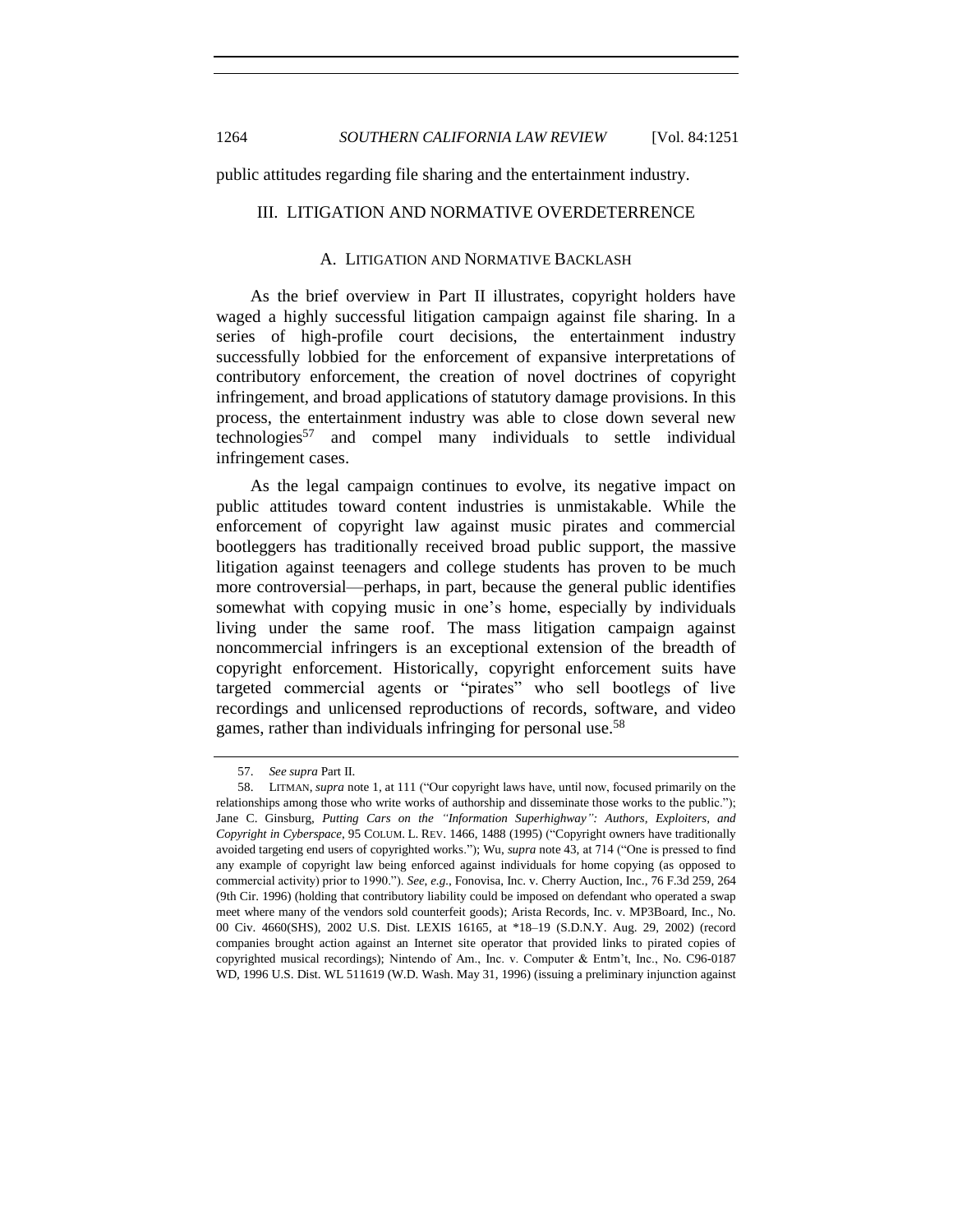Additionally, the litigation campaign involved a number of awkward public relations incidents that likely contributed to the dwindling public support. For instance, media outlets reported that content industries accused both a twelve-year-old New York girl whose mother lived in low income housing run by the New York City Housing Authority<sup>59</sup> and an eightythree-year-old woman who had died over a month earlier.<sup>60</sup> To many observers, the industry's litigate-or-settle practice reflects an unfair power dynamic. Since alleged infringers so frequently choose to settle in order to avoid the expense of litigation, many legal questions remain unanswered. According to some, the almost mechanical administration of the settlement payments is akin to blackmail, extortion, or harassment.<sup>61</sup> Moreover, the legitimacy of the litigation effort is undermined by a lack of comprehensiveness. Due to the large number of offenders, any instance of individual enforcement seems random. On the one hand, an indiscriminate ex ante approach to large-scale infringements has some normative appeal. On the other hand, it creates a perception that a few individuals are arbitrarily being singled out in a "litigation lottery."

Another source of discontent is the six-figure statutory damage awards, as applied in *Capitol Records v. Thomas-Rasset*<sup>62</sup> and *Sony BMG* 

59. John Borland, *RIAA Settles with 12-Year-Old Girl*, CNET NEWS (Sept. 9, 2003, 4:05 PM), http://news.com.com/2102-1027\_3-5073717.html?tag=st.util.print.

60. Andrew Orlowski, *RIAA Sues the Dead*, REGISTER (U.K.) (Feb. 5, 2005, 2:30 AM), http://www.theregister.co.uk/2005/02/05/riaa\_sues\_the\_dead/.

61. *See* Nate Anderson, *The "Legal Blackmail" Business: Inside a P2P-Settlement Factory*, WIRED (Oct. 3, 2010, 10:30 AM), http://www.wired.com/epicenter/2010/10/the-legal-blackmailbusiness/; Eric Bangeman, *RIAA "Exortion": Why the Only RICO They Fear Is Suave*, ARS TECHNICA (May 7, 2007, 12:41 AM), http://arstechnica.com/tech-policy/news/2007/05/riaa-extortion-why-theonly-rico-they-fear-is-suave.ars; Corynne McSherry, *Sensible Data Retention Policies Help Prevent RIAA Harassment*, ELECTRONIC FRONTIER FOUND. (Mar. 28, 2007), https://www.eff.org/deeplinks/2007/03/sensible-data-retention-policies-help-prevent-riaa-harassment; *The Anti-Anti-Piracy Campaign: CEA Tells RIAA To Stop Harassing People*, QUICKJUMP GAMING NETWORK (Apr. 27, 2006, 7:51 PM), http://www.qj.net/qjnet/apple/the-anti-anti-piracy-campaign-ceatells-riaa-to-stop-harassing-people.html.

62. Capitol Records Inc. v. Thomas, 579 F. Supp. 2d 1210, 1213 (D. Minn. 2008). The court eventually reduced the award on remand stating that "[t]he need for deterrence cannot justify a \$2 million verdict for stealing and illegally distributing 24 songs for the sole purpose of obtaining free music. Moreover, although Plaintiffs were not required to prove their actual damages, statutory damages must still bear *some* relation to actual damages." Capitol Records Inc. v. Thomas-Rasset, 680 F. Supp. 2d. 1045, 1048–49 (D. Minn. 2010).

defendants who sold video game duplication devices for Nintendo game cartridges); Sega Enters. Ltd. v. MAPHIA, 857 F. Supp. 679 (N.D. Cal. 1994) (issuing a preliminary injunction against a defendant who made available unauthorized copies of Sega games on a fee-based Internet bulletin board). *See generally* Geraldine Szott Moohr, *The Crime of Copyright Infringement: An Inquiry Based on Morality, Harm, and Criminal Theory*, 83 B.U. L. Rev. 731 (2003) (explaining the distinctions between commercial piracy and noncommercial personal infringements).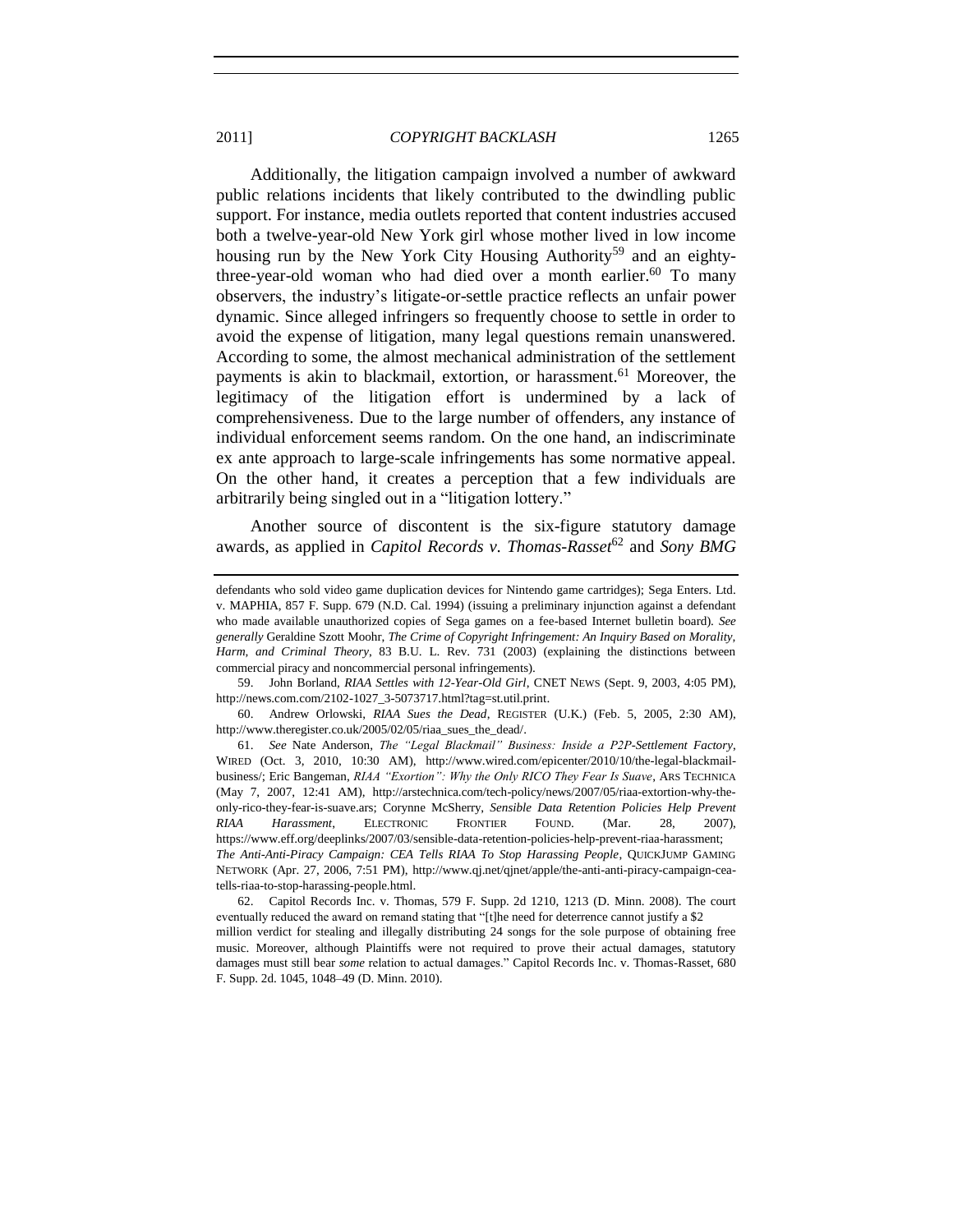<span id="page-15-0"></span>*Music Entertainment v. Tenenbaum*. <sup>63</sup> It has not been lost on the public that these awards extend well beyond the means of the single mother and graduate student that those cases involved. More generally, there is a public sentiment that the awards are disproportionate and excessive.<sup>64</sup> Some argue that the punitive nature of the awards is inappropriate because the statutory damage framework, as intended by Congress, merely seeks to substitute for actual damages.<sup>65</sup> Arguably, because substantive due process protections prohibit grossly excessive awards, statutory damage awards in copyright actions should be subject to additional scrutiny.<sup>66</sup> Others suggest that, given the latest developments, the statutory damage law should be reformed to incorporate a distinction between commercial and noncommercial infringement.<sup>67</sup> Generally, such criticism reflects a concern with a lack of balance between the entertainment industry's chosen means and its ends.<sup>68</sup> The unpopularity of the litigation campaign is illustrated by online initiatives that seek to subsidize the settlement payment of unlucky defendants.<sup>69</sup>

<span id="page-15-1"></span>The normative appeal of file sharing further amplifies the adverse reaction to the strict enforcement of copyright law.<sup>70</sup> Teenagers are

<sup>63.</sup> Sony BMG Music Entm't v. Tenenbaum, No. 07cv11446-NG, 2009 U.S. Dist. LEXIS 115734 (D. Mass. Dec. 7, 2009). *See also* Denise Lavoie, *Jury Awards \$675K in Boston Music Downloading Case*, ASSOCIATED PRESS, July 31, 2009, *available at* http://www.msnbc. msn.com/id/32236444/ns/technology\_and\_science-security/t/jury-awards-k-music-downloading-case/.

<sup>64.</sup> *See* Pamela Samuelson & Ben Sheffner, Debate, *Unconstitutionally Excessive Statutory Damage Awards in Copyright Cases*, 158 U. PA. L. REV. PENNUMBRA 53 (2009), http://www.pennumbra.com/debates/pdfs/CopyrightDamages.pdf (a debate discussing whether large statutory damage awards are constitutional); J. Cam Barker, Note, *Grossly Excessive Penalties in the Battle Against Illegal File-Sharing: The Troubling Effects of Aggregating Minimum Statutory Damages for Copyright Infringement*, 83 TEX. L. REV. 525, 526 (2004).

<sup>65</sup>*.* Barker, *supra* note [64,](#page-15-0) at 556–59*. See also* Colin Morrissey, Note, *Behind the Music: Determining the Relevant Constitutional Standard for Statutory Damages in Copyright Infringement Lawsuits*, 78 FORDHAM L. REV. 3059 (2010) (arguing in favor of due process evaluation of statutory damages).

<sup>66.</sup> Barker, *supra* note [64,](#page-15-0) at 536.

<sup>67.</sup> Anna Cronk, Note, *The Punishment Doesn"t Fit the Crime—Why and How Congress Should Revise the Statutory Copyright Damages Provision for Noncommercial Infringements on Peer-to-Peer File-Sharing Networks*, 39 SW. L. REV. 181, 195–98 (2009).

<sup>68.</sup> *See* Daniel Reynolds, Note, *The RIAA Litigation War on File Sharing and Alternatives More Compatible with Public Morality*, 9 MINN. J.L. SCI. & TECH. 977, 978–87 (2008).

<sup>69.</sup> *See*, *e.g.*, *Show Your Support*, JOEL FIGHTS BACK, http://joelfightsback.com/getinvolved/donate/ (last visited Sept. 6, 2011) (taking donations for Joel Tenenbaum, the defendant in *Sony BMG Music Entertainment v. Tenenbaum*).

<sup>70.</sup> *See*, *e.g.*, Gervais, *supra* note [19;](#page-5-0) Strahilevitz, *supra* note [19](#page-5-0) (arguing that computer code may solve collective action problems). The definition of "social norm" is somewhat illusive. For the purpose at hand, we side with the notion that a social norm is a "social regularity"—a behavior that is in fact widely adopted in society not only because it is what people do, but also because it corresponds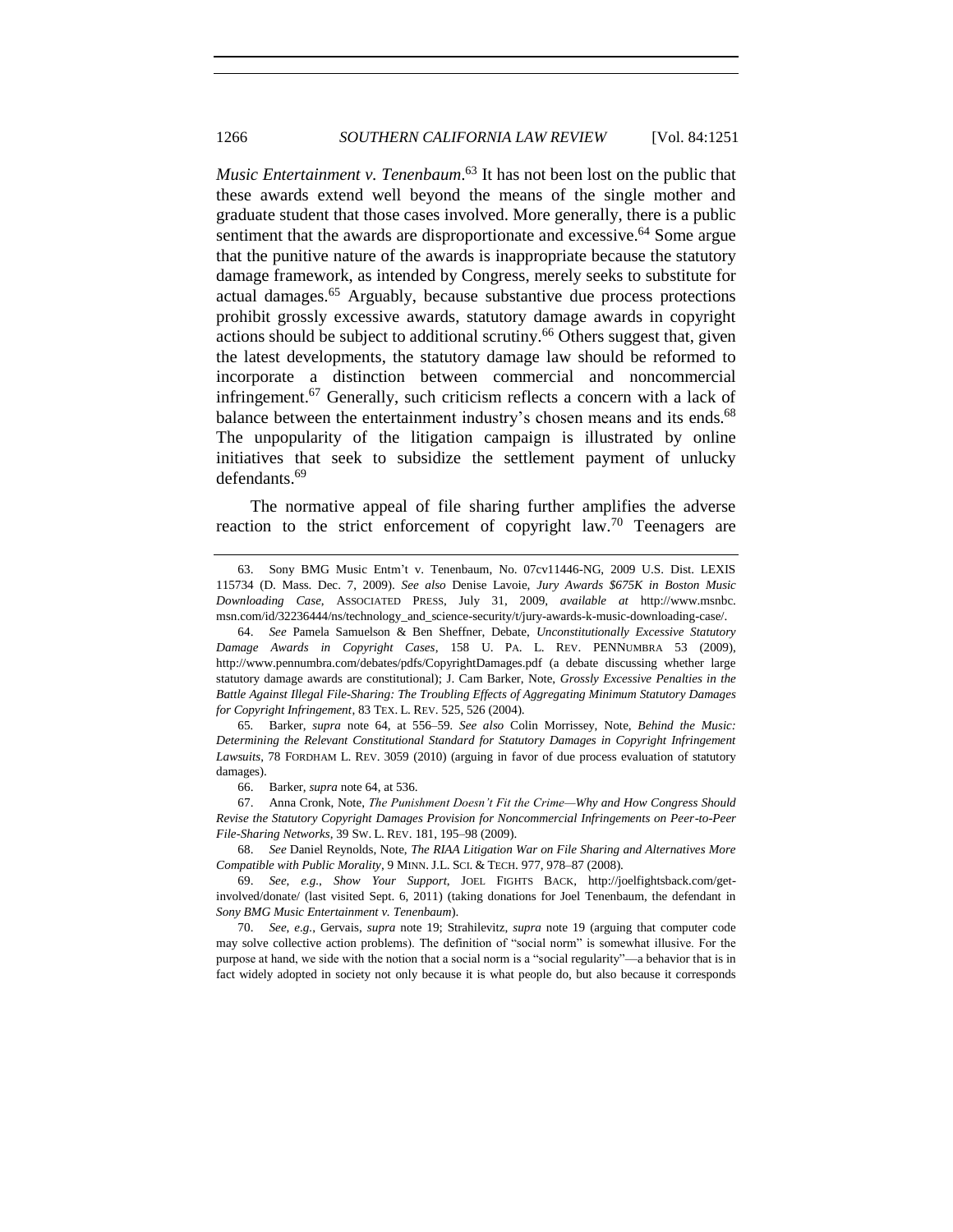convinced that file-sharing technology has many beneficial uses and that copyright law is outdated or biased toward music publishers. In this view, file sharing is to "be embraced rather than feared"<sup>71</sup> because "technology" makes it possible to make an unlimited number of perfect copies $\frac{1}{2}$  and distribute those copies to millions of users "at no cost to the content provider.<sup>773</sup> As early as 2003, surveys have indicated that a substantial number of teenagers believe that sharing digital music is morally acceptable.<sup>74</sup> A Gallup poll indicated that 15 percent of teenagers under the age of seventeen believed that it was "morally wrong" to download "music from the Internet for free.<sup>775</sup> Similarly, survey evidence indicates that less than half of teenagers believe that punishment is appropriate for illegal downloading.<sup>76</sup>

#### <span id="page-16-1"></span>B. THE INADVERTENT COSTS OF DETERRENCE

<span id="page-16-0"></span>Clearly, the more salient and publicized features of the litigation campaign have undermined public support for the enforcement of copyright law. But how much should negative public attitudes be of concern to content right holders? Can content industries afford to ignore public backlash? Perhaps content industries are wise to rely on deterrence. From a narrow rational choice perspective, ramping up deterrence certainly holds promise. If the behavior of file sharers is determined simply by the

75. *Id.*

76. Memorandum from KRC Research to Interested Parties, Topline Results of Microsoft Survey of Teen Attitudes on Illegal Downloading 2 (Jan. 23, 2008), *available at* http://www.microsoft.com/ presspass/download/press/2008/ 02-13KRCStudy.pdf. By contrast, 90 percent indicated punishment was appropriate for stealing a bike. *Id.* at 3.

with a normative conception within society, or a subgroup thereof, of what people should do. *See* Richard H. McAdams, *The Origin, Development, and Regulation of Norms*, 96 MICH. L. REV. 338 (1997). Where necessary, we will distinguish between personal norms (moral standards attributed to an individual) and social norms (standards attributed to a group or collective). *See* Michael Wenzel, *An Analysis of Norm Processes in Tax Compliance*, 25 J. ECON. PSYCHOL. 213, 213–15 (2004). As we will see, however, the distinction between both categories loses some relevance because (1) generally, social norms are often internalized, and (2) in our results, perhaps through a self-serving bias, the social norm evaluation of respondents correlates with personal norms. Differences between personal and social norms, however, are highly relevant to policy recommendations. There is existing literature that provides insightful theoretical and empirical insights into the origins of social norms.

<sup>71.</sup> Raymond Shih Ray Ku, *The Creative Destruction of Copyright: Napster and the New Economics of Digital Technology*, 69 U. CHI. L. REV. 263, 268 (2003).

<sup>72.</sup> *Id*. at 264.

<sup>73.</sup> *Id.* at 268.

<sup>74.</sup> *See, e.g.*, Steven Hanway & Linda Lyons, *Teens OK With Letting Music Downloads Play*, GALLUP POLL, Sept. 30, 2003, *available at* http://www.gallup.com/poll/9373/teens-letting-musicdownloads-play.aspx (reporting that 83 percent of teenagers in the age group of thirteen to seventeen find nothing wrong with file sharing).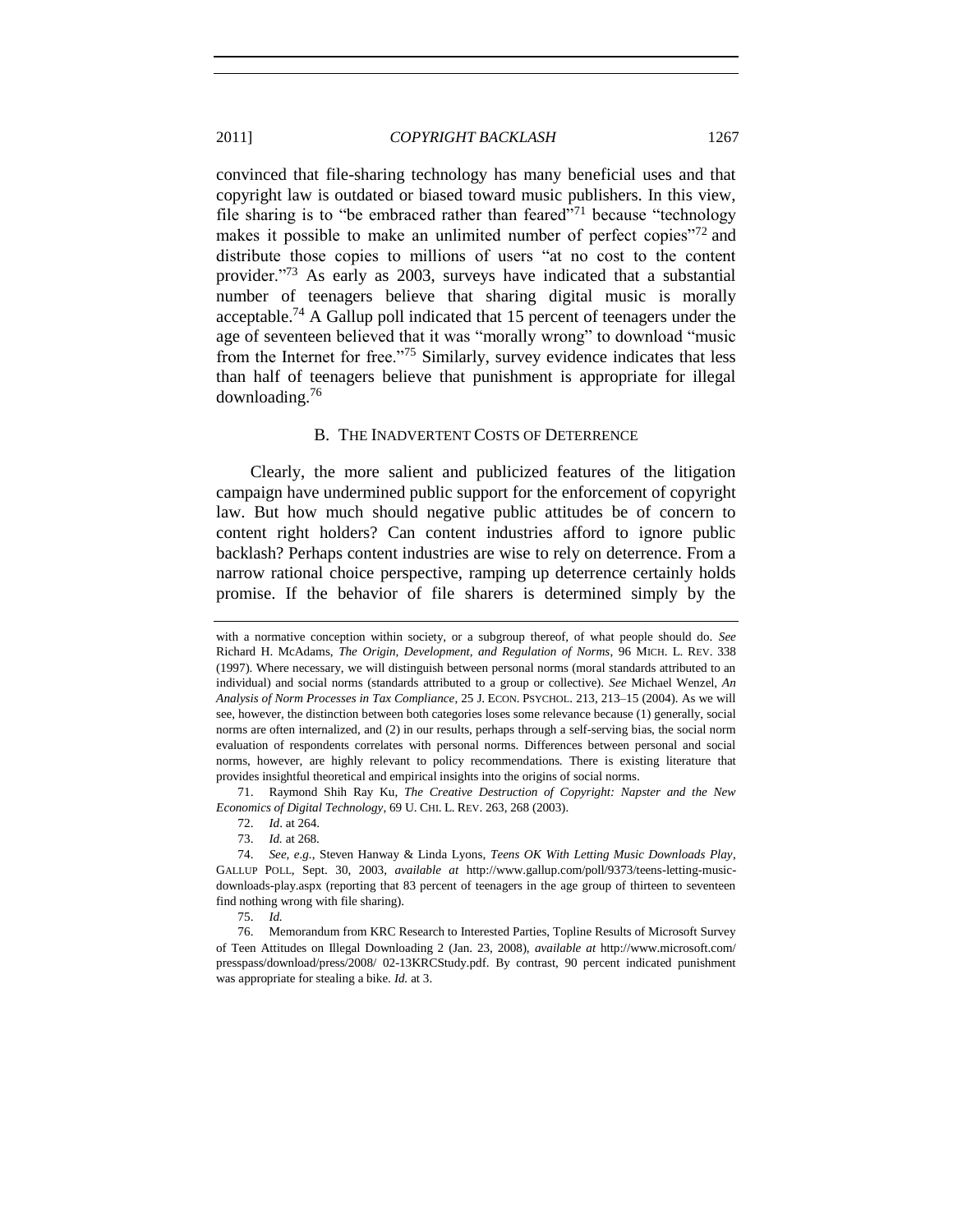expected costs and benefits of their actions, the statutory remedy precedents in *Capitol Records v. Thomas-Rasset* and *Sony BMG Music Entertainment v. Tenenbaum* might be salient enough to discourage some amount of file sharing.<sup>77</sup> Similarly, laws that disconnect Internet access could boost deterrence significantly by increasing the expected costs of illegal file sharing.<sup>78</sup>

<span id="page-17-0"></span>Increasingly, however, social science scholarship employs accounts of human behavior that advise against purely coercive approaches to enforcement. In the normative conception of compliance, for instance, individuals observe legal regulations because they believe it is the right thing to do. Social psychologists provide evidence that legal obedience is "morality based" or "legitimacy based."<sup>79</sup> Human interaction with law thus depends largely on whether people believe that the law is "just" or produced by a legitimate regulator. $80$  Similarly, writings in the fields of sociology, psychology, and economics propose that the effectiveness of law enforcement is influenced by preexisting beliefs and norms as well as by the private costs and benefits of the behavior itself.<sup>81</sup> This research suggests that legitimacy and norms influence behavior more than formal sanctions  $d\rho$ .<sup>82</sup>

80. TYLER, *supra* note [79,](#page-17-0) at 3–4.

82. A number of empirical studies find that norms and beliefs are a stronger determinant of compliance than deterrence. *See, e.g.*, James Alm, Gary H. McClelland & William D. Schulze, *Changing the Social Norm of Tax Compliance by Voting*, 52 KYKLOS 141, 141, 163 (1999); Ana de Juan, Miguel A. Lasheras & Rafaela Mayo, *Voluntary Tax Complaint Behavior of Spanish Income Tax* 

<span id="page-17-1"></span><sup>77.</sup> *See generally* George J. Stigler, *The Optimum Enforcement of Laws*, 78 J. POL. ECON. 526 (1970) (constructing a theory of rational enforcement).

<sup>78.</sup> *See generally* RICHARD A. POSNER, ECONOMIC ANALYSIS OF LAW (5th ed. 1998) (explaining fundamental concepts of the economic approach to law).

<sup>79.</sup> For instance, in the context of tax compliance, there exists extensive literature on the assumption that "social motivations rather than mere selfishness . . . affect taxpaying behaviour, such as ethical concerns and social norms, perceptions of fairness and legitimacy." Michael Wenzel, *Motivation or Rationalisation? Causal Relations Between Ethics, Norms and Tax Compliance*, 26 J. ECON. PSYCHOL. 491, 492 (2005) (citing TOM R. TYLER, WHY PEOPLE OBEY THE LAW (1990); Simon James et al., *Developing a Tax Compliance Strategy for Revenue Services*, 55 BULL. FOR INT'L FISCAL DOCUMENTATION 158 (2001)). *See also* John S. Carroll, *Compliance with the Law: A Decision-Making Approach to Taxpaying*, 11 LAW & HUM. BEHAV. 319 (1987) (applying decisionmaking models to tax law); James et al., *supra* at 163.

<sup>81.</sup> *Id.* at 45–56. *See also* Tracey L. Meares, *Signaling, Legitimacy, and Compliance: A Comment on Posner"s Law and Social Norms and Criminal Law Policy*, 36 U. RICH. L. REV. 407, 410 & nn.27–28 (2002). Similarly, Paul Robinson has argued that some features of criminal law can be explained by the objective to align the law with "laypersons' intuitions of justice." Paul H. Robinson, *Why Does the Criminal Law Care What the Layperson Thinks is Just? Coercive Versus Normative Crime Control*, 86 VA. L. REV. 1839, 1841 (2000). Robinson also argues that "the extent of criminal law's moral authority determines the extent of its ability to shape community norms and to influence people's conduct through normative forces." *Id.* at 1840.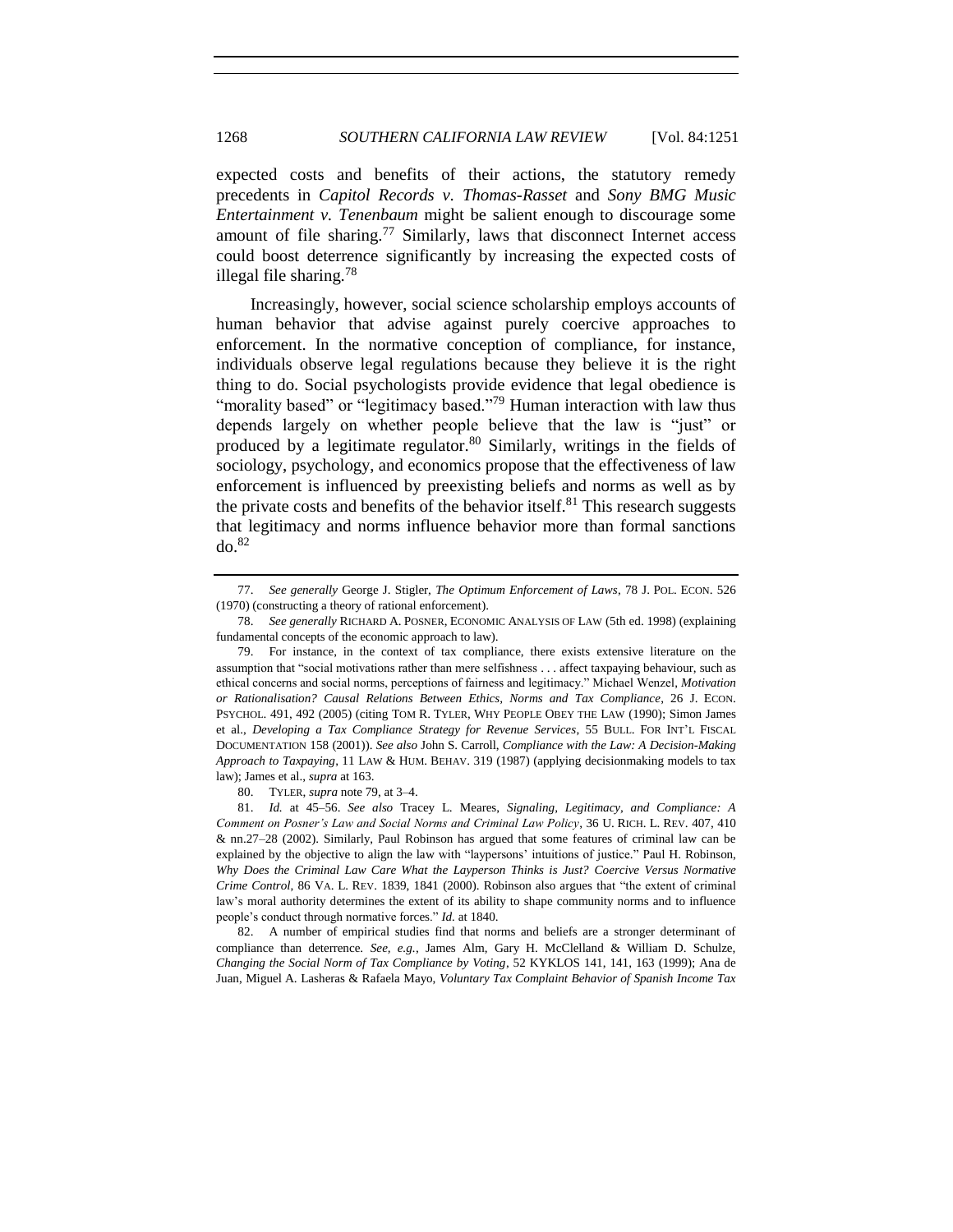The flipside of this coin is that people might decide *not* to obey a legal rule if it is considered "unjust" or if a lawmaker is perceived to be "illegitimate." As a result, even when it may be irrational from a costbenefit perspective, some unlawful behavior will occur simply because the underlying law conflicts with an individual's preexisting notions of justice and legitimacy. Normative intuitions about morality might cause individuals to neglect some of the costs associated with the illegal behavior.

<span id="page-18-0"></span>But the impact of conflicts between deterrence and morality- or legitimacy-based intuitions might extend even further. When behavior is driven by normative viewpoints, imposing laws that are perceived as "unjust" or "illegitimate" might reinforce and strengthen the underlying opposition against those laws. $83$  There is scholarship that highlights the problematic nature of vigorous legal condemnations of norms in some settings, noting that the interaction of law and norms often strengthens a preexisting antisocial norm.<sup>84</sup> In the context of criminal law, William Stuntz applies the term "self-defeating crimes" to describe situations where "criminalization can work against the very norms on which it rests,"85 causing "popular norms . . . to move in the *opposite* direction from the law."<sup>86</sup> Enforcement may reinforce or strengthen a belief that the legal regime is not legitimate or that a legal rule is unjust, especially if the public perceives the legal sanction to be excessive in relation to the punished behavior. In the context of tax compliance, for example, several studies document that enforcement measures can backfire and cause an overall increase of tax evasion. $87$  Other notable examples include the failed

84. For a theoretical model, see generally Parisi & Von Wangenheim, *supra* not[e 20](#page-5-1) (describing a cycle of opinion formation whereby public acts of disobedience and protest undermine the legitimacy of legislation, which leads to further opposition).

- 85. Stuntz, *supra* not[e 20,](#page-5-1) at 1872.
- 86. *Id*. (emphasis added).

87. *See* John S. Carroll, *A Psychological Approach to Deterrence: The Evaluation of Crime Opportunities*, 36 J. PERSONALITY & SOC. PSYCHOL. 1512, 1520 (1978); Harold G. Grasmick & Donald E. Green, *Legal Punishment, Social Disapproval and Internalization as Inhibitors of Illegal Behavior*, 17 J. CRIM. L. & CRIMINOLOGY 325, 330–35 (1980); Kent W. Smith, *Integrating Three Perspectives on Noncompliance: A Sequential Decision Model*, 17 CRIM. JUST. & BEHAV. 350, 366–67 (1990). *See*

*Payers*, 49 PUB. FIN. 90, 90 (1994); Michael Wenzel, *The Social Side of Sanctions: Personal and Social Norms as Moderators of Deterrence*, 28 LAW & HUM. BEHAV. 547, 549–50 (2004). For an overview on normative beliefs and tax compliance, see Leandra Lederman, *The Interplay Between Norms and Enforcement in Tax Compliance*, 64 OHIO ST. L.J. 1453 (2003).

<sup>83.</sup> *See* Dan M. Kahan, *Social Meaning and the Economic Analysis of Crime*, 27 J. LEGAL STUD. 609 (1998); Timur Kuran & Cass R. Sunstein, *Availability Cascades and Risk Regulation*, 51 STAN. L. REV. 683, 715–36 (1999); Tracey L. Meares & Dan M. Kahan, *Law and (Norms of) Order in the Inner City*, 32 LAW & SOC'Y REV. 805, 816–30 (1998).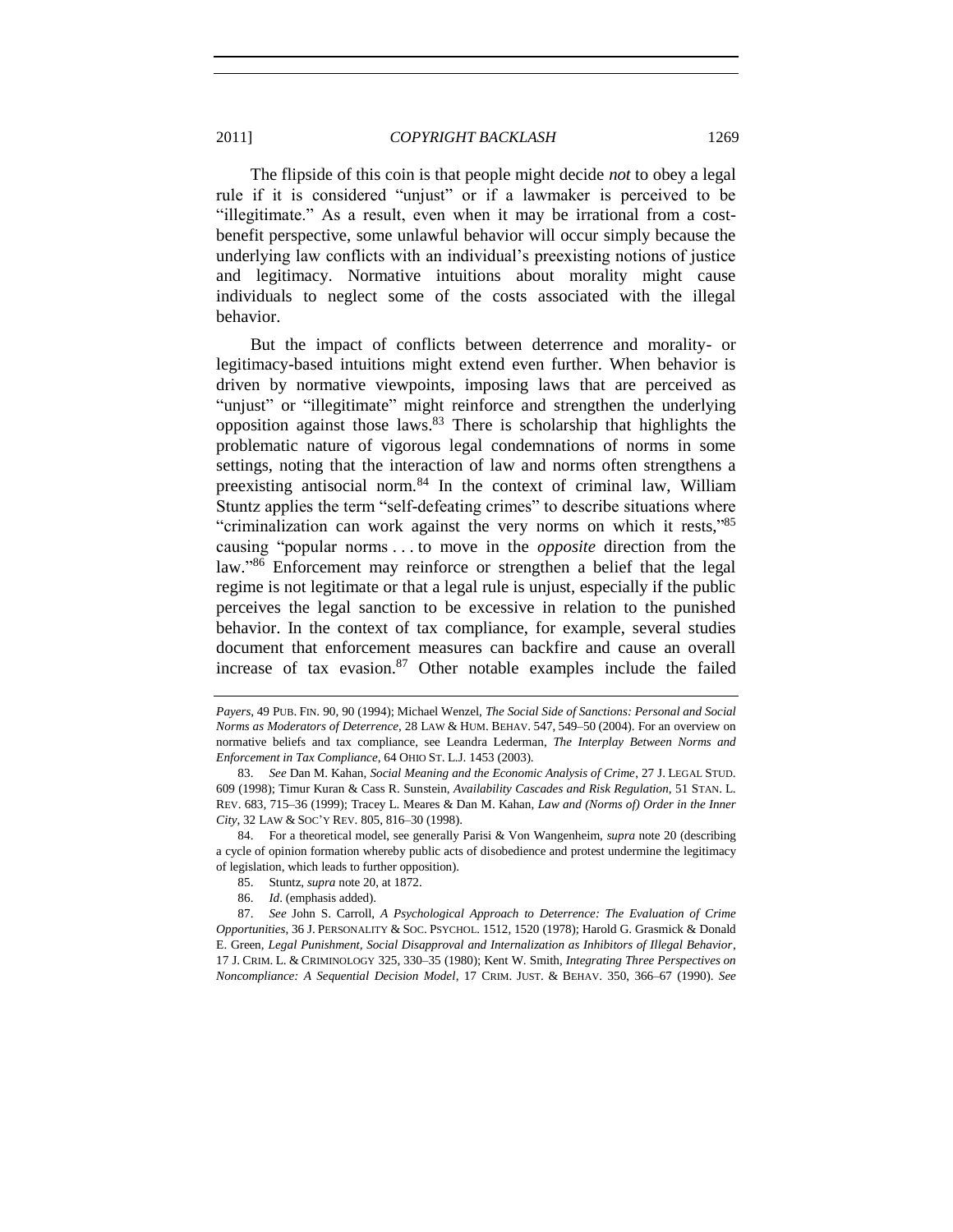historical enforcement against alcohol during the Prohibition era, 88 and, in the past few decades, the war on drugs as it relates to soft drugs.<sup>89</sup>

<span id="page-19-0"></span>Similarly, countervailing normative effects might explain file sharers' continued persistence despite increased enforcement efforts by content holders. If, by observing the impact of enforcement, individuals conclude that the underlying rules are illegitimate, file sharers may be more likely to disobey the law. The potential undermining effect of normatively excessive deterrence presents a vexing dilemma for content holders. Litigation informs copiers of the danger involved with illegal sharing, but at the same time, the adverse normative impact of enforcement may actually induce additional infringements.

The normative costs of elevated penalties can undermine the overall deterrent effect in the following ways. First, normatively excessive enforcement measures might cause potential infringers to disregard the law on nonconsequential grounds. If the deterrent or coercive aspects of enforcement create a belief that the underlying legal rules are unjust, individuals might decide to disobey the law—despite the added costs associated with breaking the law. Second, violating an unjust or immoral law might sometimes increase utility to an individual, perhaps sufficiently so that it outweighs the costs associated with the illegal behavior. Finally, in the long run, normatively excessive deterrence may undermine the political support for the underlying protected rights. Changing social

89. "[A]fter the expenditure of billions of dollars on a policy built primarily on the coercion and punishment of drug distributors and users, the War on Drugs has failed to reduce significantly, much less eliminate, drugs as a problem in our society." David Rudovsky, *The Impact of the War on Drugs on Procedural Fairness and Racial Equality*, 1994 U. CHI. LEGAL F. 237, 237 (1994) (discussing the negative impact of drug war policies on constitutional norms and racial equality). For a historical review of the war on drugs, see generally JAMES P. GRAY, WHY OUR DRUG LAWS HAVE FAILED AND WHAT WE CAN DO ABOUT IT: A JUDICIAL INDICTMENT OF THE WAR ON DRUGS (2001) (discussing the United States' missteps in addressing the country's drug problem); STEVEN WISOTSKY, BEYOND THE WAR ON DRUGS: OVERCOMING A FAILED PUBLIC POLICY (1990) (following the United States's failure to effectively regulate the cocaine drug trade).

*generally* Lederman, *supra* note [82](#page-17-1) (providing an overview of various studies on norms in the area of tax compliance).

<sup>88.</sup> *See generally* KENNETH ALLSOP, THE BOOTLEGGERS: THE STORY OF CHICAGO'S PROHIBITION ERA (1968) (describing causes of success and failure in the enforcement campaign on bootlegging); ANDREW SINCLAIR, PROHIBITION: THE ERA OF EXCESS (1962) (tracking the social history of the prohibition movement); Joseph R. Gusfield, *Prohibition: The Impact of Political Utopianism*, *in* CHANGE AND CONTINUITY IN TWENTIETH-CENTURY AMERICA: THE 1920'S 257 (John Braeman, Robert H. Bremner & David Brody eds., 1968) (following the impact of the Prohibition movement in the United States). *See also* LARRY ENGELMANN, INTEMPERANCE: THE LOST WAR AGAINST LIQUOR 177– 87 (1979); Harry G. Levine & Craig Reinarman, *From Prohibition to Regulation: Lessons from Alcohol Policy for Drug Policy*, 69 MILBANK Q. 461, 466–69 (1991).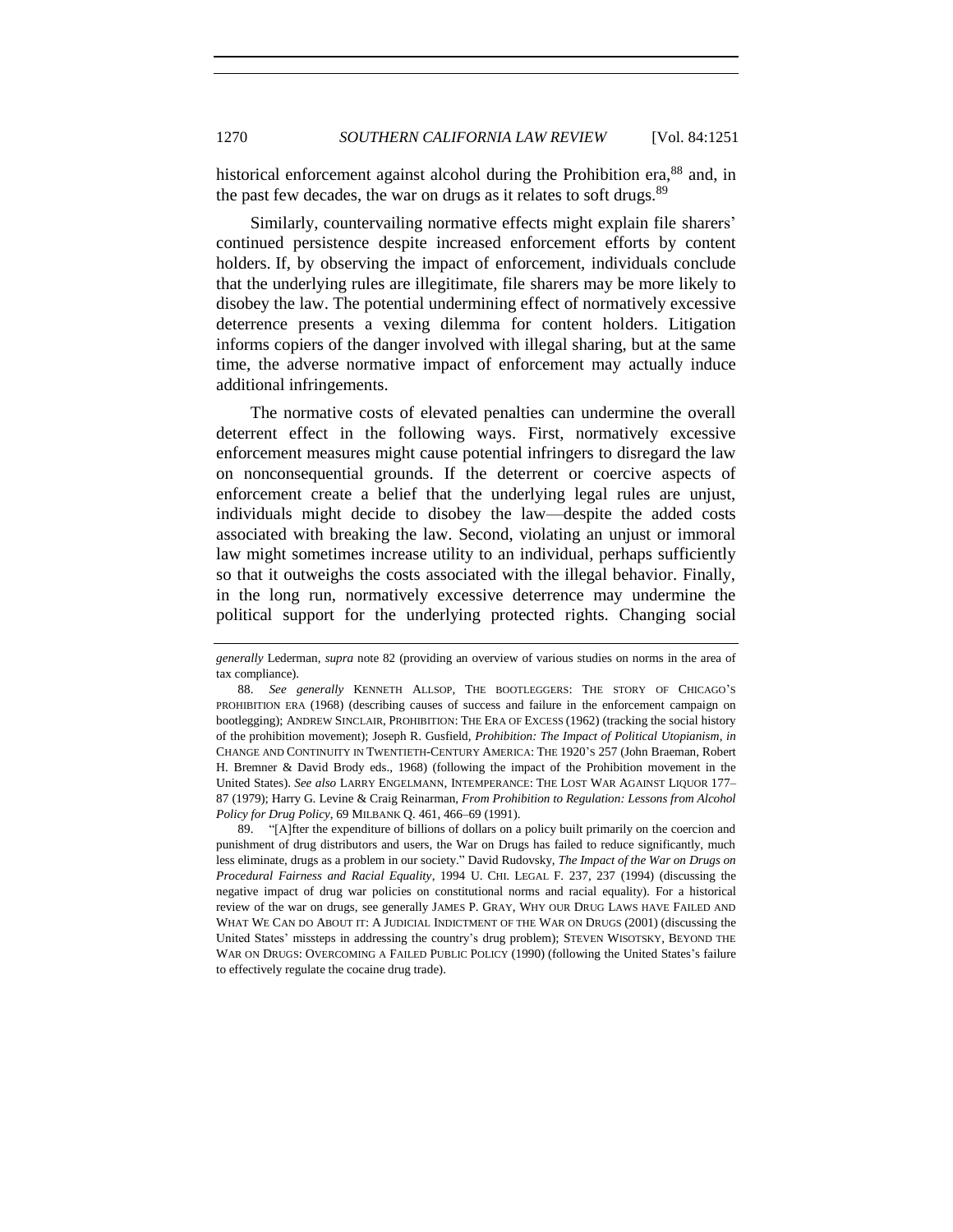attitudes might lead political actors to revoke the available rights or remedies.

This raises the potential that the normative costs of deterrence may cancel out the benefits of enforcement. At an optimal level, a deterrence strategy balances the marginal deterrent effect of enforcement against marginal *normative* costs of deterrence.<sup>90</sup> Consider for instance, two modalities of enforcement. A first approach imposes higher penalties, while a second approach applies more moderate penalties. Because of the higher penalties, the first modality generates higher levels of deterrence  $(+5)$  than the second, more moderate approach  $(+3)$ . When taking into account the normative effects described above, however, the more stringent enforcement condition may nonetheless be less productive overall. If, for instance, modality one creates a strong adverse normative reaction (-6), while the more moderate sanctions of modality two produce a less adverse normative reaction (-1), the overall value of enforcing modality one is negative  $(-1)$  while it is positive for modality two  $(+2)$ .

This proposition stands in stark contrast to the statement, voiced by copyright industry representatives, that strong-armed litigation tactics are sensible because they educate the public on the content of copyright law and, in doing so, may cultivate pro-copyright viewpoints. In this regard, the entertainment industry's litigation campaign can be considered an effort to promote copyright compliance by inducing a belief that file sharing is unfair to authors.<sup>91</sup> Perhaps by focusing attention on the legal rights of copyright holders, the industry hoped to shift preferences in favor of copyright holders. Indeed, the literature on the expressive function of the law states that legal rules, especially if formulated by lawmakers who are perceived to be legitimate, may cause individuals to align preferences with the goals expressed in legal rules. $92$ 

<sup>90.</sup> Additionally, a deterrence policy should consider the non-normative costs of overdeterrence. The conventional concept of overdeterrence in the economic analysis of law describes how the fear of incurring liability may cause individuals to forego socially valuable activities. *See* A. Mitchell Polinsky & Steven Shavell, *Economic Analysis of Law*, *in* THE NEW PALGRAVE DICTIONARY OF ECONOMICS 7 (Steven N. Durlauf & Lawrence E. Blume eds., 2008). Severe malpractice penalties, for instance, might deter malicious or negligent conduct, but they might also cause medical professionals to develop otherwise costly defensive medical practices in order to avoid any possible accusations of wrongdoing.

<sup>91.</sup> A number of empirical studies report that norms and beliefs can be a stronger determinant of compliance than traditional means of deterrence. *See supra* not[e 82.](#page-17-1)

<sup>92.</sup> When law creates a focal point by expressing values that might tip norms to a new equilibrium, this process may create a social norm or internalize a normative value. Robert Cooter, *Expressive Law and Economics*, 27 J. LEGAL STUD. 585, 585 (1998). *See also* GARY S. BECKER, ACCOUNTING FOR TASTES 1–2 (1996). The idea of law as a focal point that coordinates expectations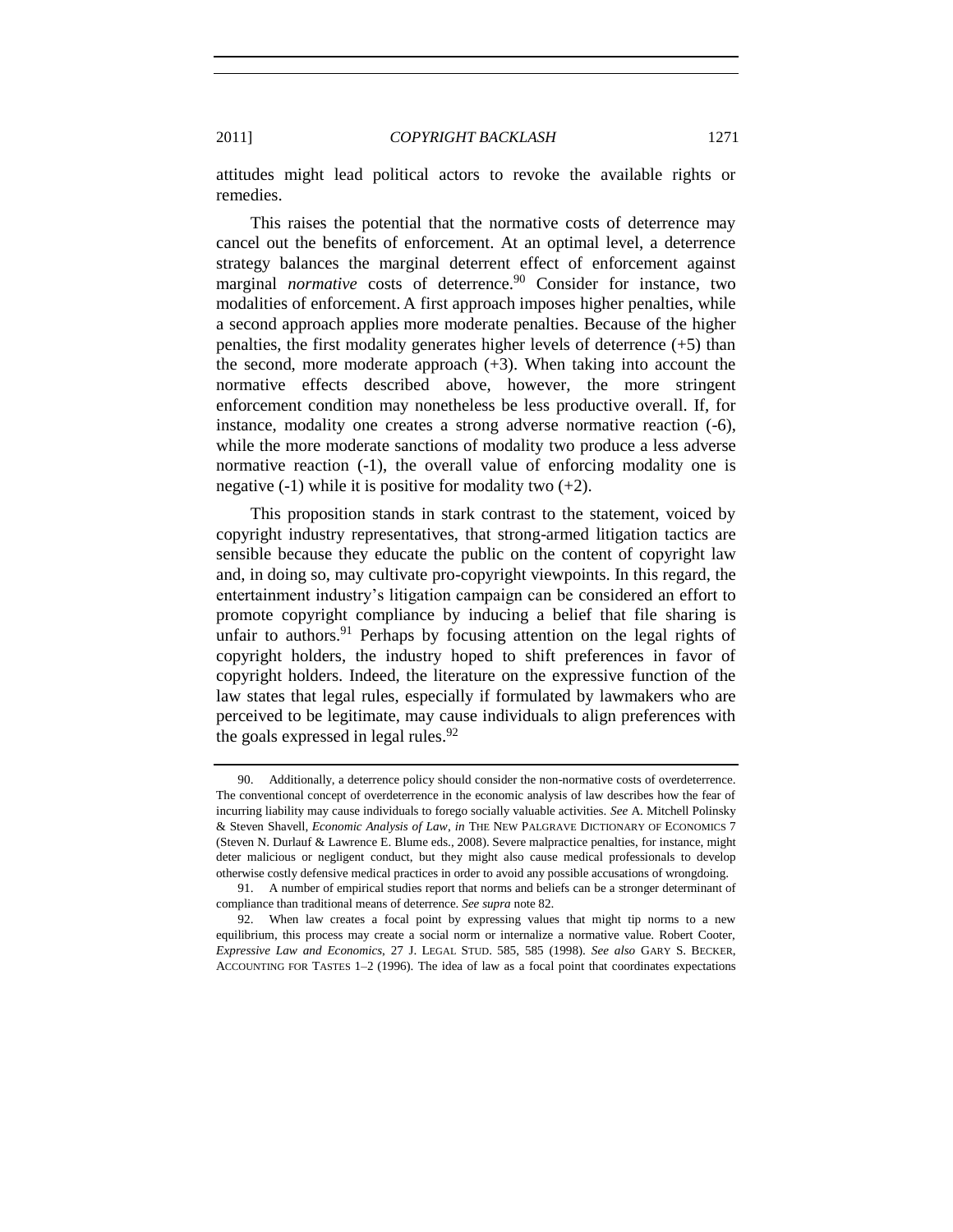These competing claims reveal the potential ambiguity with regard to the normative effects of enforcement. In order to examine the normative effects of enforcement, we conducted two studies to test the hypothesis that copyright enforcement may inadvertently move anti-copyright behavior and norms in the opposite direction from that intended by the law.<sup>93</sup> Although, as mentioned above, a few studies have explored the interaction between deterrence and norms with regard to tax evasion, the countervailing norm-effect hypothesis awaits further examination.<sup>94</sup> Part IV collects and discusses new evidence on the effects of enforcement on social attitudes and public norms in the context of copyright law.

## IV. STUDY

#### A. INTRODUCTION & MAIN RESULTS

<span id="page-21-1"></span><span id="page-21-0"></span>In an attempt to advance our understanding of the interaction between norms and deterrence, we explore the dynamics of enforcement on selfreported norm evaluations in the context of two experimental studies.

The results suggest that copyright norms and individuals' evaluation of the music industry's enforcement policies are negatively affected by the enforcement of copyright law. We observed that increases in the severity and certainty of punishment generate more powerful anti-copyright norms. Also, enhanced sanctions appear to bolster adverse positions toward the music industry's policies. 95

We further explored this counterproductive effect by looking at potential differences between various types of infringers. We found that the

*Id.* at 1499 (footnotes omitted).

among citizens is explored further in Richard H. McAdams, *A Focal Point Theory of Expressive Law*, 86 VA. L. REV. 1649 (2000).

<sup>93.</sup> A legal condemnation of a norm might have the unintended effect of moving "equilibrium behavior . . . in the opposite direction from that intended by the law." Parisi & von Wangenheim, *supra* note  $20$ , at  $2<sup>1</sup>$ 

<sup>94.</sup> Some scholars have argued that improved enforcement may backfire and produce increased tax evasion, but these viewpoints are contested. For a review of empirical evidence on the proposition that enforcement may backfire, see Lederman, *supra* not[e 82.](#page-17-1) Lederman concludes that

In sum, the speculation that sanctions for tax evasion will tend to undermine compliance does not seem to be supported by the evidence. In the experimental context, the availability of sanctions for failure to cooperate increases cooperation. In the tax compliance context, audits increase even compliance of those not threatened with audit.

<sup>95.</sup> Interestingly, as we will describe in more detail, an equivalent increase in the probability of enforcement did not affect anti-industry positions, perhaps because the effectiveness of enforcement is partially determined by technological progress, which is unrelated to the influence of the music industry on the political process.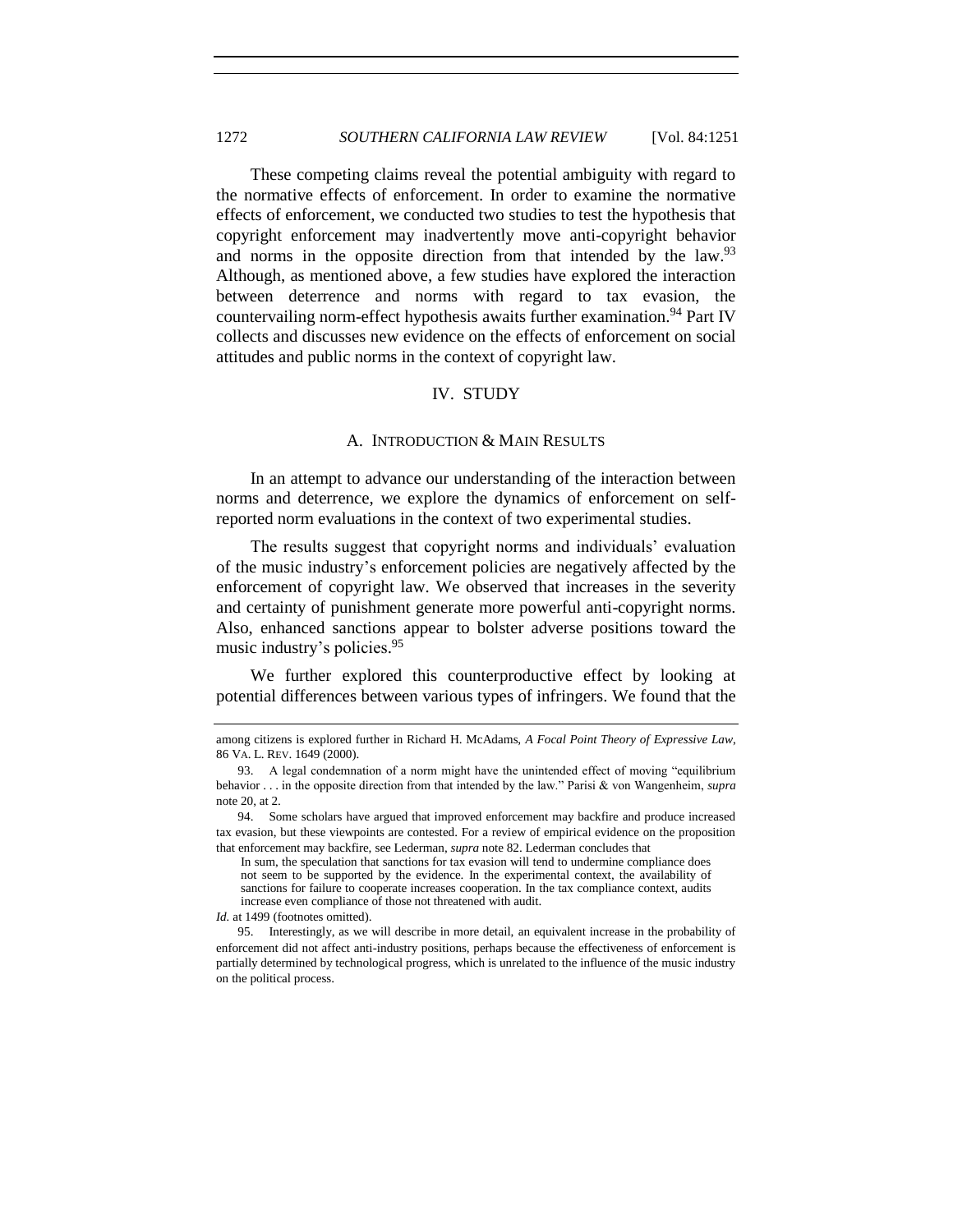degree of backlash positively correlated with the amount of downloading students engaged in before participating in the studies. Increased levels of enforcement produce higher levels of anti-copyright resentment and backlash among students who regularly downloaded music from filesharing networks. Our results suggest that there might be a tipping point involving the amount of downloads and norms: at a certain level of experience with downloading copyright-infringing content, the normative evaluation of enforcement policies becomes more negative.<sup>96</sup>

Moreover, our results indicate that the backlash effect also extends to illegal downloading. When asked whether they would resume downloading once novel technological developments provided immunity, file sharers who were previously subjected to a more stringent enforcement regime indicated that they planned to download more. $97$  Further, students faced with more severe sanctions in the first phase reported that they would download more, as compared to participants who were presented with more moderate sanctions<sup>98</sup>

#### <span id="page-22-1"></span>B. METHODOLOGY AND CONSTRUCTION OF VARIABLES

<span id="page-22-0"></span>Our study applied a scenario methodology to examine the sensitivity of respondents to different degrees of copyright enforcement. We paid particular attention to differences between frequent users of file-sharing technology and those individuals who were less experienced with this technology.

Participants were invited to participate in the experiments on the basis of their enrollment in an undergraduate, introductory political science class. Students were unaware that the experiment would be conducted in class on the day the study occurred. None of the students had taken classes in intellectual property law or copyright law. To avoid underreporting<sup>99</sup> and esteem-based distortions,<sup>100</sup> the survey was conducted anonymously in a

<sup>96.</sup> On the internalization of social norms, see Robert Cooter, *Do Good Laws Make Good Citizens? An Economic Analysis of Internalized Norms*, 86 VA. L. REV. 1577, 1597–1600 (2000) [hereinafter Cooter, *Good Citizens*]; Robert D. Cooter, *Three Effects of Social Norms on Law: Expression, Deterrence, and Internalization*, 79 OR. L. REV. 1, 17–20 (2000) [hereinafter Cooter, *Three Effects*].

<sup>97.</sup> *See infra* Part IV.C.

<sup>98.</sup> *Id.*

<sup>99.</sup> Liebowitz, *Creative Destruction*, *supra* note [42,](#page-10-1) at 8.

<sup>100.</sup> Colin F. Camerer, & Ernst Fehr, *Measuring Social Norms and Preferences Using Experimental Games: A Guide for Social Scientists*, *in* FOUNDATIONS OF HUMAN SOCIALITY 55 (Joseph Henrich et al. eds. 2004).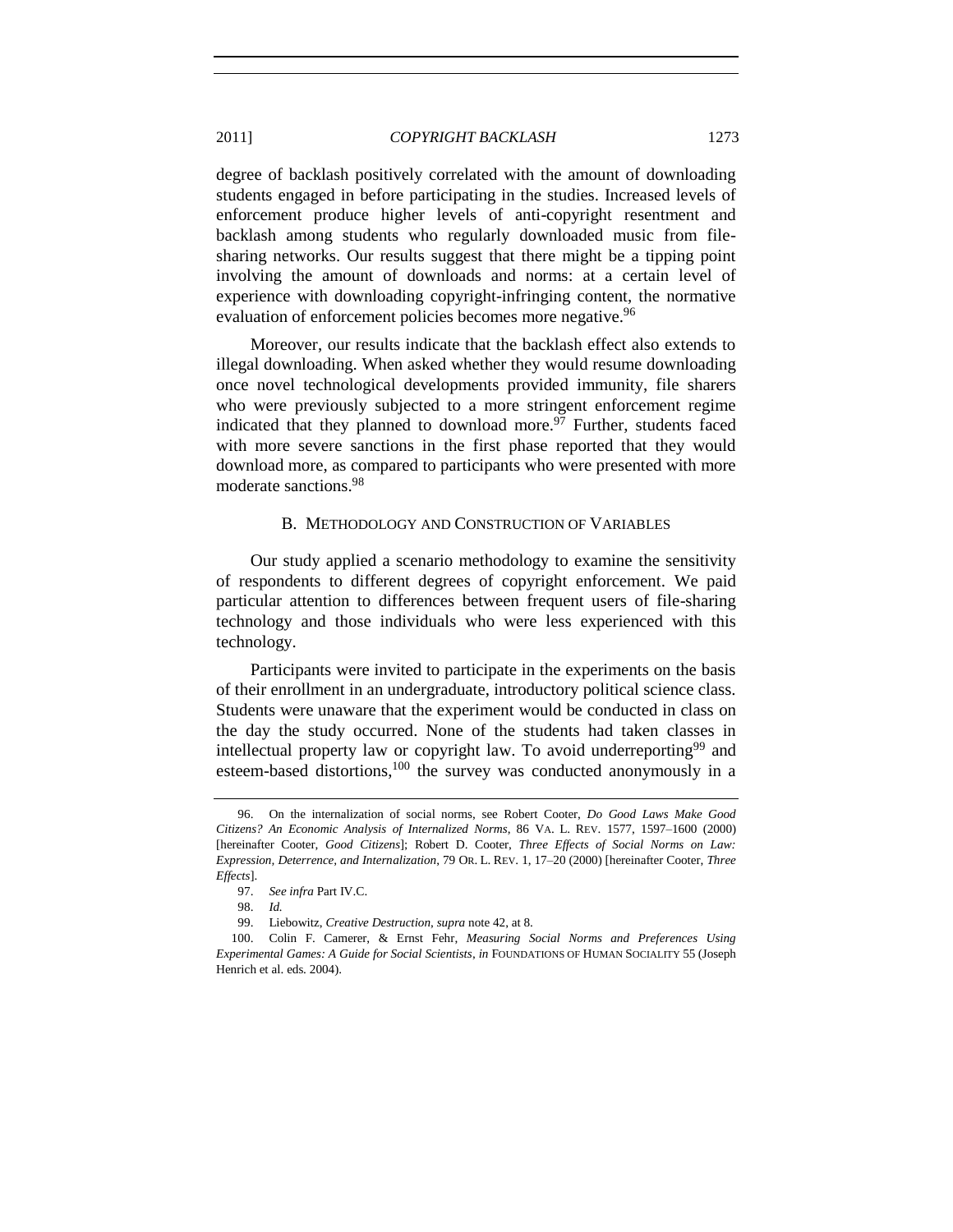large auditorium with a seating capacity of 630. Participants were informed that the survey was part of a study on "how people respond to copyright enforcement." No financial compensation was offered for participating in the study.

Students who had never used file-sharing technology completed items that were not relevant for the purposes of the present study and were excluded from further analysis.

A total of 404 freshman students participated in two experiments. The participants were predominantly female (252) and ranged in age between eighteen and twenty-four. Only students who indicated that they had illegally downloaded one or more files participated in the scenario study. Students that completed Study 1 did not participate in Study 2. Both studies employed the same materials and procedures.

In both experiments we manipulated the severity and certainty of sanctions. In the first study, one group of participants received a scenario with a low severity of sanction (\$20) in combination with either a low (0.01%) or high (20%) probability of sanction, while another group received a vignette that had a sanction with a high severity (\$20,000) in combination with either a low (0.01%) or high (20%) probability of sanction.<sup>101</sup>

<sup>101.</sup> These figures are based on the potential remedies applicable on the basis statutory award provisions in the Copyright Act. We also conducted a pilot study that measured subjects' perception of what amounts to low or high probability and low or high severity of punishment in the context of copyright infringement through file sharing. In the pilot study, sixty-three participants were requested to indicate on a 7-point Likert scale whether they agreed with the following statements:

<sup>(1)</sup> if you are caught for illegally downloading music, you will have to pay \$2000 for each downloaded song or file—this punishment is severe; (2) if you are caught for illegally downloading music, you will have to pay \$20 for each downloaded song or file—this punishment is severe; (3) the chance of getting caught for illegally downloading music is 0.001% (1 in 100,000 file sharers)—the probability of getting punished is high; and (4) the chance of getting caught for illegally downloading music is 20% (1 in 5),—the probability of getting punished is high.

A Likert-type scale, named after psychologist Rensis Likert, is a psychometric scale that is widely used in survey research and questionnaires. *See* Rensis Likert, *A Technique for the Measurement of Attitudes*, 22 ARCHIVES OF PSYCH. 140 (1932) (explaining the function of the Likert scale). A paired t-test yielded a significant effect (t(62) = 9.25, p < 0.001) for severity of punishment, indicating that participants viewed low severity of punishment (Mean  $($ "M" $)$  = -0.22, Standard Deviation ("SD" $)$  = 1.88) as less severe than high severity of punishment ( $M = -2.03$ ,  $SD = 1.57$ ). A similar analysis was conducted for probability of punishment, revealing a significant effect (t(62) = -6.76, p < 0.001). Participants indicated that a low probability of punishment ( $M = -0.84$ ,  $SD = 1.89$ ) is less probable than a high probability of punishment ( $M = 1.71$ , SD = 1.86).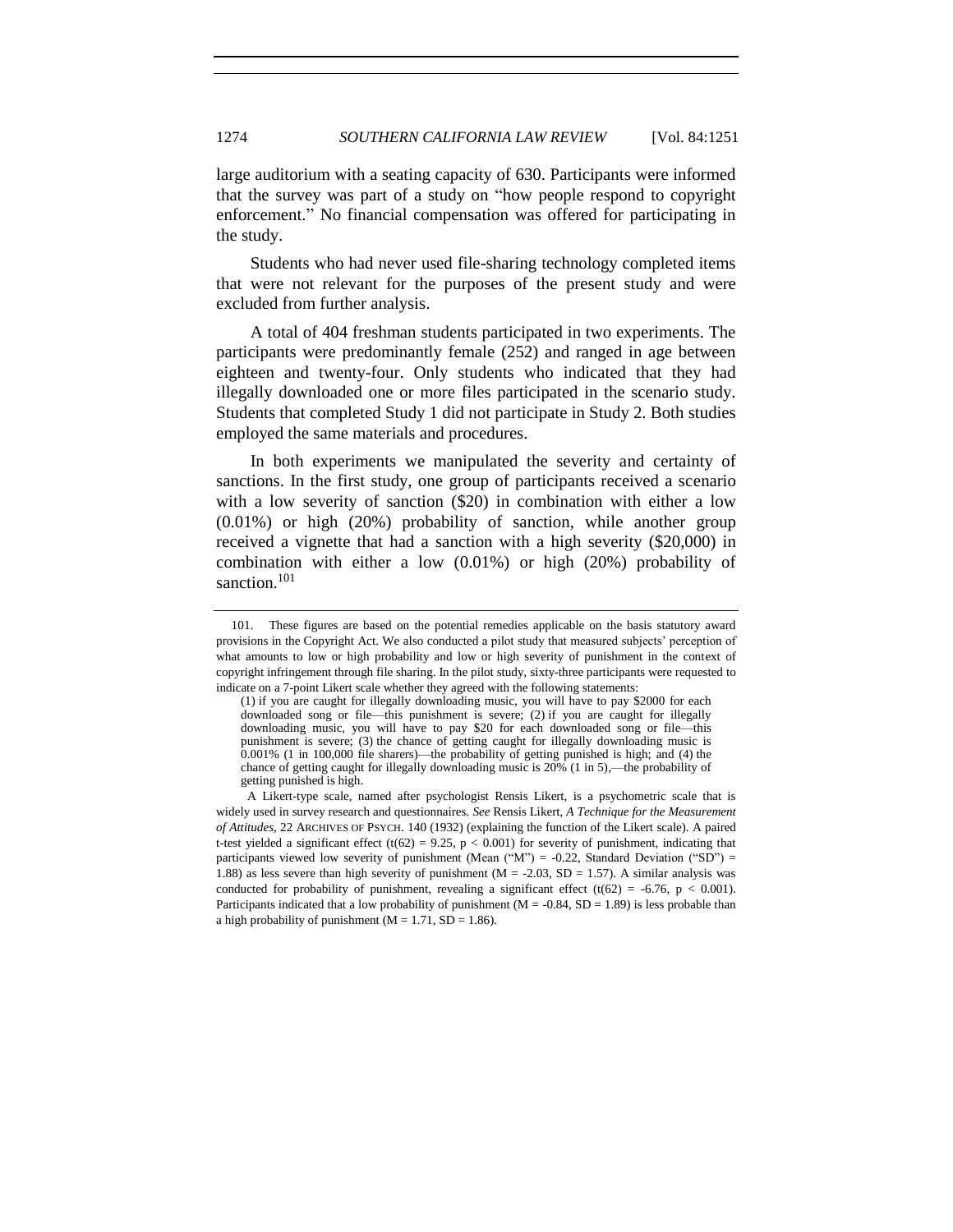<span id="page-24-0"></span>1. Study 1

Study 1 consisted of two phases. In the first phase of the scenario, we examined norm evaluations under different modalities of enforcement. In the second phase, participants were asked to indicate how their individual downloading behavior would change if the probability of apprehension was reduced to zero.

We presented each group of respondents with different enforcement conditions. We applied the following modalities of enforcement (independent variables): individual conditions varied between (1) low (1/10,000 or 0.01%) or high (1/5 or 20%) rates of probability of punishment, and (2) low (\$20) or high (\$20,000) severity of punishment for each downloaded song. Each participant was assigned randomly to either the low or high probability of punishment condition and to either the low or high severity of punishment condition.

In order to measure the normative effects and behavioral responses to the various enforcement conditions, we presented a list of statements to the participant in the study. The following statements (dependent variables) were used throughout Study 1:

(a) *Anti-Copyright Viewpoints in Phase 1*. Four items measured anticopyright norms: (1) "these new developments are gradually making me realize that downloading music illegally is not ethical,"  $(2)$  "because of these changes I will adjust my position regarding illegal downloading," (3) "these developments are causing me to adjust my norms regarding illegal exchanges of music," and  $(4)$  "because of these new developments I will purchase more music through legal business avenues."

(b) *Evaluation of the Enforcement Policies by the Music Industry in Phase 1.* Three items assessed the participants' evaluation of the music industry's enforcement policies:  $(1)$  "I am of the opinion that the music industry is conducting an unjust, disproportionate policy,"  $(2)$  "the policies of the music industry conflict with my sense of justice," and  $(3)$  "the policies of the music industry are an attack on my freedom to listen to music." $102$ 

<sup>102.</sup> These items were combined to form one average score (M = 3.90; SD = 1.37; L.J. Cronbach's  $\alpha$  ("alpha") = 0.87). Cronbach's alpha is a coefficient of reliability, commonly used as a measure of the internal consistency or reliability of a psychometric test score for a sample of examinees. *See* Lee J. Cronbach, *Coefficient Alpha and the Internal Structure of Tests*, 16 PSYCHOMETRIKA 297 (1951).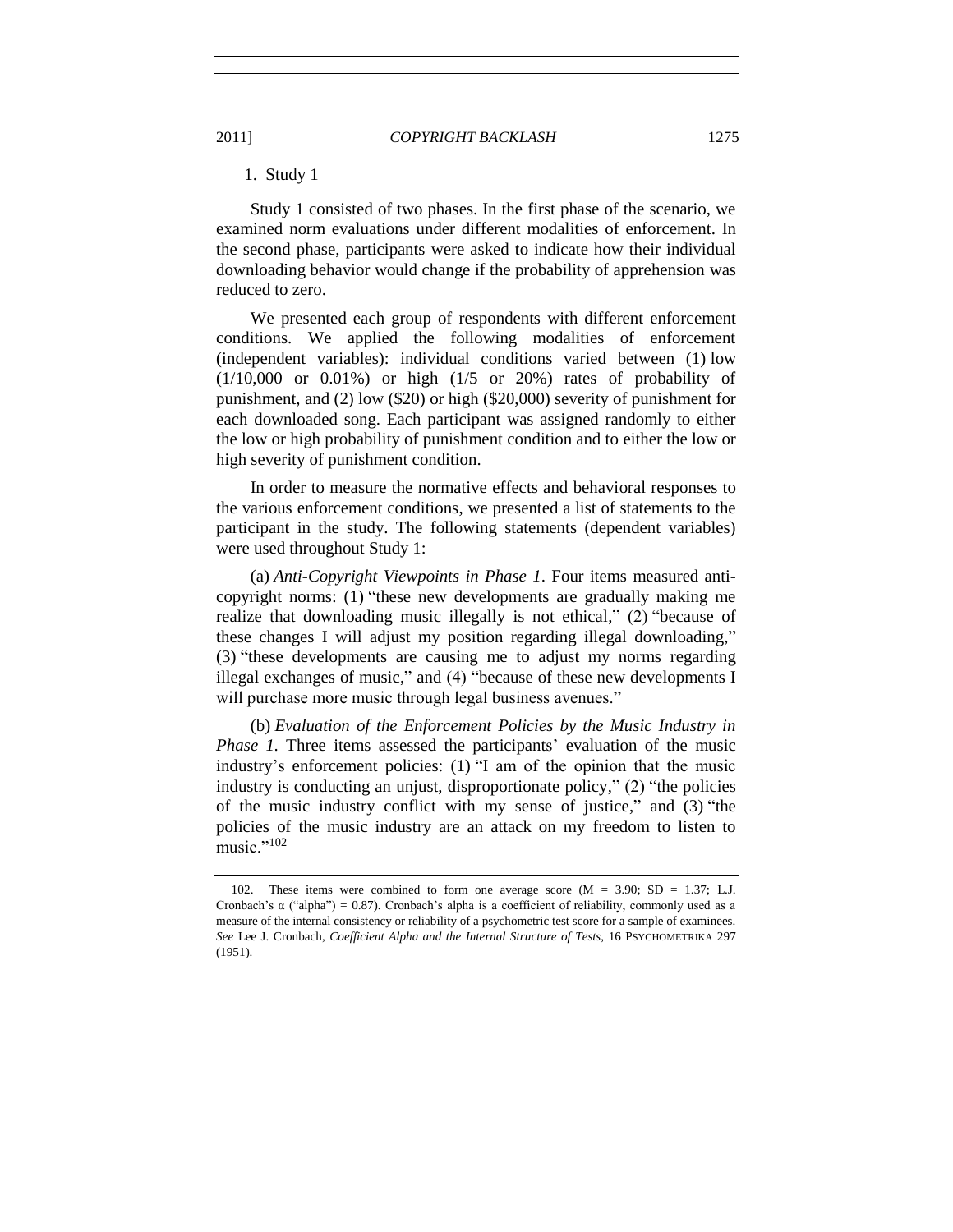(c) *Behavioral Adjustment in Phase 2*. Four items measured behavioral adjustment: (1)  $\text{``I will resume downloading''}$  (2)  $\text{``I will make}$ up for lost time and increase my downloading activities,"  $(3)$  "I will resume downloading because I disagree with the enforcement policy of the record industry," and (4) "I will continue to download less because I realize that the record industry is losing a lot of money due to illegal downloads."<sup>103</sup>

After reading a randomly assigned enforcement scenario, respondents provided their responses on the basis of a seven-point scale, assigning scores between two endpoints of  $(1)$  "strong disagreement" and  $(7)$  "strong agreement" (an answer of "1" indicated that the student strongly disagreed with the statement; an answer of "7" indicated that the student strongly agreed).<sup>104</sup>

<span id="page-25-0"></span>2. Study 2

In Study 2 we applied conditions of high probability (and low severity) as well as high severity (and low probability) while holding the expected costs constant across both conditions. By controlling the expected costs in the different conditions, Study 2 enabled us to assess the relative impact of the severity and probability of the sanctions on download behavior in the first phase of the study. We therefore measured download behavior not only in the second phase (as in Study 1), but also in the first phase.

Respondents were randomly assigned to one of two groups with the following enforcement conditions (independent variables): one group was subjected to an enforcement regime with a high certainty but low severity of punishment (20% probability of a fine of \$50), while a second group faced a converse punishment schedule (0.1% probability of \$10,000). At ten dollars each, the expected cost of downloading is identical in both scenarios.

Participants in Study 2 completed a survey containing the items from the first study: anti-copyright viewpoints, the evaluation of the music industry's enforcement policies, and download behavior in phase 2. Additionally, we included two items to measure download behavior in phase 1: (1)  $\degree$ I will download more music" and (2)  $\degree$ I will download less

<sup>103.</sup> Statistically, the scale showed sufficient internal consistency (M = 4.54; SD = 1.14; Cronbach's alpha  $= 0.74$ ).

<sup>104.</sup> Items 2, 3, and 4 were reverse coded and combined with item 1 to form one average anticopyright norm score.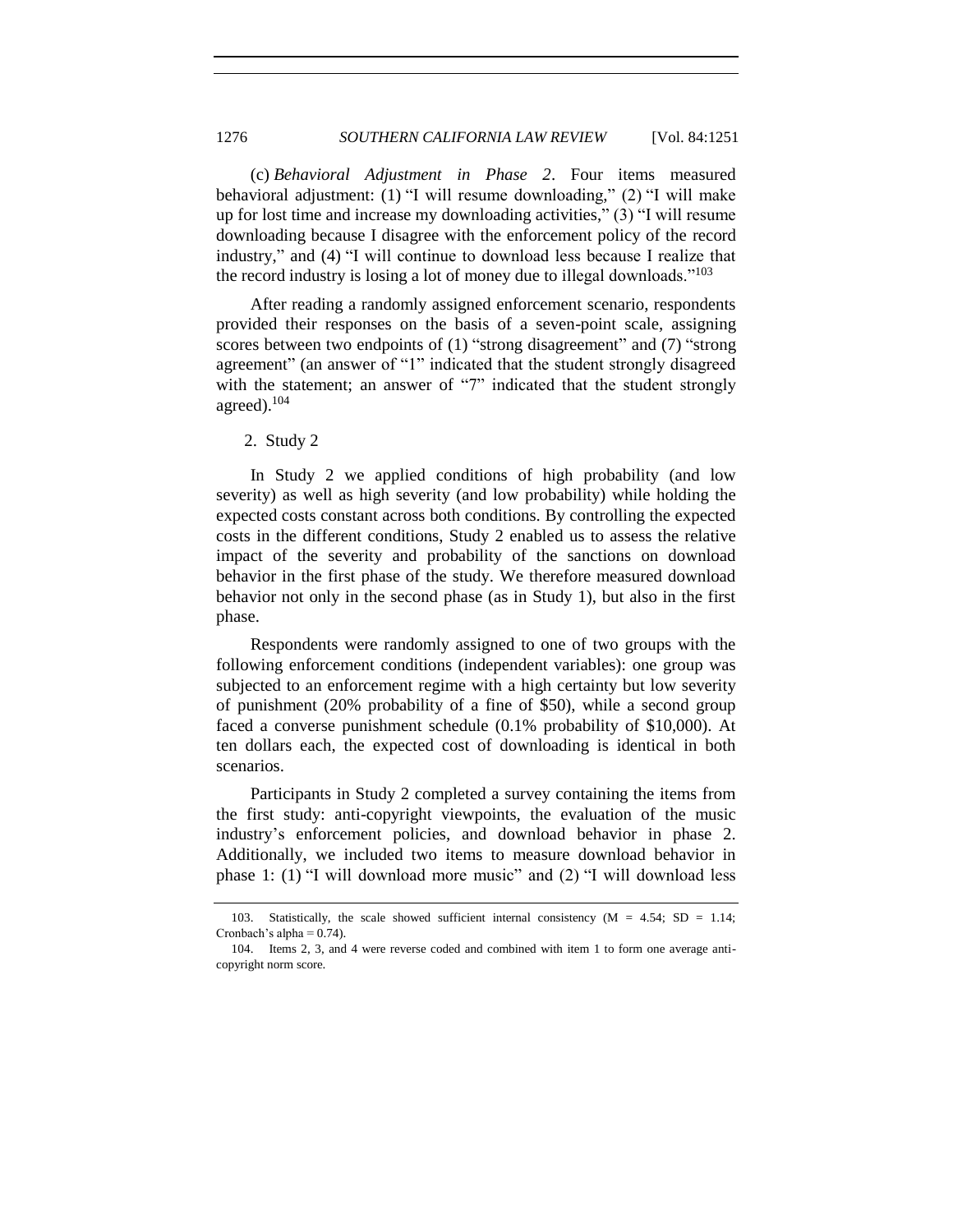music. $105$ 

## <span id="page-26-0"></span>3. Analysis

Our analysis of the effect of enforcement modalities on the various groups of individual file sharers and non-file sharers, distinguished between different scenarios that varied the hypothetical probability of enforcement and the severity of sanctions. Again, we randomly assigned the different scenarios to respondents.

In analyzing the responses, we looked for differences between respondents on the basis of their prior file-sharing experience. Throughout the study, we used the terms "occasional," "average," and "frequent" file sharers to distinguish between respondents on the basis of the amount of music that they download on peer-to-peer networks. This distinction is important, as will be discussed, because effective copyright enforcement measures might require a different approach toward habitual file sharers versus occasional file sharers.

The scenario methodology, as employed in this study, has certain strengths and weaknesses. Generally, scenario studies combine the benefits of laboratory research and correlation research.<sup>106</sup> Our study design enabled us to analyze causality by manipulating the independent variables, while using realistic, everyday situations based on statutory rules and case  $\text{law}^{\,107}$ As is the case with all laboratory experiments, a study of this nature is, of course, susceptible to the criticism that the results cannot be generalized to the public at large. For the present purpose, however, this criticism is less damaging. By exclusively enlisting college students, our design measures the reactions of the specific group that was targeted in the litigation campaign by the entertainment industry. Finally, a general limitation of any scenario study is that it does not measure actual behavior in the real world. In this context however, a research design involving actual downloading by respondents is not feasible due to the copyright-infringing nature of the activities involved.

<sup>105.</sup> Item 2 was reverse coded and combined with item 1 to form a separate score indicating the average download behavior among participants.

<sup>106.</sup> *See*, *e.g.*, David De Cremer & Daan Van Knippenberg, *How Do Leaders Promote Cooperation? The Effects of Charisma and Procedural Fairness*, 87 J. APPLIED PSYCHOL. 858 (2002).

<sup>107.</sup> *See* Robert L. Dipboye, *Laboratory vs. Field Research in Industrial and Organizational Psychology*, 5 INT'L. REV. INDUS. & ORG'L PSYCHOL. 1, 25 (1990) (discussing the legitimacy of laboratory research studies).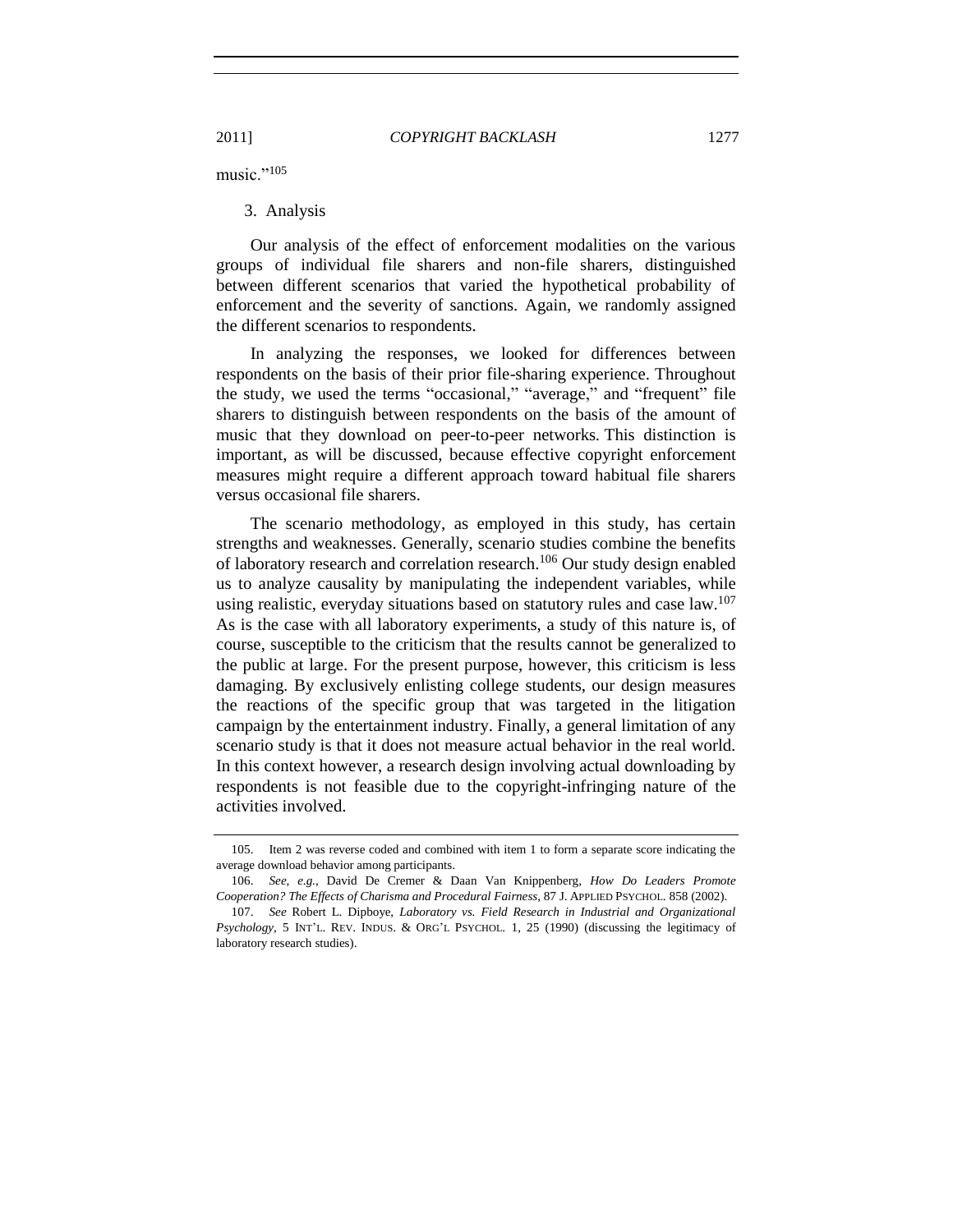Finally, a few notes on terminology. We refrain from using the term "antisocial" conduct to describe file-sharing practices. This would carry assumptions and arguments that are outside the ambit of this Article. Instead, we employ the more neutral terms "pro-copyright" and "anticopyright" to indicate the areas where, respectively, content producers and file-sharing consumers are at opposite sides of the spectrum. We realize that even this choice of terminology is open for discussion considering the view, held by some commentators, that peer-to-peer file sharing is not in conflict with the goals of copyright law.<sup>108</sup>

#### C. FINDINGS

<span id="page-27-0"></span>Our results indicate that conditions involving high probabilities of punishment generate higher degrees of anti-copyright norms than lower probabilities of punishment.<sup>109</sup> Severity of punishment also had a significant effect, indicating that stronger sanctions produce higher degrees of anti-copyright norms than moderate sanctions. Additional tests revealed that copyright norms are more negative where there is a high probability and high severity of punishment, compared to the other three conditions (that is, the low severity/low probability condition, the low severity/high probability condition, and the high severity/low probability condition).



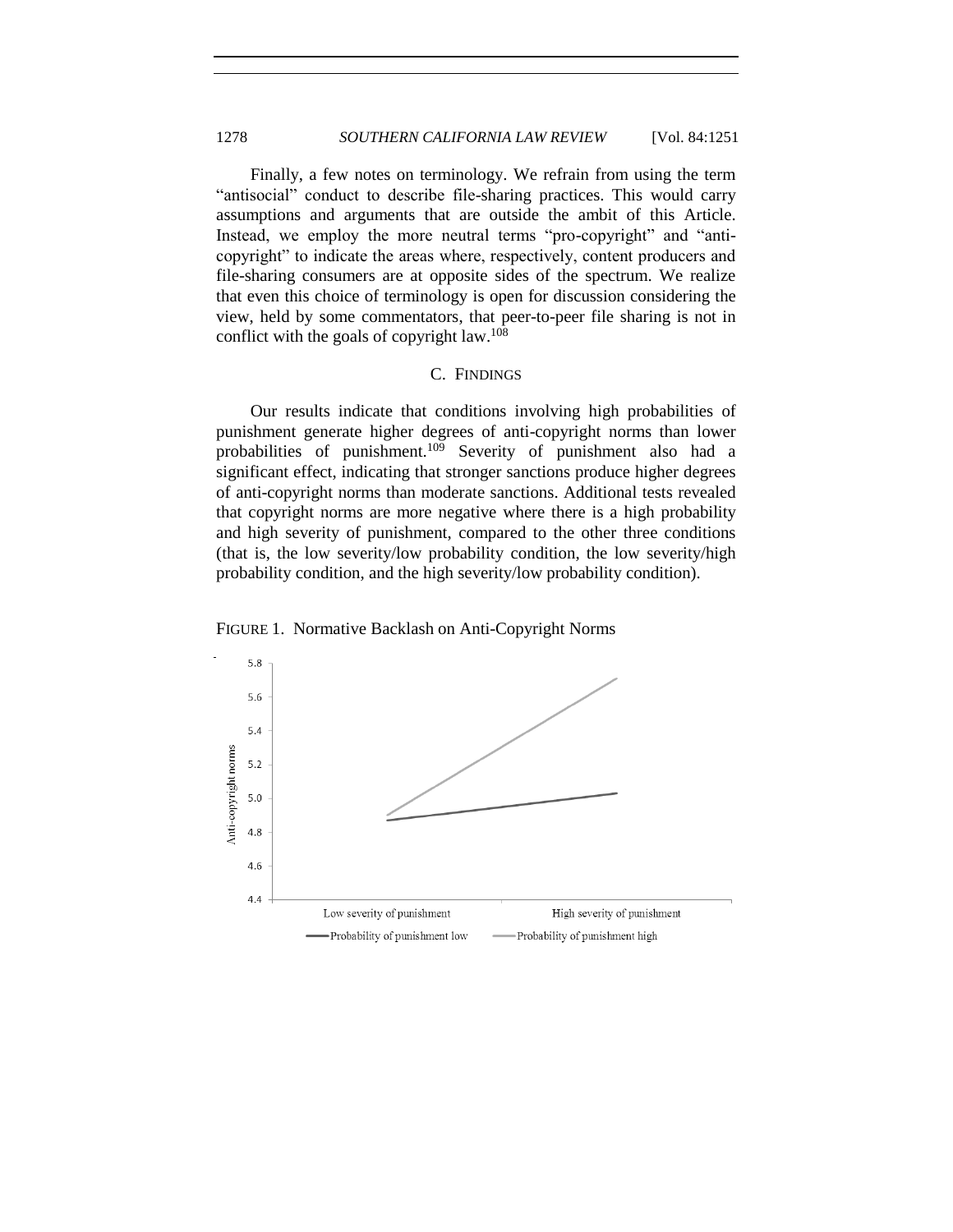Figure 1 above illustrates these observations. First, note that all students reported relatively high levels of anti-copyright norms (between 4.8–4.9 on a seven-point scale where "7" equals "I completely disagree" with statements such as "downloading music illegally is not ethical"),  $110$ regardless of the particular enforcement regime. Second, while evaluations for other enforcement conditions are relatively uniform, the assessments for high-probability and high-severity conditions are much more negative (as indicated by the light grey line that extends to the top right corner of the graph above).

The evaluation of the music industry's enforcement policies revealed that strong sanctions caused relatively strong contra-music industry positions, while moderate punishment generated less aversion to the music industry's policies.

In order to interpret the results, we divided the participants into different groups based on the frequency with which they engaged in downloading on file-sharing networks.<sup>111</sup> We divided the participants into an "occasional" user group (one hundred students with less than seventy downloaded songs), an "average" user group (fifty-one students with one hundred downloaded songs), and a "frequent" user group (fifty-eight participants with more than 150 downloaded songs).<sup>112</sup> We observed that "frequent" and "average" users had stronger contra-music industry positions than "occasional" users (see table 1 in appendix and figure 3).

In the second phase of Study 1, we informed students that a new technology now fully shielded them from all enforcement. We asked participants if, and to what extent, they would resume downloading in light of this immunity.<sup>113</sup> The results indicated that participants who previously faced severe sanctions in the first phase, engaged in more downloading

<sup>110.</sup> *See infra* items reported for (1) Anti-Copyright Viewpoints in Phase 1.

<sup>111</sup>. We used the covariate for this purpose.

<sup>112.</sup> More technically, such a division was helpful because the distribution of the total number of downloads reported in our sample departed from the normal distribution. The Kolmogorov-Smirnov Z test indicated a significant deviation from normality,  $z = 4.81$ ,  $p < 0.001$ . Generally, a Kolmogorov-Smirnov statistic quantifies a distance between the empirical distribution function of the sample and the cumulative distribution function of the reference distribution, or between the empirical distribution functions of two samples. *See, e.g.*, W.T. EADIE ET AL., STATISTICAL METHODS IN EXPERIMENTAL PHYSICS 269-71 (1971). A substantial number of participants  $(N = 51)$  indicated that they had downloaded one hundred files, and no other participants reported downloading a number of files in the range of seventy and 150.

<sup>113.</sup> A separate 2 (probability of punishment) x 2 (severity of punishment) ANCOVA was conducted with the total amount of downloads as a covariate, and individual downloading behavior as the dependent variable. For an overview of the results, see *supra* Table 1.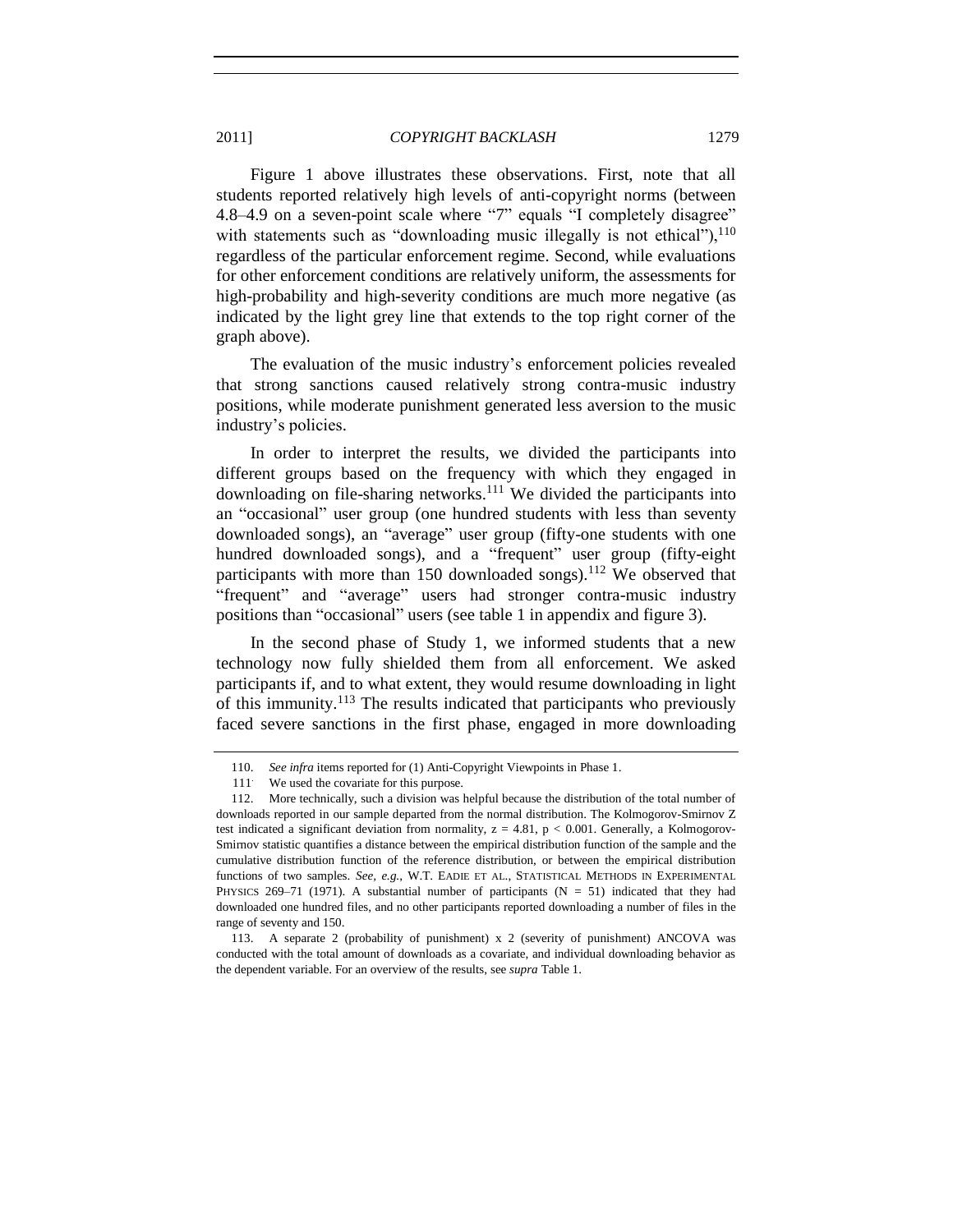relative to participants that initially faced more moderate sanctions. Finally, "frequent" users downloaded more in the second phase than "average" and ―occasional‖ users. Overall, these results clearly indicate of a backlash effect on downloading behavior.

It is worthwhile to focus on the "frequent" users separately. Because an important goal of sanctions is to prevent lawbreakers from continuing their illegal activities, "frequent" users are an important target group. Our analysis indicates that "frequent" users, who previously faced a low probability of punishment in the first phase of the scenario, would download less than "frequent" users who had been previously subject to high probability enforcement conditions. A similar trend was observed for the severity of sanctions. "Frequent" users facing moderate punishments in the first phase of the scenario reported lower download activity levels than "frequent" users previously faced with severe sanctions.

To summarize, two main results were obtained in Study 1. During Phase 1, a counterproductive effect on pro-copyright sentiments was revealed in relation to the probability and the severity of sanctions. Raising the level of both severity and certainty of enforcement produced a potentially powerful counterproductive effect, increasing anti-copyright norms. A key result also emerged in Phase 2, where the backlash effect of legal condemnations was observed to extend to underlying download behavior. As we discuss in more detail in the following part, the normative backlash effect has important implications for copyright enforcement policy.

In Study 2, our analysis of the different effects between "highseverity/low-probability" and "moderate-severity/high-probability" enforcement conditions revealed a significant effect of the type of enforcement regime on anti-copyright norms.<sup>114</sup> Participants in the highseverity/low-probability condition evaluated copyright norms more negatively than participants in the moderate-severity/low-probability condition. The covariate—total number of downloads—yielded a significant effect, suggesting that high-severity/low-probability conditions had a stronger deterrent effect (that is, when faced with this enforcement condition, students reported that they would reduce their downloading activities more). The elevated, light-shaded grey bars in figure 2 illustrate

<sup>114.</sup> We conducted three one-way ANCOVAs with total shared files downloaded as a covariate, enforcement regime as the independent variable, and anti-copyright norms, evaluation of the music industry's enforcement policies, and downloading behavior as the dependent variables. Table 2 presents an overview of the results.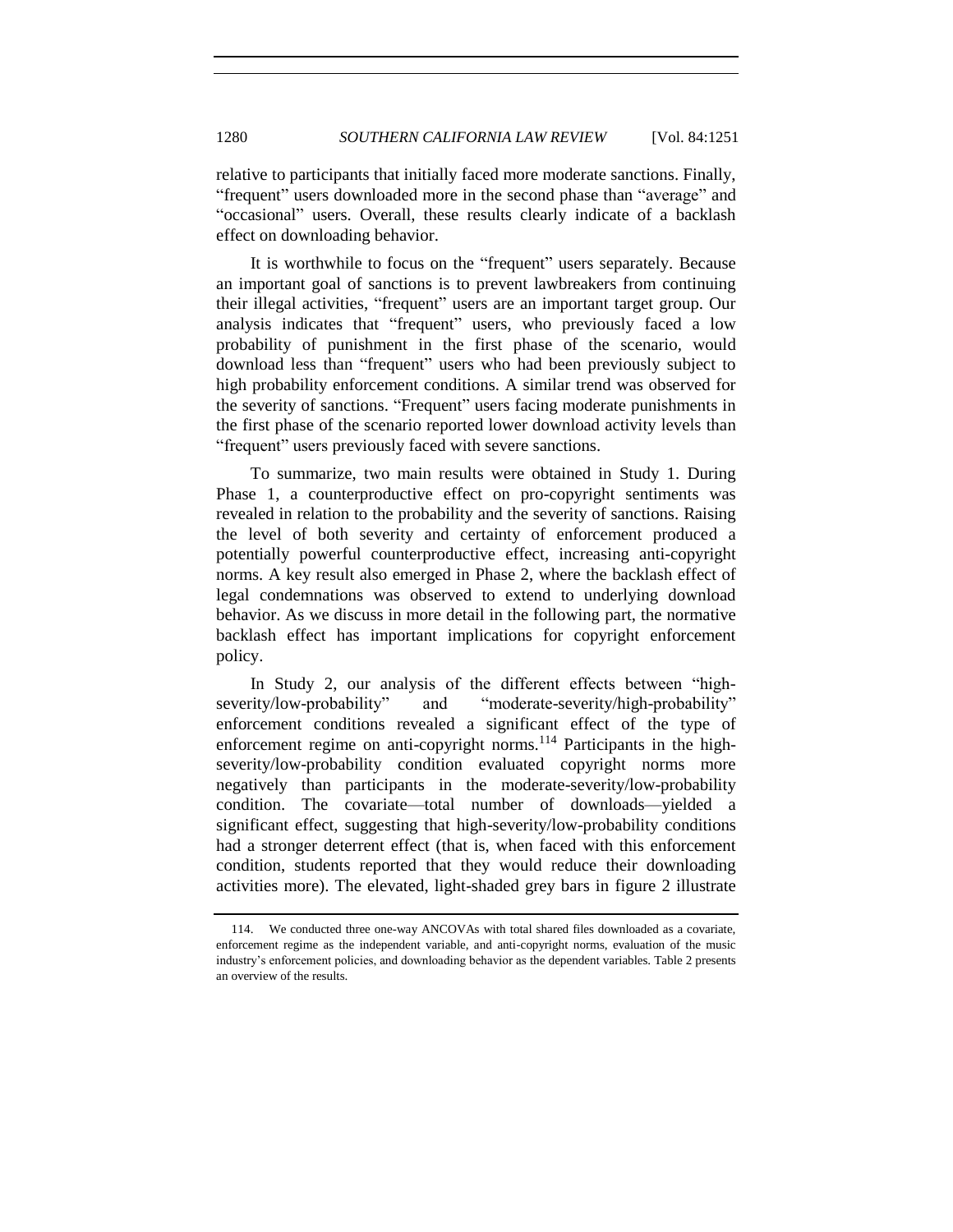how high-severity/low-probability enforcement conditions generate higher backlash effects as well as higher levels of deterrence than lowseverity/high-probability enforcement—even though, interestingly, both enforcement regimes impose identical expected costs.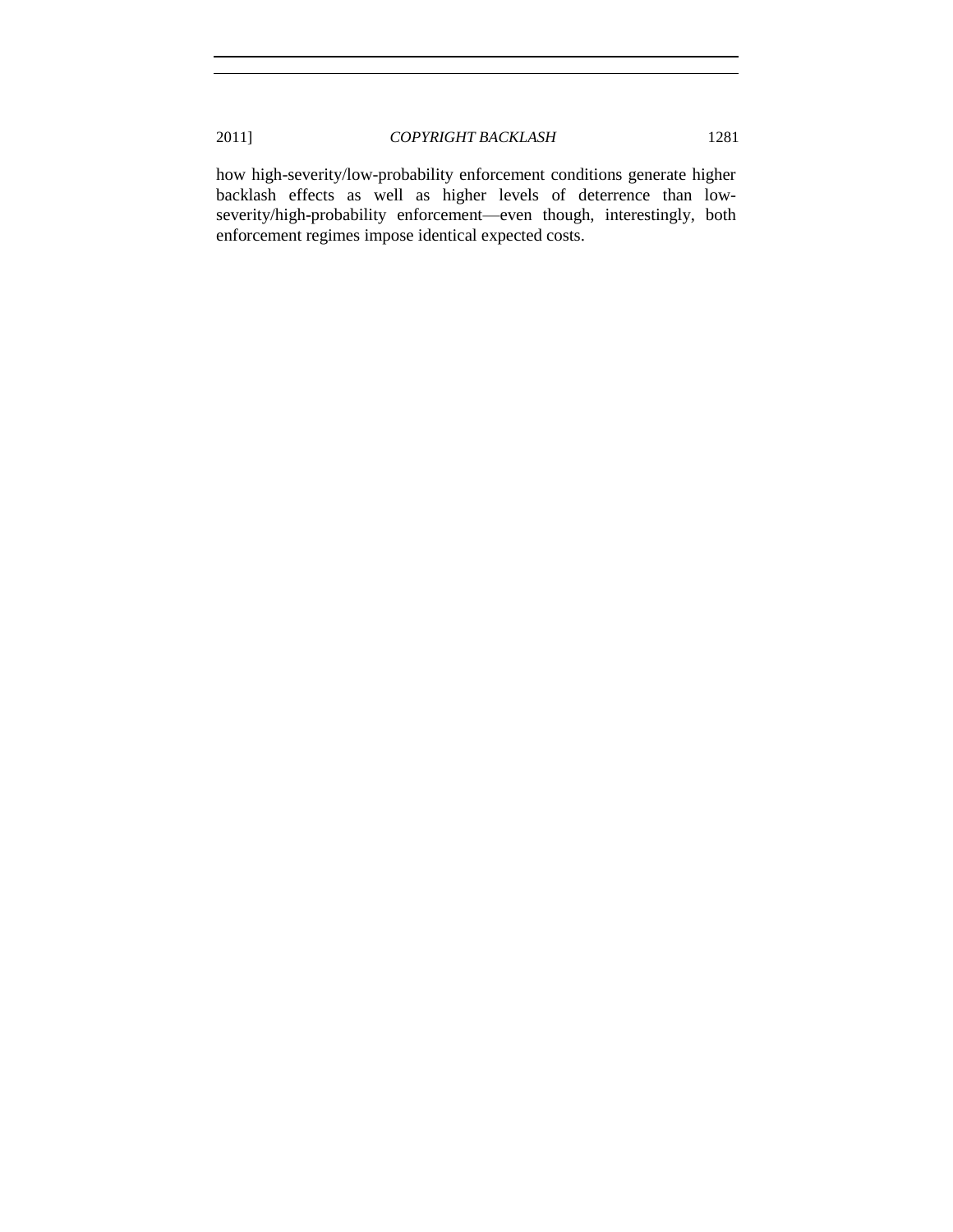

FIGURE 2. Effect of Enforcement on Anti-Copyright Norms, Evaluation of Enforcement Policies, and Download Behavior

In order to interpret these results, we divided the participants into different user groups<sup>115</sup> based on their download background: we differentiated between "occasional" users, "average" users, and "frequent" users. The results indicate that "frequent" users hold stronger anticopyright norms than "occasional" and "average" users.

The type of enforcement regime also impacted the evaluation of the music industry's enforcement policies—participants in the highseverity/low-punishment condition endorsed a relatively strong contramusic-industry position, whereas low-severity/high-probability enforcement regimes fostered relatively lower levels of aversion for the

<sup>115.</sup> As in Study 1, the Kolmogorov-Smirnov Z test indicated a substantial deviation for the total number of downloads,  $z = 3.12$ ,  $p < 0.001$ .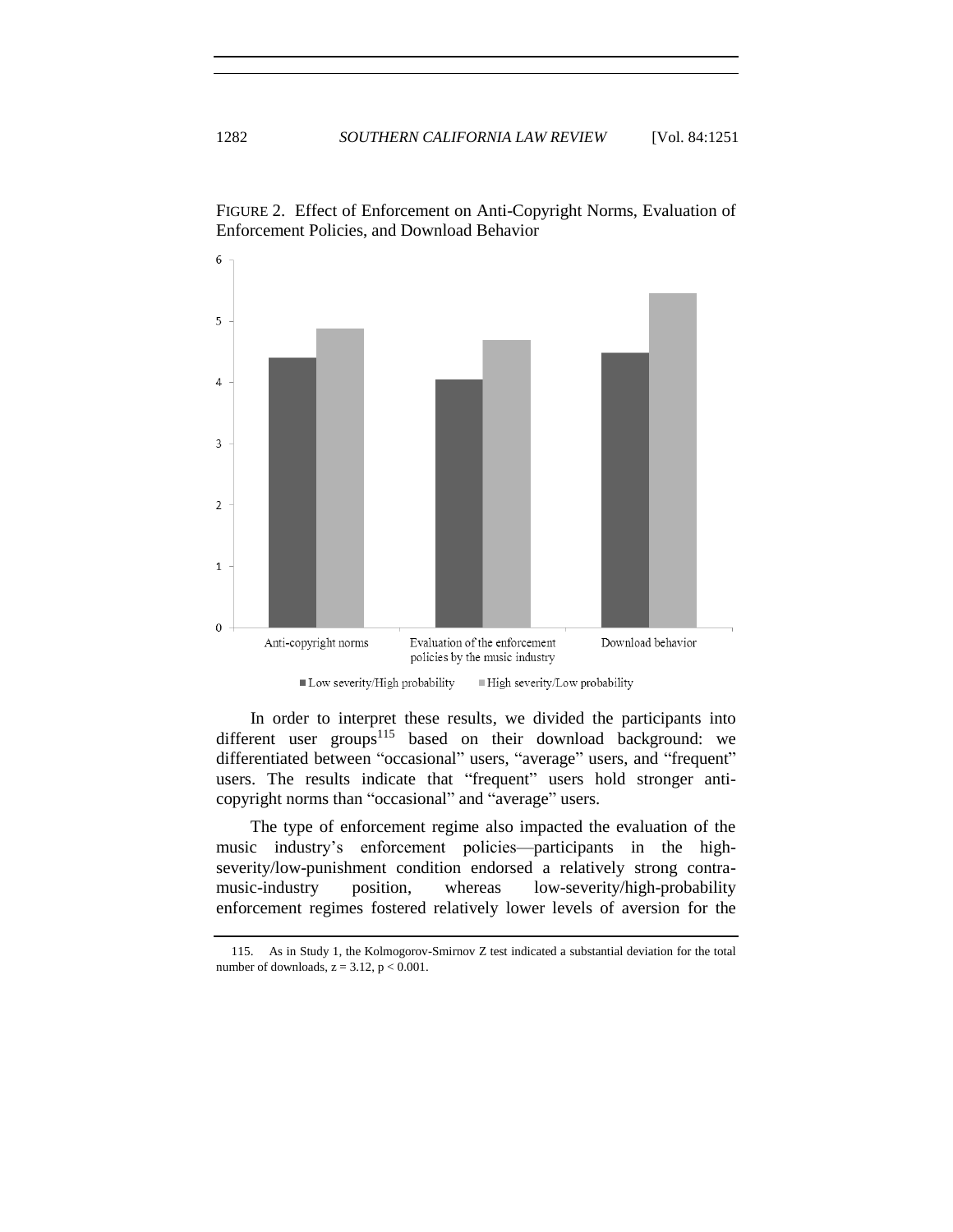policies of the music industry. The covariate had a significant effect. "Frequent" file sharers evaluate the music industry more negatively than ―occasional‖ users of file sharing technology. Especially participants in the "frequent" user group hold stronger contra-music-industry positions than "average" and "occasional" users.

We also observed a significant effect of the type of enforcement regime on download behavior in phase 1. Participants in the highseverity/low-probability condition reported that they would download less than participants in the low-severity/high-probability condition. The covariate also yielded a significant effect, indicating that "frequent" users would reduce their downloading activities more so than "average" and "occasional" users.

As in Study 1, we focused on "frequent" users separately because they represent the most interesting group for assessing the effects of copyright enforcement. As figure 3 illustrates, our analysis of download behavior in phase 2 of Study 2 demonstrates that "frequent" users are more likely than "occasional" and "average" users to exhibit backlash effects.<sup>116</sup> Our analysis also revealed a significantly stronger backlash effect among "frequent" users of file-sharing technologies that were subjected to a highseverity/low-probability condition in the first phase than "frequent" users who previously faced low-severity/high-probability enforcement conditions.

116. *See infra* Table 2.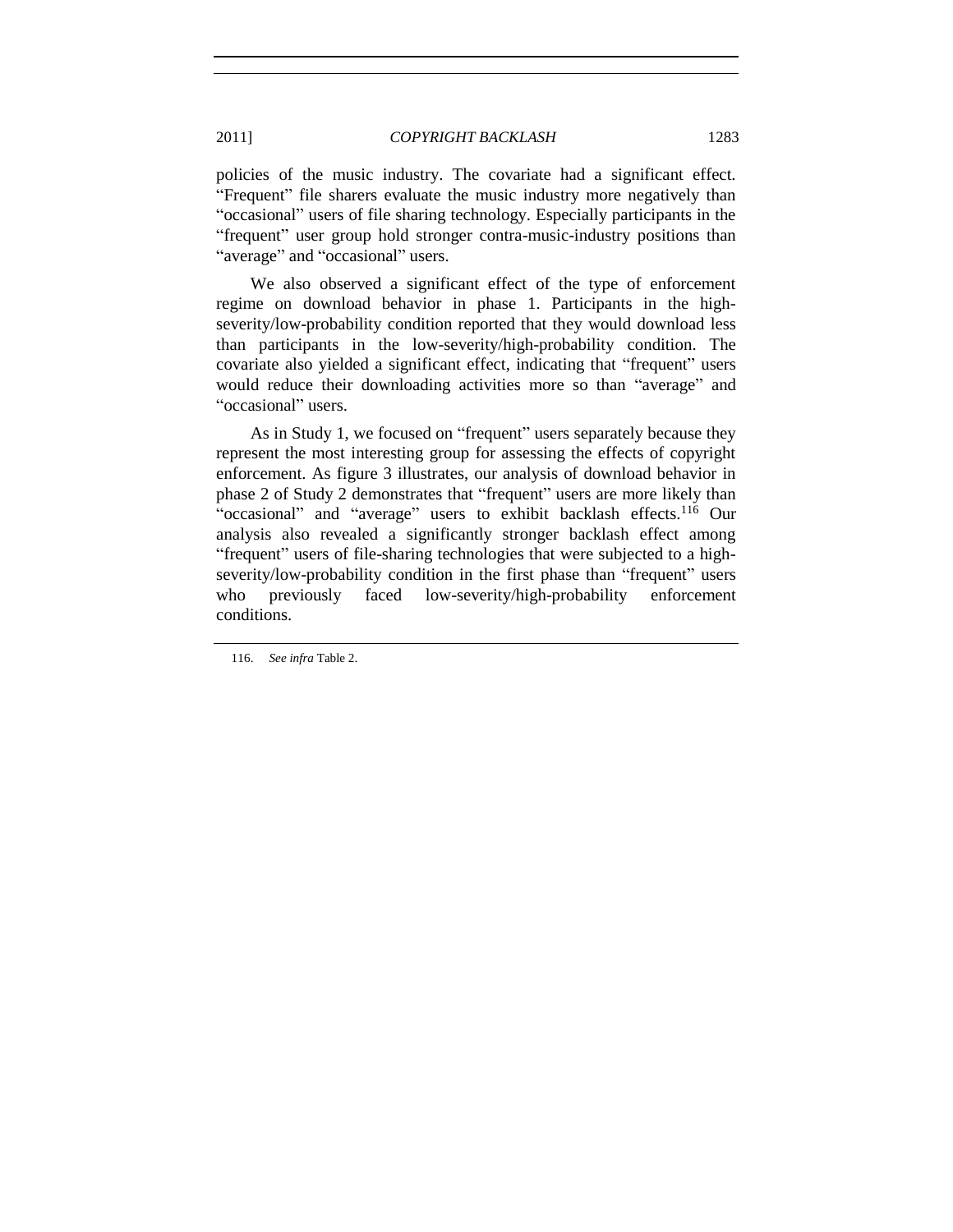FIGURE 3. Effect of Enforcement on Anti-Copyright Norms, the Enforcement Policies by the Music Industry, Download Behavior, and Backlash Effect for Different User Groups in Study 2



#### <span id="page-33-2"></span>V. DISCUSSION

#### A. PUBLIC ATTITUDES AND SELF-INTEREST

<span id="page-33-1"></span><span id="page-33-0"></span>The litigation campaign of the content industries has generally focused on the gravest offenders who make available "substantial' amounts of music online to others over peer-to-peer networks."<sup>117</sup> As a result, university students have been the primary targets.<sup>118</sup> This enforcement strategy has several potential rationales. By deterring those who make available a substantial number of music files, the overall access to illegal content online might be reduced. Moreover, by going after the most severe infringers, the industry hopes to draw a normative distinction between small incursions by the average consumers and more extreme forms of

<sup>117.</sup> Katie Dean, *Are You in RIAA"s Cross Hairs?*, WIRED (June 26, 2003), http://www.wired.com/entertainment/music/news/2003/06/59392.

<sup>118.</sup> *Music Labels Hunt Net "Pirates*,*"* BBC NEWS (June 26, 2003), http://news.bbc.co.uk/2/hi/entertainment/3021126.stm (describing the RIAA's targeting of peer-to-peer software users, including "four college students [who] agreed to pay damages after being sued by the RIAA").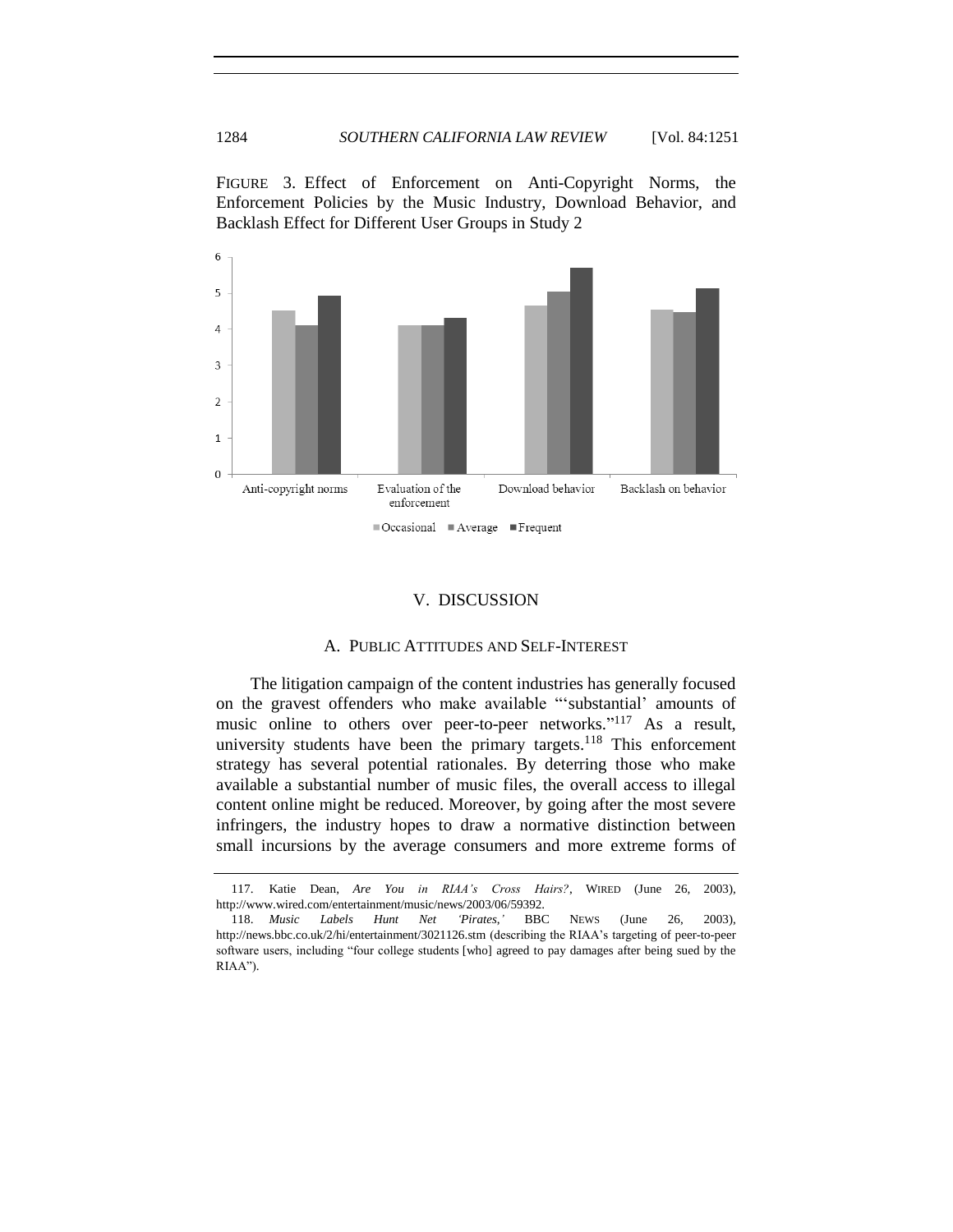infringing behavior. Some have disputed the wisdom of this strategy, however, because it reduces the deterrent effect on the broader audience of more moderate file sharers.<sup>119</sup>

Our findings provide some insight into the likely impact of this aspect of the litigation campaign. One main finding of this study is the observed differences between frequent users and more occasional users of filesharing technology. Frequent file sharers exhibit stronger backlash effects: more stringent enforcement conditions result in adverse public attitudes and countervailing behavior.

The most straightforward interpretation is that frequent infringers simply have more to lose from stringent enforcement. The public attitude of file sharers might simply reflect a self-serving bias. In this regard, prior research on the bidirectional causality between self-interest and normative evaluations is informative. In a pioneering study on tax aversion, Michael Wenzel concludes that taxpayers "adjust their own beliefs so as to justify their behaviour as right and ethical." $120$  According to the theory of cognitive dissonance,

<span id="page-34-0"></span>When we sense something in the world that is inconsistent with the cognitive frame through which we see the world, we initially (unconsciously) ignore or distort our perception. If that becomes impossible, we eventually amend our cognitive frame (i.e., the way we see and understand the world) to incorporate our new perception.<sup>121</sup>

For instance, the benefits derived from freely downloading music online may induce a normative belief that file sharing *should* be legal. As a type of self-serving bias, file sharers might adjust their normative positions regarding downloading because they benefit from the activity ("I want to download music, so I think prohibiting peer-to-peer activities is unjust").<sup>122</sup> Indeed, research on cognitive dissonance suggests that individuals often adjust their attitudes and beliefs<sup>123</sup> when they experience a conflict in their

<sup>119.</sup> Dean, *supra* note [117](#page-33-2) ("Or, to freak everyone out, the RIAA could choose to sue a smaller offender.").

<sup>120.</sup> Wenzel, *supra* not[e 79,](#page-17-0) at 505.

<sup>121.</sup> Joshua D. Rosenberg, *The Psychology of Taxes: Why They Drive us Crazy, and How We Can Make Them Sane*, 16 VA. TAX REV. 155, 201 n.213 (1996) (describing how individuals reconcile the conflict between normative positions and legal regulation).

<sup>122.</sup> *See* Daniel S. Nagin & Greg Porgarsky, *An Experimental Investigation of Deterrence: Cheating, Self-Serving Bias, and Impulsivity*, 41 CRIMINOLOGY 167 (2003) (presenting experimental evidence consistent with a self-serving bias).

<sup>123.</sup> Rosenberg, *supra* not[e 121,](#page-34-0) at 199–200 (describing how people amend their cognitive frame to reduce conflict by incorporating new perceptions of reality).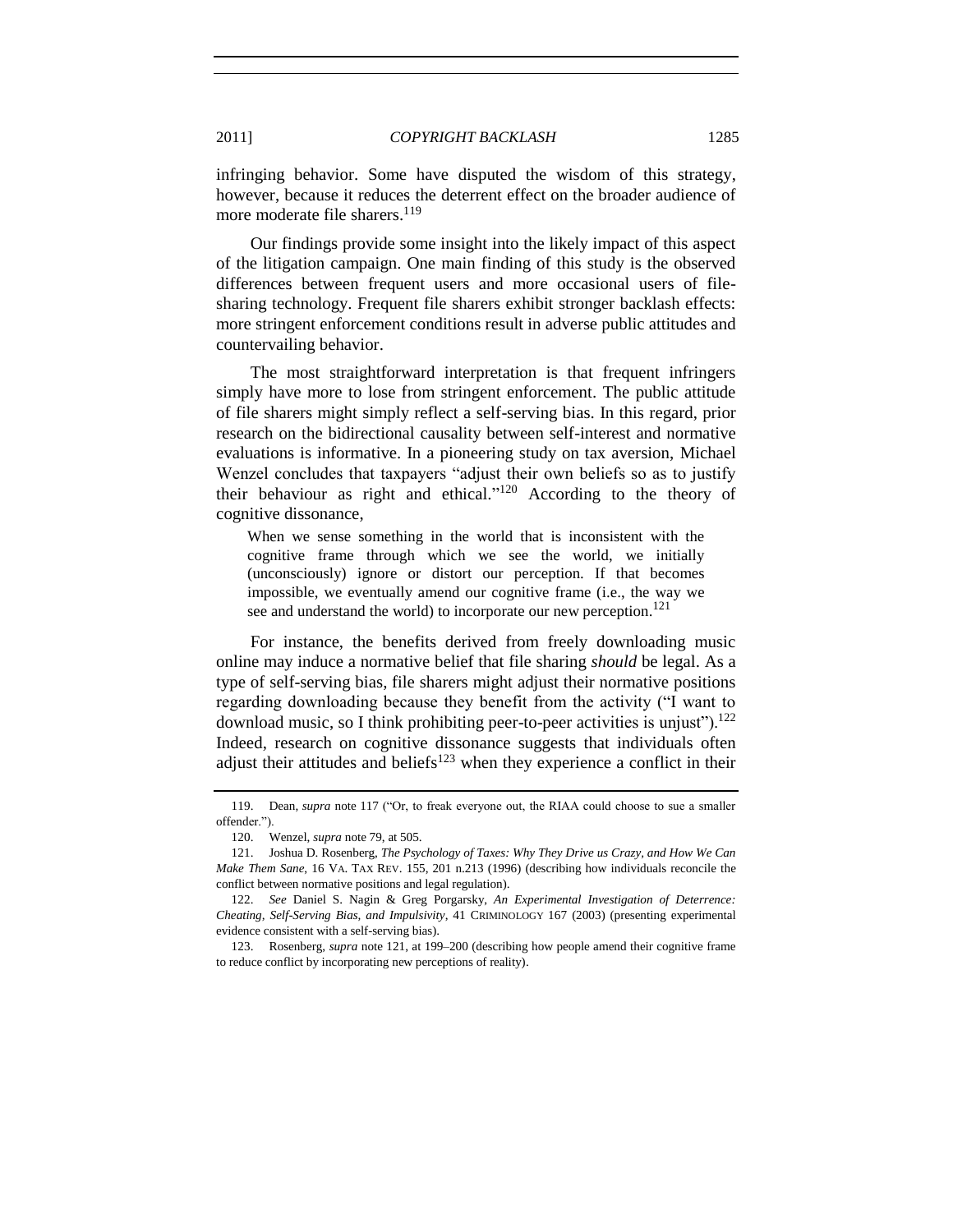perceptions of reality.<sup>124</sup> Accordingly, file sharers might adjust their beliefs about file-sharing people to remove the uncomfortable feeling of engaging in immoral conduct. Research in cognitive psychology suggests that individuals come to disregard the obvious self-interested origin of such normative adjustments.<sup>125</sup>

<span id="page-35-0"></span>The next step, then, is to "generalise these views to others, presumably to gain further social support." $126$  Indeed, according to the false consensus effect, individuals often believe that others are more like themselves than they really are. As a result, predictions about others' beliefs or behaviors, based on casual observation, are very likely to err in the direction of our own personal beliefs or behavior.<sup>127</sup>

More generally, our findings suggest that there might be a tipping point involving the amount of downloads and normative reactions. At a certain level of experience with unauthorized downloading and file sharing, the evaluation of that behavior is internalized.<sup>128</sup> As a result of this process of internalization, the normative position becomes more robust or "sticky" and presents a more pervasive challenge to law enforcement.

Another plausible explanation lies with social identity theory.<sup>129</sup> As users become more accustomed to using file-sharing technology, they

126. *Id.*

<sup>124.</sup> *See, e.g.*, JON ELSTER, SOUR GRAPES: STUDIES IN THE SUBVERSION OF RATIONALITY (1983); LEON FESTINGER, A THEORY OF COGNITIVE DISSONANCE 1–4 (1957). The classic example of this is expressed in the fable where a fox sees some high-hanging grapes and wishes to eat them. When the fox is unable to reach the grapes, he surmises that the grapes are probably not worth eating, as they must not be ripe or that they are probably sour. AESOP, *The Fox and the Grapes*, *in* AESOP'S FABLES 15 (Heidi Holder ill., 1981).

<sup>125.</sup> *See* Wenzel, *supra* note [79,](#page-17-0) at 505 (describing two-way causality between self-interest and normative beliefs).

<sup>127.</sup> *See generally* Brian Mullen et al., *The False Consensus Effect: A Meta-Analysis of 115 Hypothesis Tests*, 21 J. EXPERIMENTAL SOC. PSYCHOL. 262 (1985) (discussing 115 studies that demonstrate the false consensus effect). *See also* Lee Ross, David Greene & Pamela House, *The "False Consensus Effect": An Egocentric Bias In Social Perception and Attribution Processes*, 13 J. EXPERIMENTAL SOC. PSYCHOL. 279, 280 (1977).

<sup>128.</sup> On the process of social norm internalization and the relation to law, see Cooter, *Good Citizens*, *supra* note [96;](#page-22-1) Cooter, *Three Effects*, *supra* not[e 96.](#page-22-1)

<sup>129.</sup> HENRI TAJFEL, *Social Identity and Social Comparison*, *in* DIFFERENTIATION BETWEEN SOCIAL GROUPS: STUDIES IN THE SOCIAL PSYCHOLOGY OF INTERGROUP RELATIONS 61–76 (1978) (describing the power of collective psychological processes through group identification). A number of articles on law and social norms persuasively argue that effective enforcement policies must take into account how legal sanctions and regulations are perceived by subcultures or social groups. *See*, *e.g.*, Dan M. Kahan, *Social Influence, Social Meaning, and Deterrence*, 83 VA. L. REV. 349, 350 (1997); Lawrence Lessig, *Social Meaning and Social Norms*, 144 U. PA. L. REV. 2181, 2184–85 (1996); McAdams, *supra* not[e 70.](#page-15-1)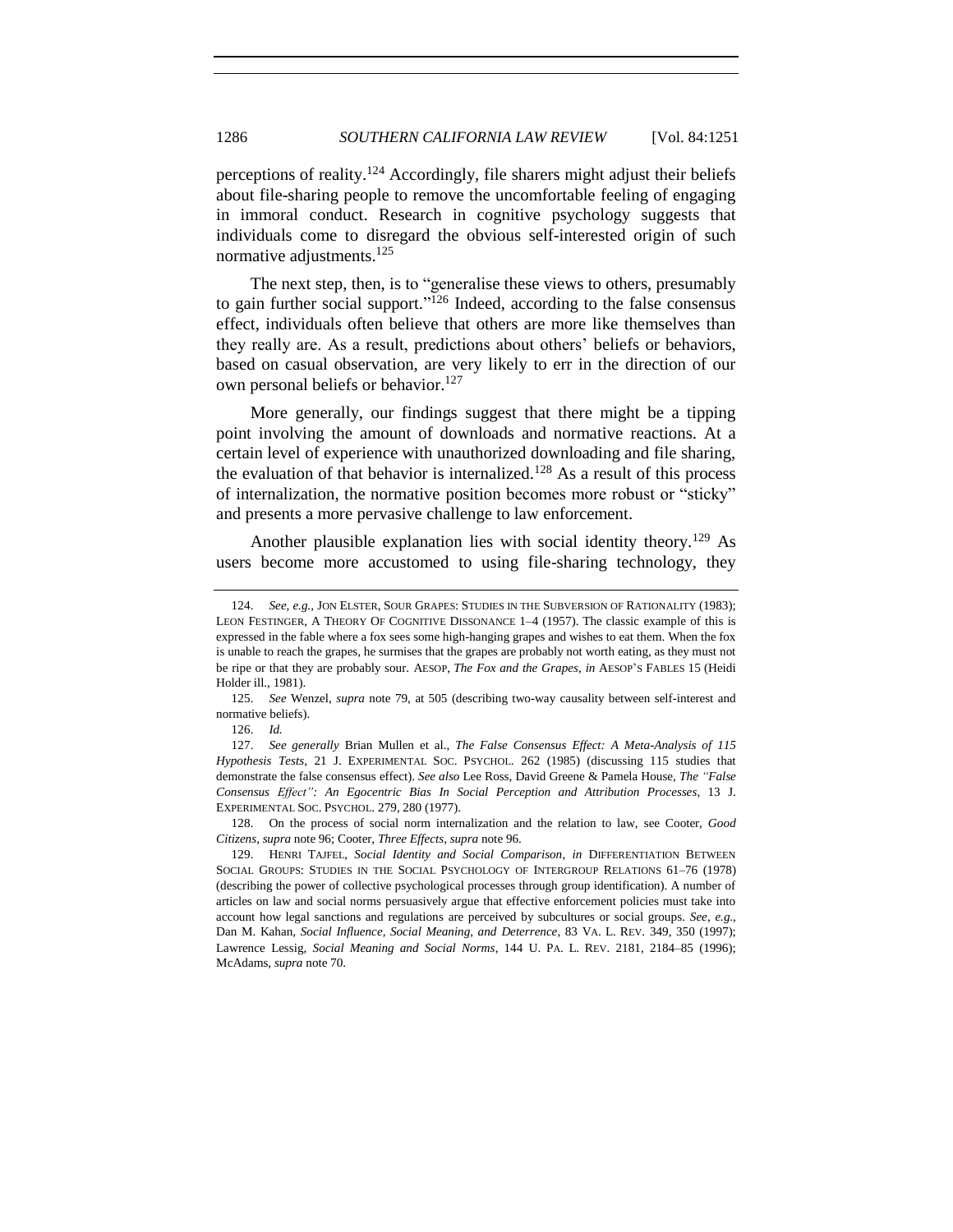might internalize the norms and ethics of the relevant community or subculture. In the context of tax compliance, for instance, it has been observed that taxpayers often follow the norms and behavior of the group that they identify with. $130$  In the context of copyright law, as they begin to identify with the anti-copyright subculture, a targeted campaign against file sharers might generate a defensive reaction and have the counterproductive effect of strengthening the community bond and support among file sharers.

#### B. THE IRONY OF DETERRENCE

<span id="page-36-0"></span>In moving from moderate settlement demands to potential statutory rewards of up to \$150,000 per illegally downloaded song, the litigation campaign has ramped up the potential liability exposure involved with file sharing. $131$ 

From the data in Study 2, we observed that elevated sanctions have a stronger effect on deterrence than an equivalent increase in the probability of punishment—even when the expected costs of punishment remain identical. This finding violates the axiom of rational choice theory that activity levels remain unaltered when the expected costs and benefits are identical. Behavioral refinements of the rational choice model have updated this belief of course, for instance, by demonstrating the impact of framing on individuals' risk evaluations.<sup>132</sup> Our findings contribute to this literature by documenting differences in the sensitivity to varying modalities of enforcement with regard to the severity and probability of enforcement.

Because the marginal benefits of increasing severity of punishment are higher than equivalent increases in the probability of punishment, our results suggest that it will often be more cost effective to enhance deterrence by raising the severity of the sanction.<sup>133</sup>

This result is somewhat ironic given the negative norm backlash effect of punishment observed in Study 1. Throughout our study, we observed that anti-copyright attitudes are more pronounced for participants in the

<sup>130.</sup> *See supra* not[e 125.](#page-35-0)

<sup>131.</sup> *See supra* Part II.

<sup>132.</sup> PAUL WATZLAWICK, JOHN H. WEAKLAND & RICHARD FISCH, CHANGE: PRINCIPLES OF PROBLEM FORMATION AND PROBLEM RESOLUTION 92–109 (1974) (collecting existing studies); Amos Tversky & Daniel Kahneman, *The Framing of Decisions and the Psychology of Choice*, 211 SCI. 453 (1981) (exploring the framing effect in a number of laboratory experiments).

<sup>133.</sup> Additionally, the marginal costs of increasing the sanctions will be lower than for raising the rate of apprehension.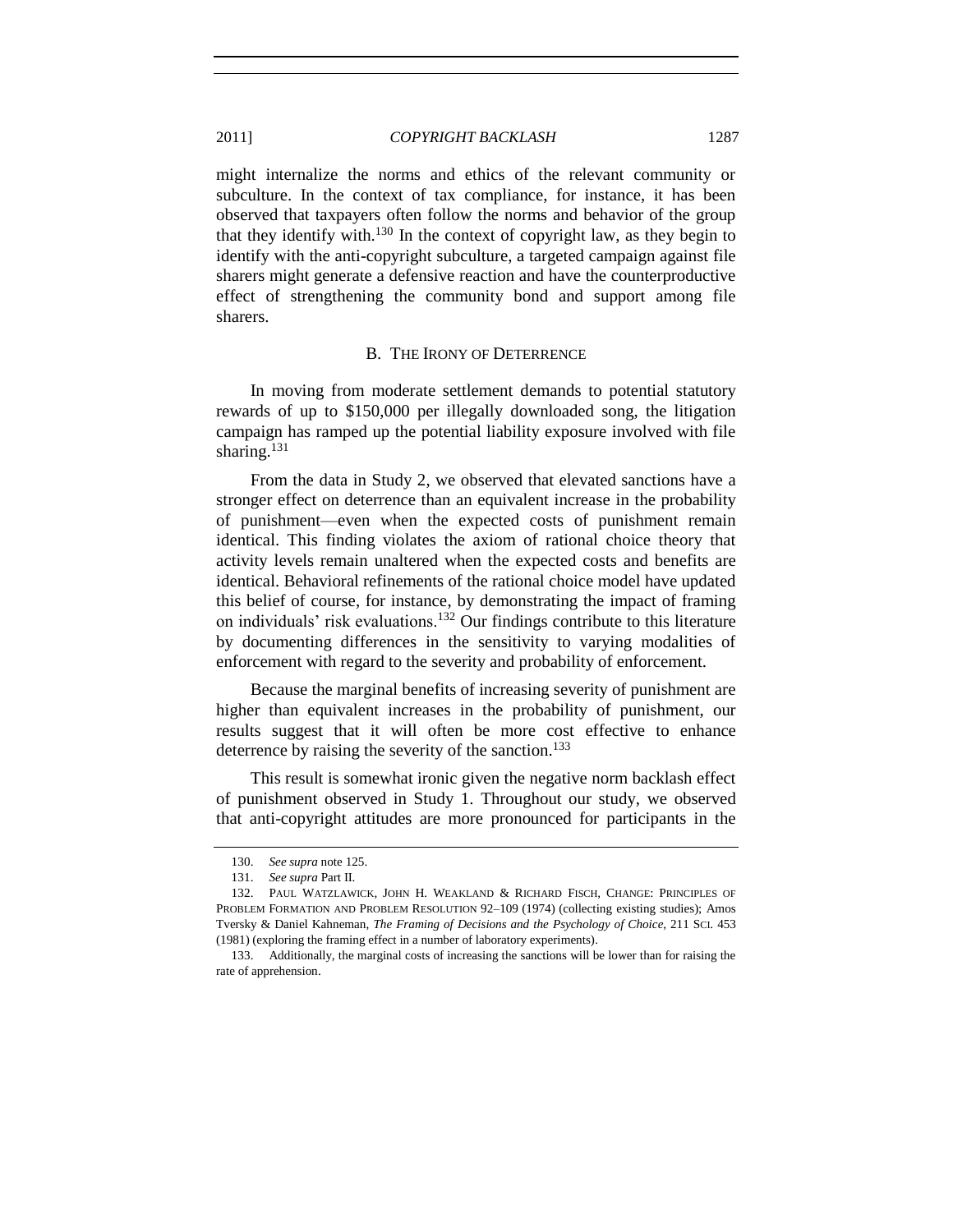high-severity/low-probability condition than for their counterparts in the low-severity/high-probability condition.

Why do high probabilities induce lower levels of aversion than equivalent increases in the severity of sanctions? Perhaps file sharers react less adversely to elevated probabilities because technological issues, which are not directly controlled by the content industries, also determine the probability of apprehension. Potential sanctions, by contrast, are influenced more directly by the content industries in legal claims (and by prior political lobbying efforts). Additionally, if the rate of apprehension is low, elevated sanctions become more salient because they may create the perception that a few individuals are being singled out.<sup>134</sup> The perception of being targeted may, in turn, again bolster a sense of community and kinship among file sharers.<sup>135</sup> Finally, low probabilities might reduce the overall support for enforcement because they create an impression that such action will ultimately fail.<sup>136</sup>

#### C. ENFORCEMENT AND EXPECTATIONS

<span id="page-37-0"></span>Throughout our study, we exposed respondents to different modalities of enforcement. In our phased scenarios, some respondents moved from severe conditions to a state of enforcement immunity, while others moved from more moderate enforcement conditions. We observed a stronger backlash effect among frequent downloaders that were previously subjected to more stringent enforcement conditions.

In reality, however, the sequence of enforcement and the subjective perception of entitlements proceeded from lower to higher degrees of enforcement. Over the course of the entertainment industry's litigation campaign, courts accepted expansive interpretations of intermediary liability,<sup>137</sup> created novel doctrines of copyright infringement,<sup>138</sup> and

<sup>134.</sup> *See* Robert J. Akerlof, *A Theory of Social Motivation* (MIT Working Paper No. 35, 2008), *available at* http://mit.academia.edu/RobertAkerlof/Papers/96712/A\_Theory\_of\_Social\_Motivation (describing social norm formation processes of groups and subcultures).

<sup>135.</sup> *See* Joseph R. Gusfield, *Moral Passage: The Symbolic Process in Public Designations of Deviance*, 15 SOC. PROBS. 175, 175–76 (1967) (describing the process of reaction and counter-reaction after a subculture is publicly designated as "deviant").

<sup>136.</sup> LITMAN, *supra* not[e 1,](#page-2-2) at 111.

<sup>137.</sup> A&M Records, Inc. v. Napster, Inc. (*Napster I*), 239 F.3d 1004, 1021–24 (9th Cir. 2001) (confirming district court finding that plaintiffs would likely be successful in establishing that Napster would be liable as a contributory and vicarious infringer).

<sup>138.</sup> MGM Studios, Inc. v. Grokster, Ltd. (*Grokster III*), 545 U.S. 913, 936–37 (2005) (holding that distributing software with manifest intent to promote copyright infringement can render the software's distributor liable for the infringing actions of third parties).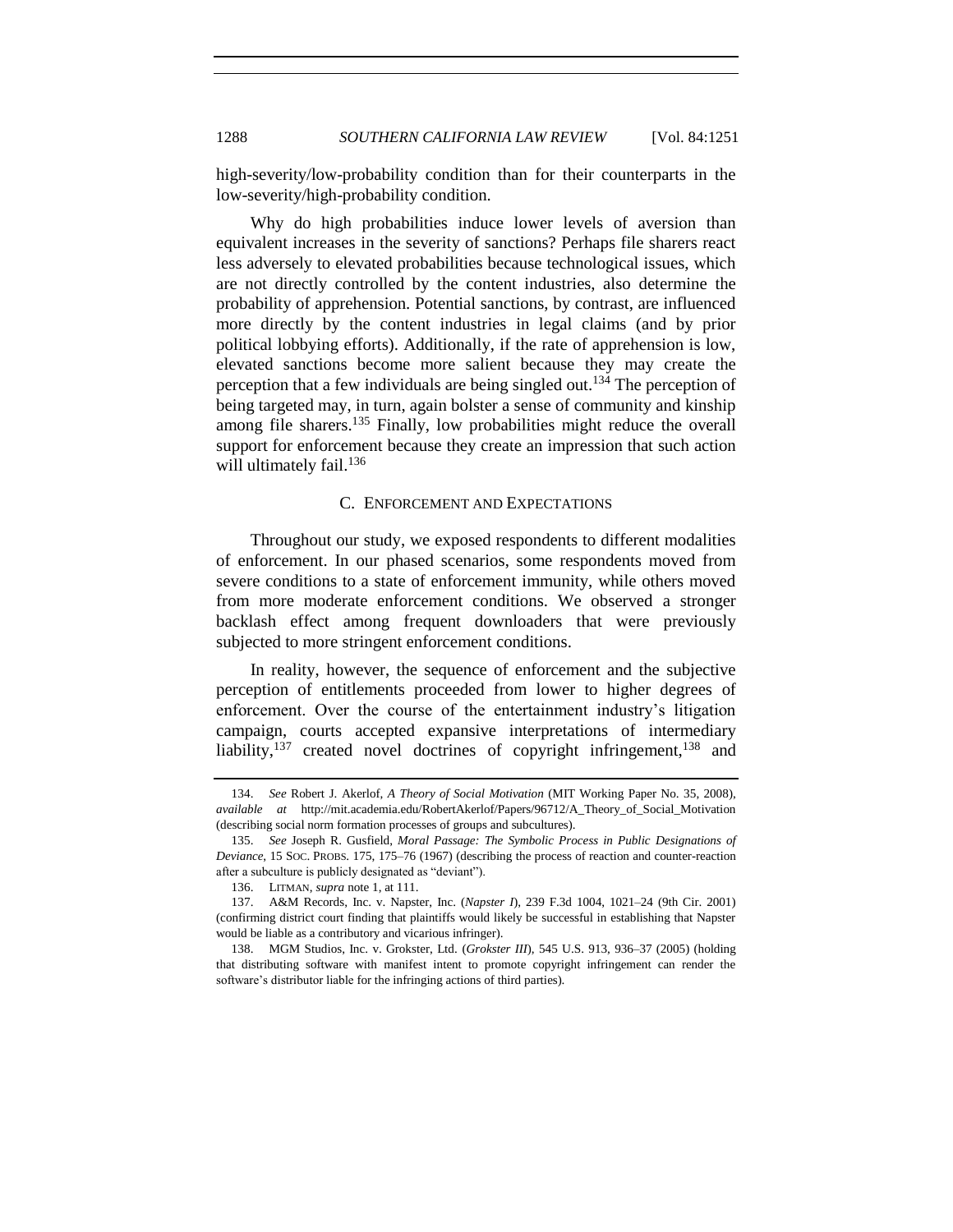applied broad interpretations of statutory damage provisions.<sup>139</sup>

One can argue, especially in hindsight, that these decisions constitute sensible adaptations of copyright law in the face of new circumstances. During the initial years of file-sharing technology, however, this was not fully evident. In the early years of a new technology, there is often considerable ambiguity as to the technology's potential social and economic implications. Moreover, new technologies may create enough legal ambiguity so that users of the technology are convinced that no infringements are committed.<sup>140</sup> Even if the issues are relatively clean cut to legal experts, the ambiguity might be sufficient to enable self-serving interpretations regarding the legal status of new technology.<sup>141</sup> As research in the field of cognitive psychology demonstrates, individuals are inclined to construct facts in ways that align with their own preconceived beliefs.<sup>142</sup> As a result, by the time that the major legal questions were resolved, users of file-sharing technology are no longer neutral bystanders. First, pro-filesharing norms might become internalized at some point.<sup>143</sup> When internalized, such pro-sharing norms become more robust<sup>144</sup> and present a more ardent challenge to legal enforcement efforts. Second, users of new technology might experience loss aversion when the previously "free" access to content made available by the new technology is suddenly illegal.<sup>145</sup> The perception of having something "taken away" might add to

142. *See* Linda Babcock & George Loewenstein, *Explaining Bargaining Impasse: The Role Of Self-Serving Biases*, 11 J. ECON. PERSPECTIVES 109, 111–16 (1997) (authors assigned participants in a study to either the plaintiff or defendant in a hypothetical automotive accident tort case with a maximum potential damages payment of \$100,000. The plaintiff's prediction of the likely judicial award was on average approximately \$14,500 higher than the defendant's. The plaintiff's average nomination of a "fair" figure was approximately \$17,700 higher than the defendant's). *See generally* Dan M. Kahan & Donald Braman, *More Statistics, Less Persuasion: A Cultural Theory of Gun-Risk Perceptions*, 151 U. PA. L. REV. 1291 (2003) (describing culturally biased interpretations of data).

<sup>139.</sup> *See*, *e.g.*, Sony BMG Music Entm't v. Tenenbaum, No. 07cv11446-NG, 2009 U.S. Dist. LEXIS 115734 (D. Mass. Dec. 7, 2009). *See also* Itzkoff, *supra* not[e 8.](#page-3-0)

<sup>140.</sup> Ben Depoorter, *The Several Lives of Mickey Mouse: The Expanding Boundaries of Intellectual Property Law*, 9 VA. J.L. & TECH. 4, 67 (2004) (describing cyclical process of technology, norm adaptation, and judicial determination).

<sup>141.</sup> Ben Depoorter, *Technology and Uncertainty: The Shaping Effect on Copyright Law*, 157 U. PA. L. REV. 1831 (2009) (exploring the enabling effect of legal uncertainty and delay on norm formation processes).

<sup>143.</sup> On the internalization of social norms, see Cooter, *Good Citizens?*, *supra* note [96;](#page-22-1) Cooter, *Three Effects*, *supra* not[e 96,](#page-22-1) at 17–20.

<sup>144.</sup> *See* Geoffery Neri, Note, *Sticky Fingers or Sticky Norms? Unauthorized Music Downloading and Unsettled Social Norms*, 93 GEO. L.J. 733, 757–58 (2003).

<sup>145.</sup> This brings to mind the famous statement of Attorney General Robert Kennedy that "the poor man looks upon the law as an enemy, not as a friend. For him the law is always taking something away.‖ Attorney General Robert Kennedy, Address at University of Chicago Law Day (May 1, 1964)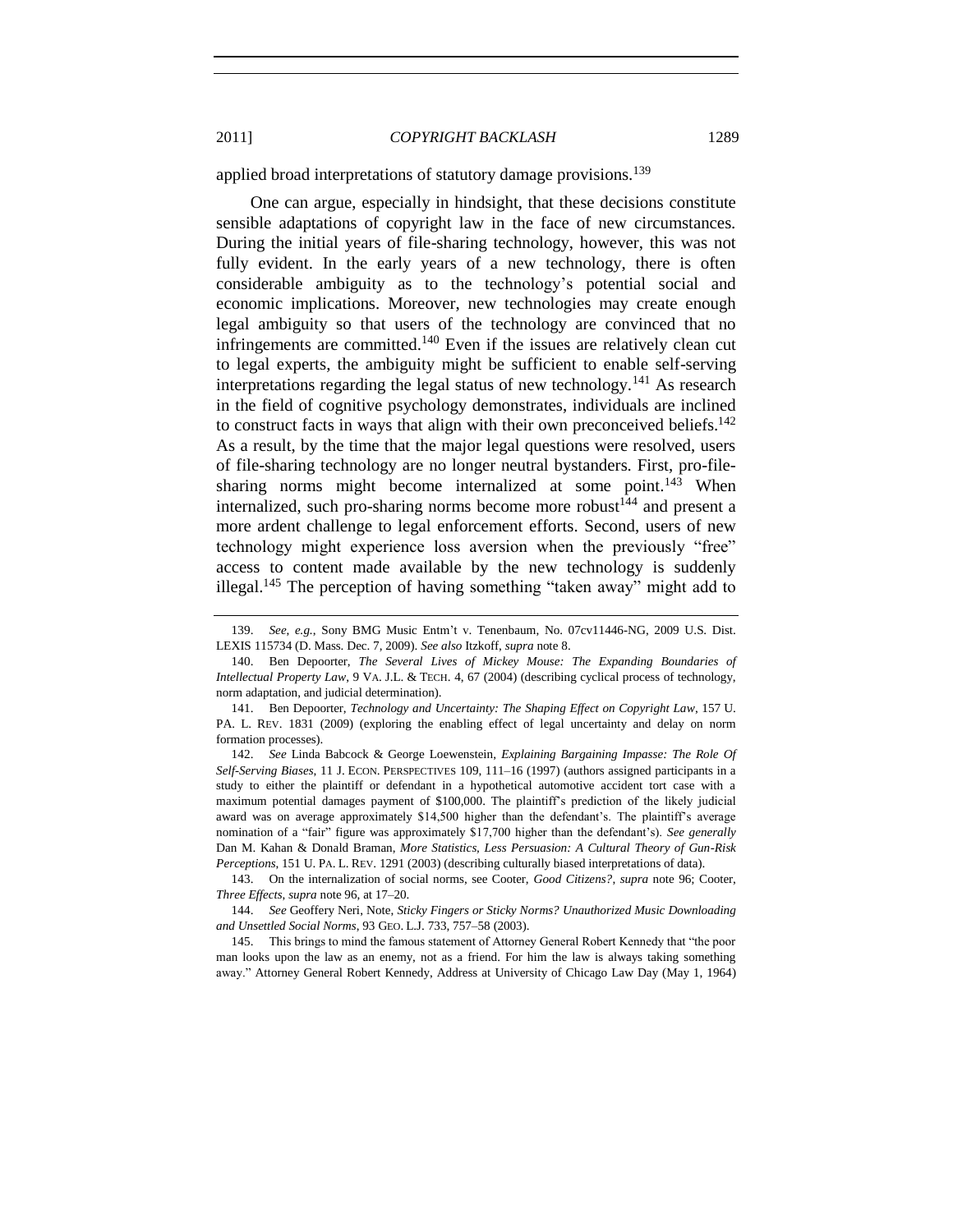<span id="page-39-0"></span>the normative resistance to the enforcement of newly established rights in copyright law.  $146$ 

## VI. CONCLUSION

In situations where a social group perceives legal sanctions to be excessive with respect to the behavior that is being punished, enforcement may inadvertently strengthen preexisting adverse normative positions. This Article has examined the hypothesis that counterproductive effects can help explain the pervasiveness of copyright infringements in the face of lawsuits against file sharers. We investigated empirically the interaction between copyright enforcement and preexisting norms in two studies that examined the reactions of copyright infringers to varying probabilistic penalties.

Our results suggest that copyright enforcement is a double-edged sword. Sanctions have a deterrent effect on file-sharing behavior. Sanctions, however, can backfire and increase anti-copyright sentiments among file sharers. This raises particular difficulties for copyright enforcement because negative norm effects might prevent sanctions from being set at levels that attain deterrence. Second, our findings suggest that enforcement efforts would likely be more effective if targeted specifically to different types of copyright offenders. The results show a backlash effect for all users, but frequent users especially will download more if previously faced with punitive enforcement measures. The observed backlash effect among frequent users casts doubt upon the enforcement tactics employed by the entertainment industry. By focusing litigation on frequent offenders, copyright holders bolster anti-copyright norms among this group, while foregoing opportunities to promote pro-copyright norms among occasional infringers.

For content holders, the limitations of deterrence-based approaches increase the importance of fostering social attitudes that support the rights of copyright holders.<sup>147</sup> Indeed, the attempts by the music and film

<sup>(</sup>cited in Werner Z. Hirsch, *Reducing Law"s Uncertainty and Complexity*, 21 UCLA L. REV. 1233, 1247 n.28 (1974)).

<sup>146.</sup> Experimental research demonstrates that individuals value certain resources or legal entitlements that they possess more than they would value the exact same thing had they never possessed it at all. *See* Daniel Kahneman, Jack L. Knetsch & Richard H. Thaler, *Experimental Tests of the Endowment Effect and the Coase Theorem*, 98 J. POL. ECON. 1325, 1326 (1990); George Loewenstein & Samuel Issacharoff, *Source Dependence in the Valuation of Objects*, 7 J. BEHAV. DECISION MAKING 157, 165 (1994).

<sup>147.</sup> *See* Kahan, *supra* not[e 20](#page-5-1) (suggesting that gradual approaches are more effective when antilegal norms are in place).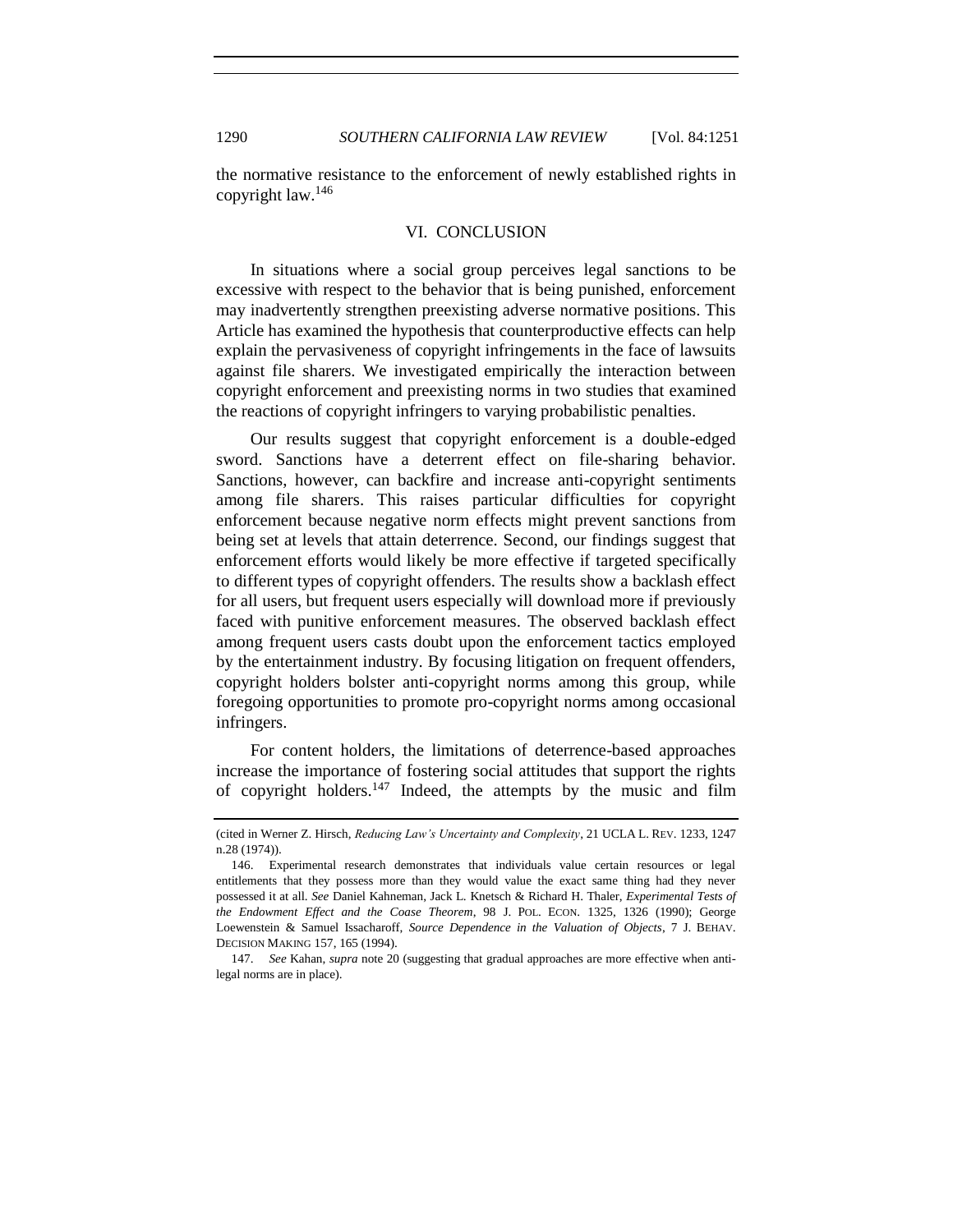industries to associate file sharing with theft and stealing in public relations campaigns seek to manipulate the underlying social meaning of copyright infringements. Social norm theorists recognize, however, that norms are notoriously hard to control.<sup>148</sup> Moreover, in the copyright context, the entertainment industry faces opposition from normative frameworks that advocate for more communal models of cultural exchange and relaxed copyright standards.<sup>149</sup> Additionally, the potential role of the government in fostering pro-copyright norms is limited in this context. Legislative developments have created a public perception that copyright law is driven by lobbying and political interest group pressure on behalf of the entertainment industry.<sup>150</sup> If litigation against teenagers and universities was part of a grand strategy to influence the social meaning of file sharing, it is clear that the industry's copyright campaign has failed. One possible explanation for this failure lies with the counterproductive norm effects documented in this Article.

<sup>148.</sup> *See, e.g.*, Jeffrey J. Rachlinski, *The Limits of Social Norms*, 74 CHI.-KENT L. REV. 1537 (2000); Jeffrey J. Rachlinski, *The "New" Law and Psychology: A Reply to Critics, Skeptics, and Cautious Supporters*, 85 CORNELL L. REV. 739 (2000).

<sup>149.</sup> *See*, *e.g*., JAMES BOYLE, THE PUBLIC DOMAIN: ENCLOSING THE COMMONS OF THE MIND 179–204 (2008); LAWRENCE LESSIG, FREE CULTURE: HOW BIG MEDIA USES TECHNOLOGY AND THE LAW TO LOCK DOWN CULTURE AND CONTROL CREATIVITY 282–86 (2004).

<sup>150.</sup> *See*, *e.g.*, Ian McPherson, *Copyright Becomes a Tool of the Cartels*, NETNACS, Oct. 2002 (on file with author); John Naughton, *Mickey Mouse Threatens to Block All Ideas in Future*, OBSERVER, Feb. 24, 2002, *available at* http://www.guardian.co.uk/technology/2002/feb/24/ business.columnists. For an analysis of the political process of copyright reform, see generally Jessica D. Litman, *Copyright Legislation and Technological Change*, 68 OR. L. Rev. 275 (1989) (describing the entrenched practice of drafting copyright statutes through negotiations among industry representatives).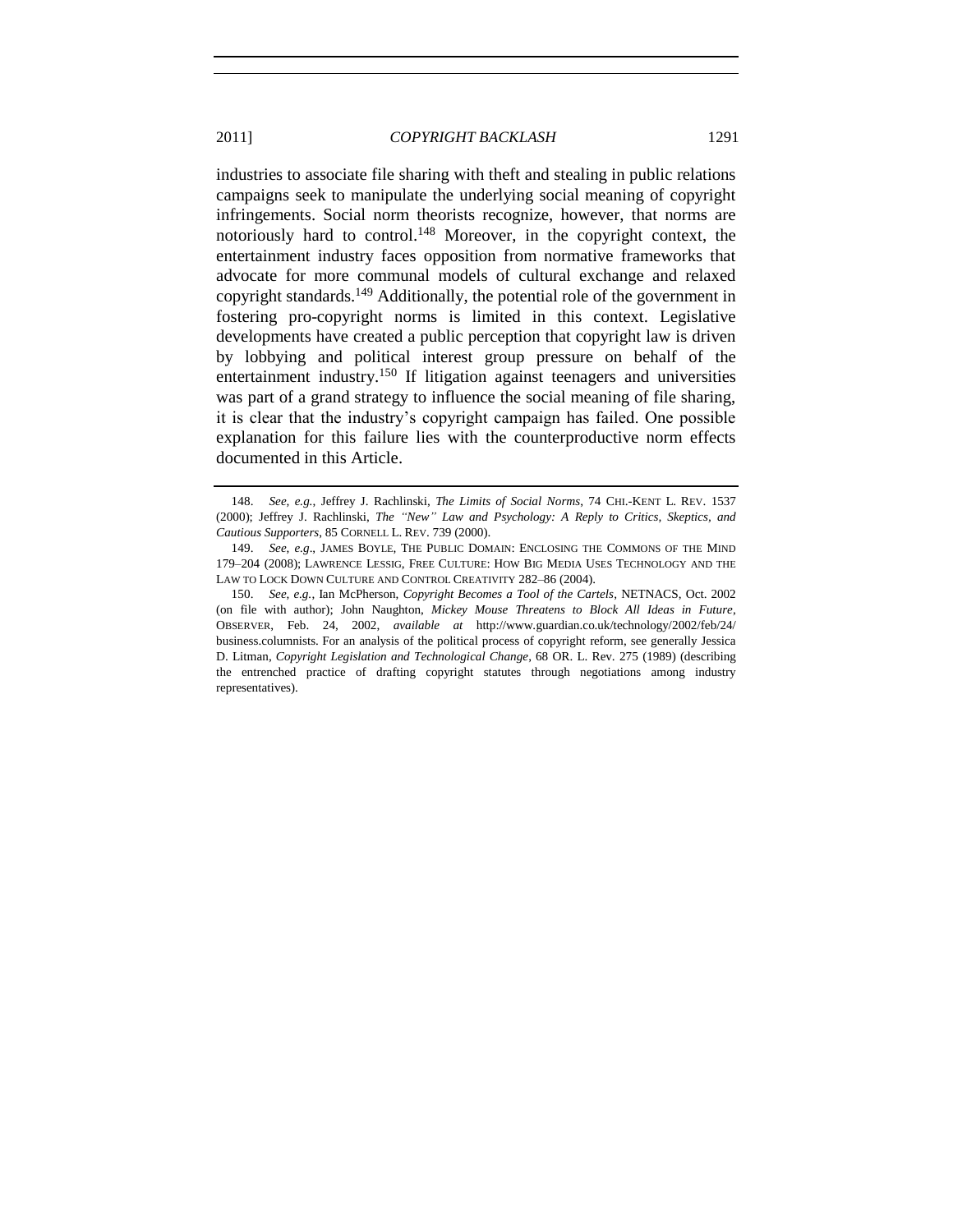## APPENDIX

<span id="page-41-0"></span>TABLE 1. Study 1, means, standard deviations, and statistical effects of sanction and user type

|                                  |       | Anti-copyright norms |                                            |       | Evaluation of the enforcement<br>policies by the music industry |                                          |       | Backlash on Behavior                     |                         |
|----------------------------------|-------|----------------------|--------------------------------------------|-------|-----------------------------------------------------------------|------------------------------------------|-------|------------------------------------------|-------------------------|
| Effects of punishment            |       |                      |                                            |       |                                                                 |                                          |       |                                          |                         |
| Probability of                   | Total | High                 | $_{\text{Low}}$                            | Total | High                                                            | Low                                      | Total | High                                     | Low                     |
| Severity of punishment           |       |                      |                                            |       |                                                                 |                                          |       |                                          |                         |
| Low                              |       |                      | 4.88(1.2   4.90(1.26   4.87(1.17))         |       |                                                                 | $3.45(1.20)$ $3.43(1.27)$ $3.46(1.17)$   |       | $4.30(1.71)$ $4.49(1.37)$ $4.11(1.74)$   |                         |
| High                             |       |                      | $5.37(1.3 \mid 5.71(1.32 \mid 5.03(1.49))$ |       |                                                                 | $4.32(1.38)$ $ 4.27(1.32)$ $ 4.41(1.49)$ |       | $4.79(1.34)$ $ 4.99(1.22)$ $ 4.59(1.54)$ |                         |
| Total                            |       |                      | 5.29(1.37 4.96(1.37)                       |       |                                                                 | $3.85(1.36)$ 3.93(1.38)                  |       |                                          | $4.74(1.40)$ 4.35(1.66) |
| Statistical effects,<br>F(1,204) |       |                      |                                            |       |                                                                 |                                          |       |                                          |                         |
| Probability of                   |       |                      | $4.62*$                                    |       |                                                                 | 0.63                                     |       |                                          | 5.50*                   |
| Severity of punishment           |       |                      | 9.13**                                     |       |                                                                 | $23.41**$                                |       |                                          | $9.69**$                |
| Interaction effect               |       |                      | $4.41*$                                    |       |                                                                 | 0.95                                     |       |                                          | 0.28                    |
| Effects of user type             |       |                      |                                            |       |                                                                 |                                          |       |                                          |                         |
| User type                        |       |                      |                                            |       |                                                                 |                                          |       |                                          |                         |
| Occasional                       |       |                      | 4.88(1.08)                                 |       |                                                                 | 3.44(0.98)                               |       |                                          | 4.21(1.51)              |
| Average                          |       |                      | 5.04(1.23)                                 |       |                                                                 | 4.28(1.76)                               |       |                                          | 4.66(1.80)              |
| Frequent                         |       |                      | 5.45(1.17)                                 |       |                                                                 | 4.16(1.38)                               |       |                                          | 4.94(1.39)              |
| Statistical effect,              |       |                      | 0.27                                       |       |                                                                 | $3.10^{4}$                               |       |                                          | $4.01*$                 |
|                                  |       |                      |                                            |       |                                                                 |                                          |       |                                          |                         |